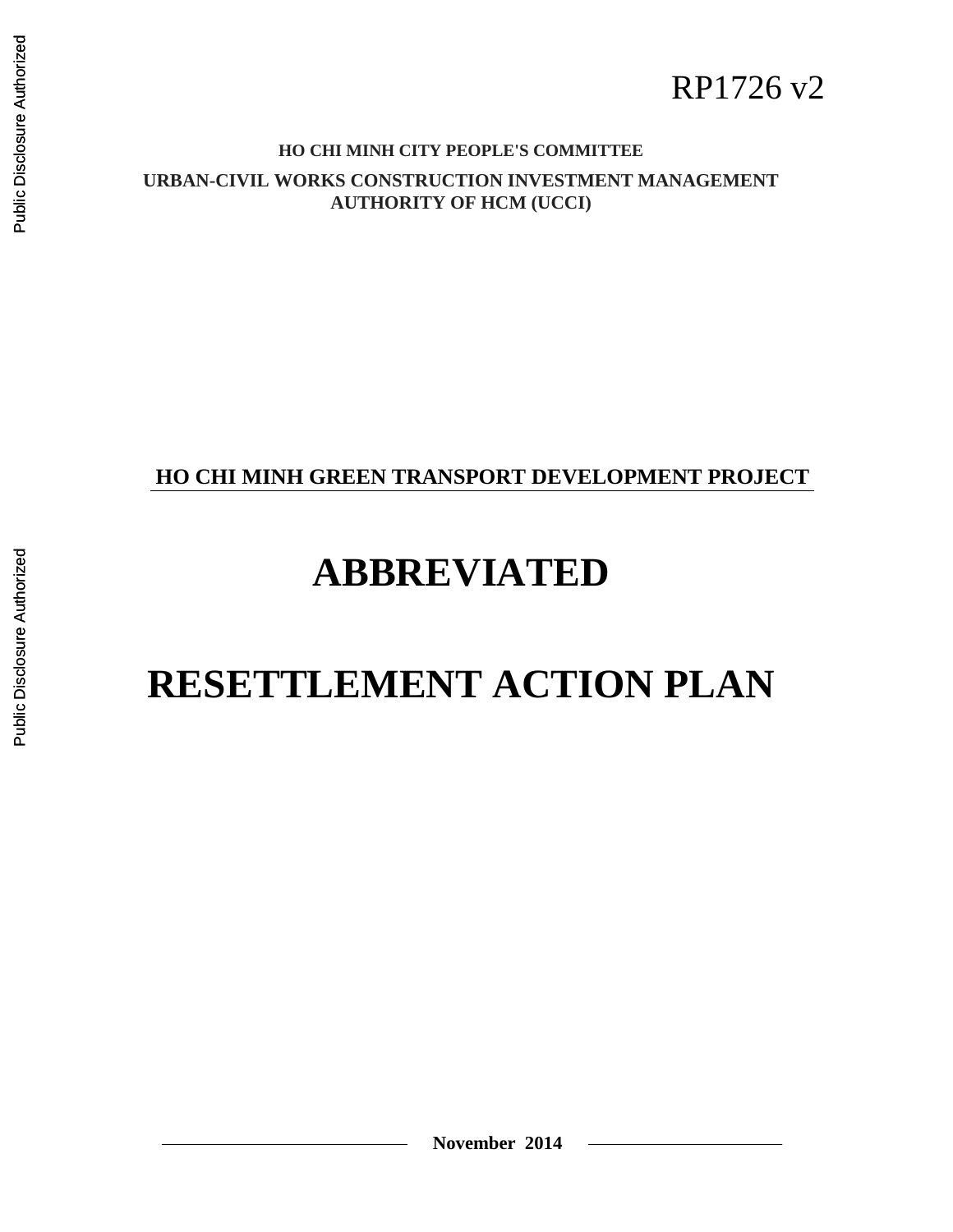| <b>TABLE OF CONTENTS</b> |  |
|--------------------------|--|
|--------------------------|--|

| 1.4.                                                                                  |  |
|---------------------------------------------------------------------------------------|--|
|                                                                                       |  |
|                                                                                       |  |
|                                                                                       |  |
|                                                                                       |  |
|                                                                                       |  |
|                                                                                       |  |
|                                                                                       |  |
|                                                                                       |  |
| 4. SOCIO-ECONOMIC PROFILE OF THE AFFECTED HOUSEHOLDS 15                               |  |
|                                                                                       |  |
|                                                                                       |  |
|                                                                                       |  |
|                                                                                       |  |
|                                                                                       |  |
|                                                                                       |  |
| 7.2. Urban - Civil Works Construction Investment Authority of Ho Chi Minh City (UCCI) |  |
|                                                                                       |  |
| 7.3. HCMC Green Transport Development Project Management Unit (HGTP PMU)  21          |  |
|                                                                                       |  |
|                                                                                       |  |
|                                                                                       |  |
|                                                                                       |  |
|                                                                                       |  |
|                                                                                       |  |
|                                                                                       |  |
| Annex 4: The profile of affected HHs in Thu Thiem site (~1.77 ha) 43                  |  |
|                                                                                       |  |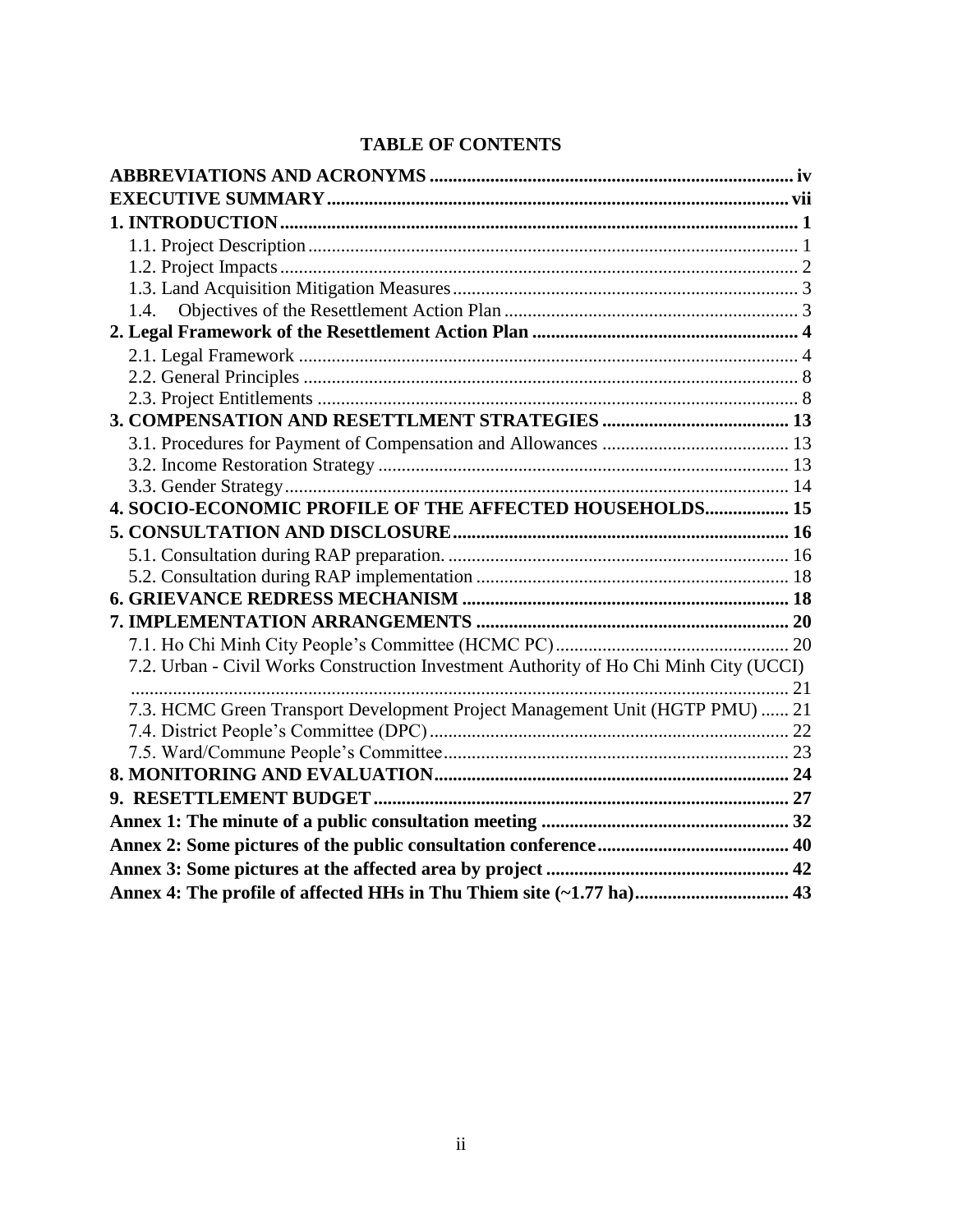### **LIST OF TABLE**

| Table 2. Comparison of Vietnam's and World Bank's Policies related to Involuntary |  |
|-----------------------------------------------------------------------------------|--|
|                                                                                   |  |
|                                                                                   |  |
|                                                                                   |  |
|                                                                                   |  |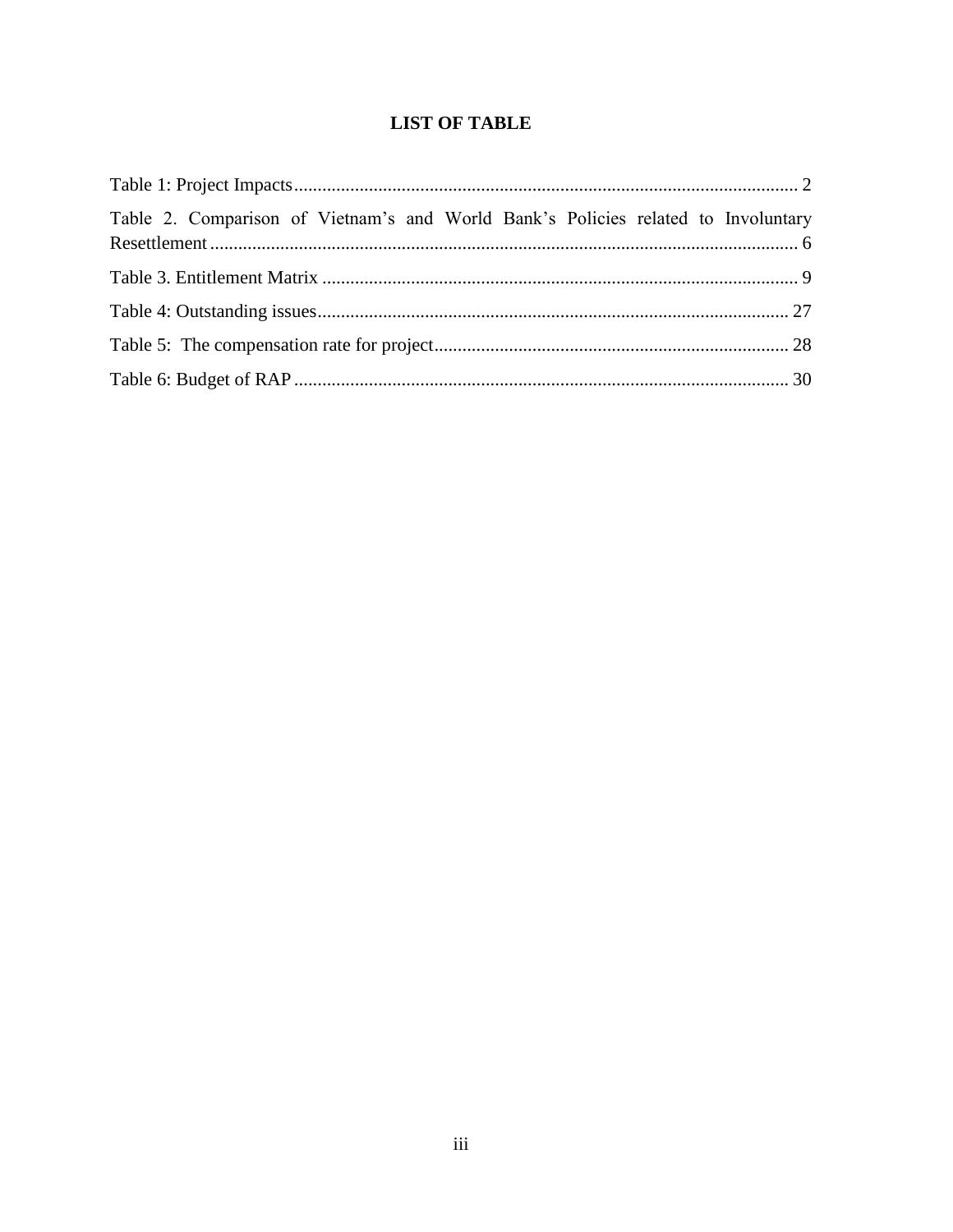#### <span id="page-3-0"></span>**ABBREVIATIONS AND ACRONYMS**

| D <sub>o</sub> C | Department of Construction                 |
|------------------|--------------------------------------------|
| <b>DMS</b>       | <b>Detailed Measurement Survey</b>         |
| AP               | <b>Affected Person</b>                     |
| <b>DRC</b>       | <b>District Resettlement Committee</b>     |
| EA               | <b>Executing Agency</b>                    |
| <b>EMA</b>       | <b>External Monitoring Agency</b>          |
| GoV              | Government of Vietnam                      |
| <b>IMO</b>       | <b>Independent Monitoring Organization</b> |
| <b>LURC</b>      | Land User Rights Certificate               |
| M <sub>O</sub>   | <b>Monitoring Organization</b>             |
| MoC              | Ministry of Construction                   |
| MoF              | Ministry of Finance                        |
| <b>ODA</b>       | <b>Official Development Assistance</b>     |
| PC               | People's Committee                         |
| PIB              | <b>Public Information Booklet</b>          |
| <b>PMU</b>       | Project Management Unit                    |
| <b>HCM PC</b>    | Hochiminh City People's Committee          |
| <b>RAP</b>       | <b>Resettlement Action Plan</b>            |
| <b>RPF</b>       | <b>Resettlement Policy Framework</b>       |
| <b>VND</b>       | Vietnam Dong                               |
| <b>WB</b>        | World Bank                                 |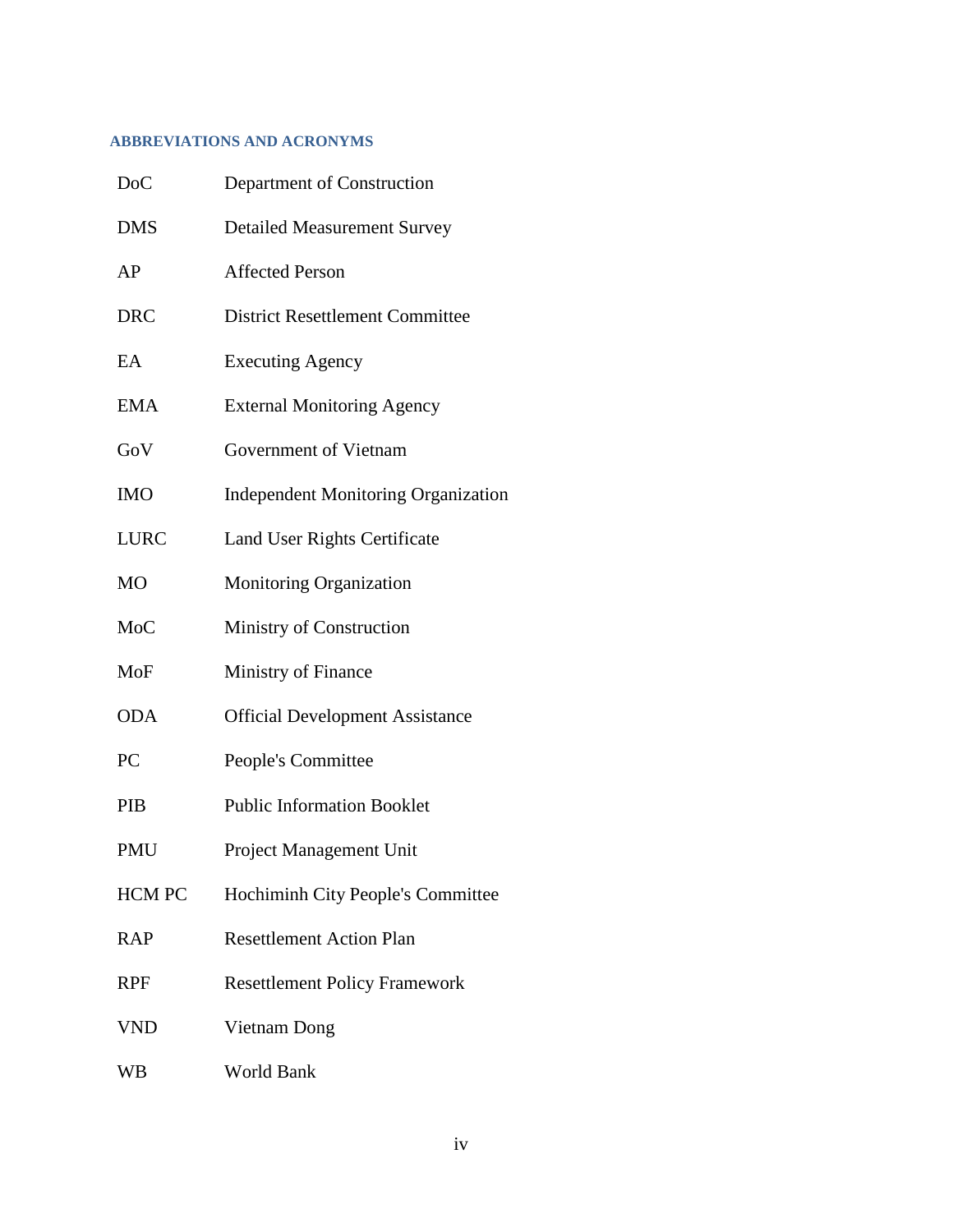#### *GLOSSARY*

- Cut-off-date the date when project area is delineated, prior to the census, provided that the delineated project area is effectively and publicly announced by the District People's Committee, and systematically and continuously repeated after that to prevent further population influx. Project affected households and local communities will be informed of the cut-off date for each project, and that anyone moving into the Project Area after that date will not be entitled to compensation and assistance under the Project
- Eligibility the criteria to receive benefits under the resettlement program. The Resettlement Policy Framework (RPF) will provide general guidance on this but the eligibility criteria will not be definitively confirmed until the implementation of the RAP.
- Replacement cost A method of valuation of assets (including land, shelter, access to services, structures, crops, etc.) that helps determine the amount of compensation sufficient to replace lost assets, covering transaction costs, which may include taxes, fees, transportation, labor, etc. With regard to land and structures, "replacement cost" is defined as follows: For agricultural land, it is the pre-project or pre-displacement, whichever is higher, market value of land of equal productive potential or use located in the vicinity of the affected land, plus the cost of preparing the land to levels similar to those of the affected land, plus the cost of any registration and transfer taxes. For land in urban areas, it is the pre-displacement market value of land of equal size and use, with similar or improved public infrastructure facilities and services and located in the vicinity of the affected land, plus the cost of any registration and transfer taxes. For houses and other structures, it is the market cost of the materials to build a replacement structure with an area and quality similar to or better than those of the affected structure, or to repair a partially affected structure, plus the cost of transporting building materials to the construction site, plus the cost of any labor and contractors' fees, plus the cost of any registration and transfer taxes. In determining the replacement cost, depreciation of the asset and the value of salvage materials are not taken into account, nor is the value of benefits to be derived from the project deducted from the valuation of an affected asset.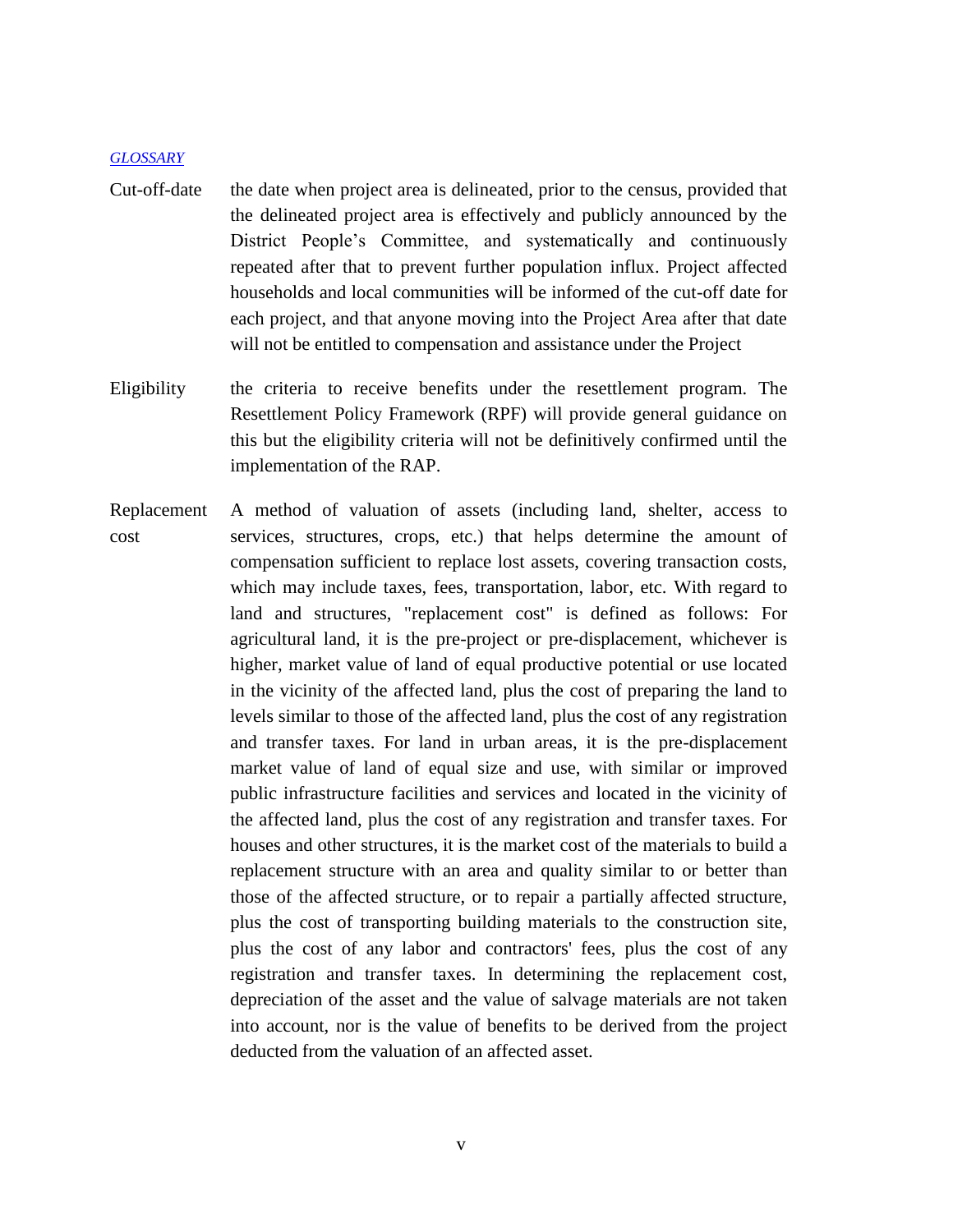- Resettlement The RPF, in accordance with the World Bank's Operational Policy on Involuntary Resettlement (OP 4.12), covers the involuntary taking of land that results in (i) relocation or loss of shelter, (ii) loss of assets or access to assets; or (iii) loss of income sources or means of livelihood, whether or not the affected persons must move to another location.
- Vulnerable Groups and Individuals at risk Those who might suffer disproportionally from adverse project impacts and/or be less able to access the project benefits and compensation, including livelihood restoration and assets compensations, when compared to the rest of the PAPs. Vulnerable peoples include people who, by virtue of gender, ethnicity, age, physical or mental disability, economic disadvantage or social status, may be more heavily affected by economic or physical displacement than others and who may be more limited than the population at large in their ability to claim or take advantage of resettlement assistance and related development benefits. Vulnerable people can be an entire group (like an ethnic minority community), or individual households (HHs).

Livelihood (income) restoration Livelihoods restoration refers to that compensation for PAPs who suffers loss of income sources or means of livelihoods to restore their income and living standards to the pre- displacement levels.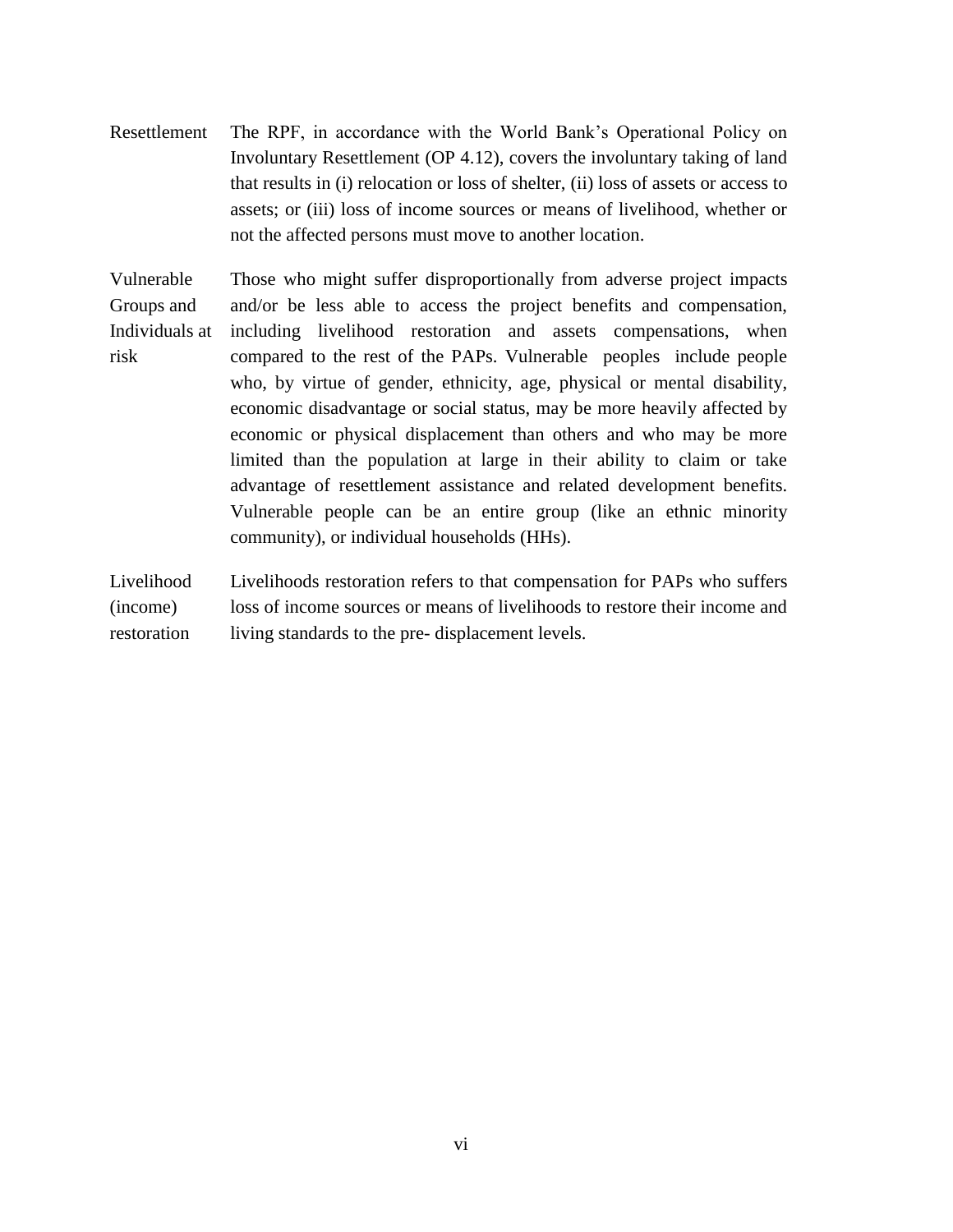#### <span id="page-6-0"></span>**EXECUTIVE SUMMARY**

#### **Project Development Objective**

Ho Chi Minh City is seeking assistance from World Bank for investment on technical infrastructure to develop a Green transport development project that includes a demonstration Bus Rapid Transit (BRT) line on Vo Van Kiet and Mai Chi Tho Highway (VVK-MCTH), with an estimated length of 23 km, adopting a sustainable transport approach.

#### **Projects Impacts and Scope of Land Acquisition**

The Project Development Objective (PDO) is to increase accessibility to job opportunities and urban services for citizens residing in the south-western side of the city and other adjacent areas to the project corridor, by providing an alternative that is safer, more secure, more efficient, integrated with land development along the corridor and integrated with the proposed metro lines, and generates fewer emissions.

The construction of the project categories will cause land acquisition in 6 districts, Ho Chi Minh city with total permanently areas that will be affected 2,3571 hectare. Moreover, on the whole route, it is approximately  $267,650$  m<sup>2</sup> of public land that will not be used on a short time due to the temporary requisition of the construction process of the project items. Since the exact location for the Thu Thiem Technical Facility was already determined by HCMC People's Committee in July 2014, this RAP was prepared for this site. Construction of Thu Thiem Technical Facility will recover the land at 2 wards of District 2, HCM City, with the total land area will be acquired is about  $17,771 \text{ m}^2$  of agricultural land.

#### **Land Acquisition Mitigation Measures**

During project preparation process, consultations have been carried out and there have been some adjustments in design to minimize the impacts of land acquisition. The road is designed on existing roads of East-West Highway, minimizing land acquisition for the project.

However, the Project has caused adverse impacts on the community of project affected people. These adverse effects are now managed through the implementation of safeguard policies on resettlement by the World Bank and the Government of Vietnam.

#### **Policy Framework and Entitlement Matrix**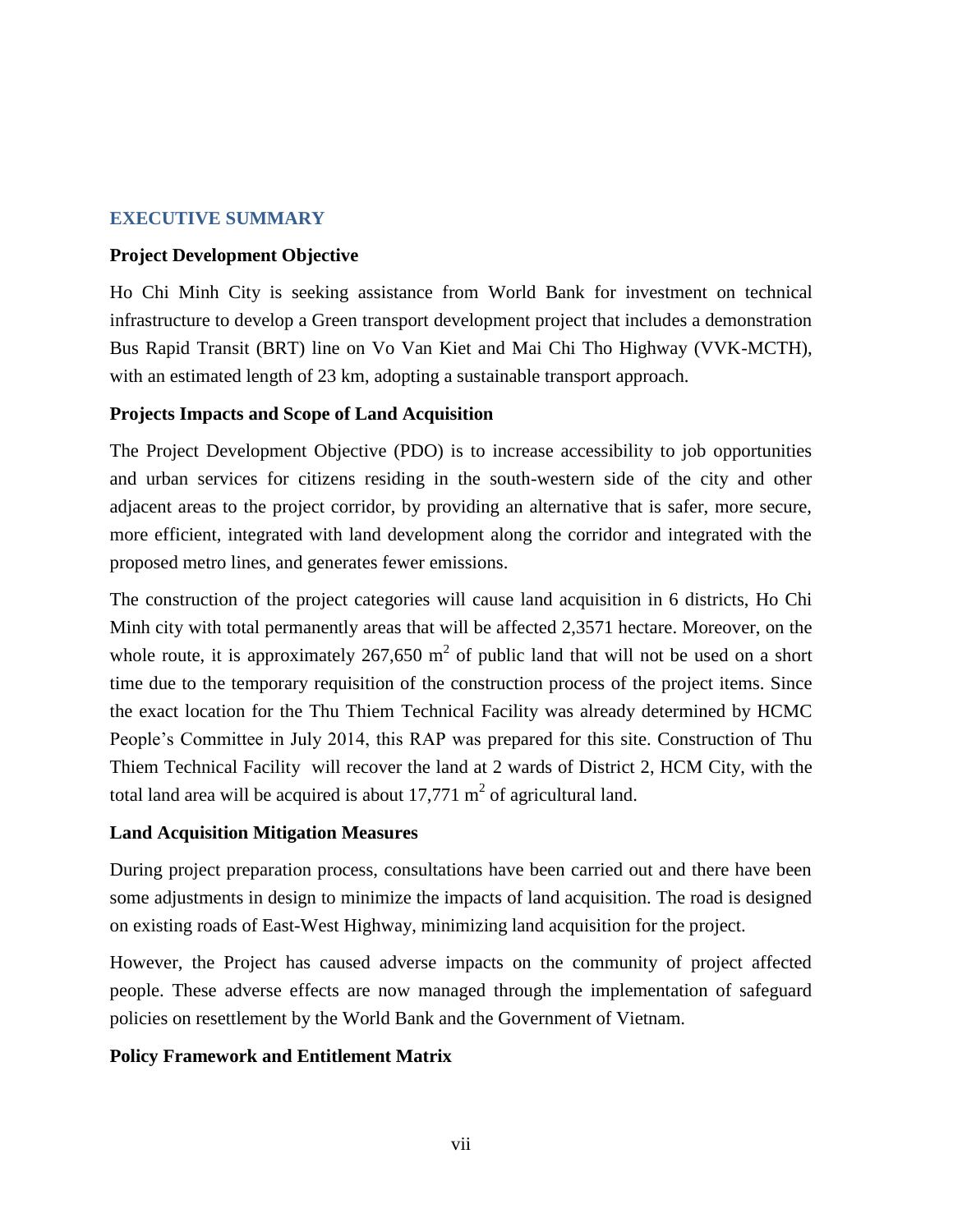A resettlement policy framework (RPF) has been prepared based on the current policies and regulations of the Government of Vietnam and the World Bank. This document is a guide to planning and implementing resettlement for the project. The overall objective of the resettlement policy and this document is to ensure that all those affected by the subproject receive compensation for the impacts of the project at the replacement cost and market value. The supports will be provided to the severely affected households, displaced households, households losing income and vulnerable groups so that they have the ability to recover income and living standards at least equal to or higher than the pre-project level.

#### **Socio-economic Profile of the Affected Households**

The project will affect 2 wards in District 2 Ho Chi Minh City. 3 households (or 7 persons) will be affected by the project; Social economic survey was conducted with 3 households. Among the 3 affected HHs, main source of income of 2 affected household is business, while houses for rent is source of income of the remaining household. The average income of these 3 households is VND 8,530,000 per month. Regarding education level, 2 household heads completed secondary school level, and one obtained primary education.

No affected households will be severely affected by the project. Besides, there is no vulnerable household live at the Thu Thiem site.

#### **Community Consultation and Information Dissemination**

Information dissemination to PAPs and involved agencies is an important part of Project preparation and implementation. During the project identification and preparation, information dissemination and community consultation were conducted in September 2014 with the participation of 25 people who are representatives of the social and political organizations in the districts, key stakeholders and community of affected people. Feedback and opinions of the affected people as well as stakeholders are used as input information for building this Resettlement Action Plan.

Community consultations will be organized during the project implementation. At the early stage of the preparation for compensation, assistance and resettlement plan and during the project implementation process, the Project Information Brochures (PIBs) will be prepared and distributed by the District Compensation, Assistance and Resettlement Boards to the affected households and posted at the public places.

#### **Grievance Redress Mechanism**

Complaints related to any aspect of the Project will be solved through negotiation in order to reach consensus from both sides. In case of complaints, the affected households will be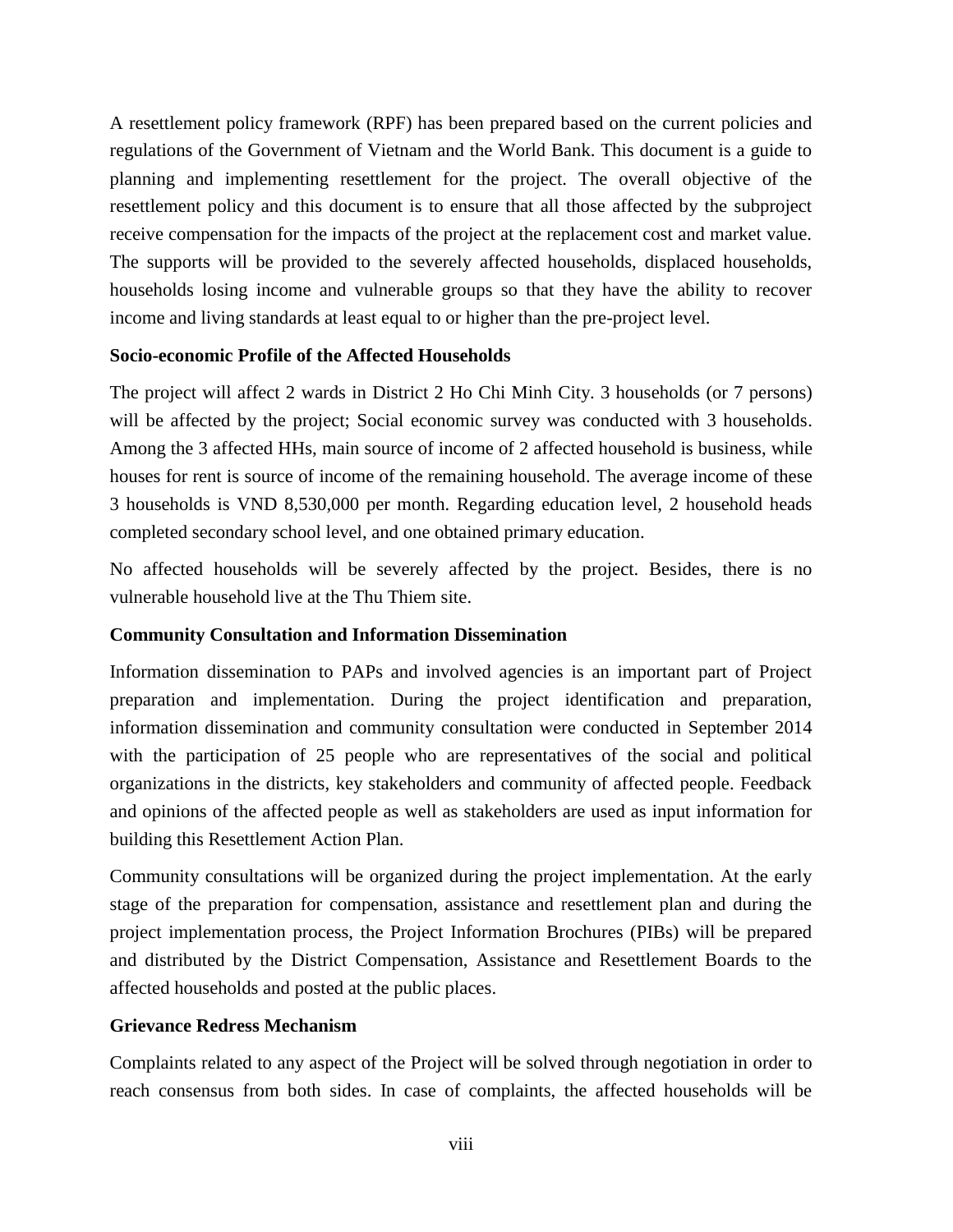exempted from all fees. This cost is calculated in the Budget for Resettlement Plan implementation. The four-step mechanism for grievance redress is established and carried out with the First Step at Commune People's Committee and the final step is at the Court

**Replacement cost survey** is conducted (i) during the RAP preparation in order to define total cost estimate for the RAP implementation; and (ii) any time during the RAP implementation when there is a fluctuation in the market.

#### **Resettlement Cost**

The estimated cost for compensation, assistance and resettlement for the Thu Thiem Technical Facility is VND 77,816,606,900, equivalents to nearly USD 3.7 Million.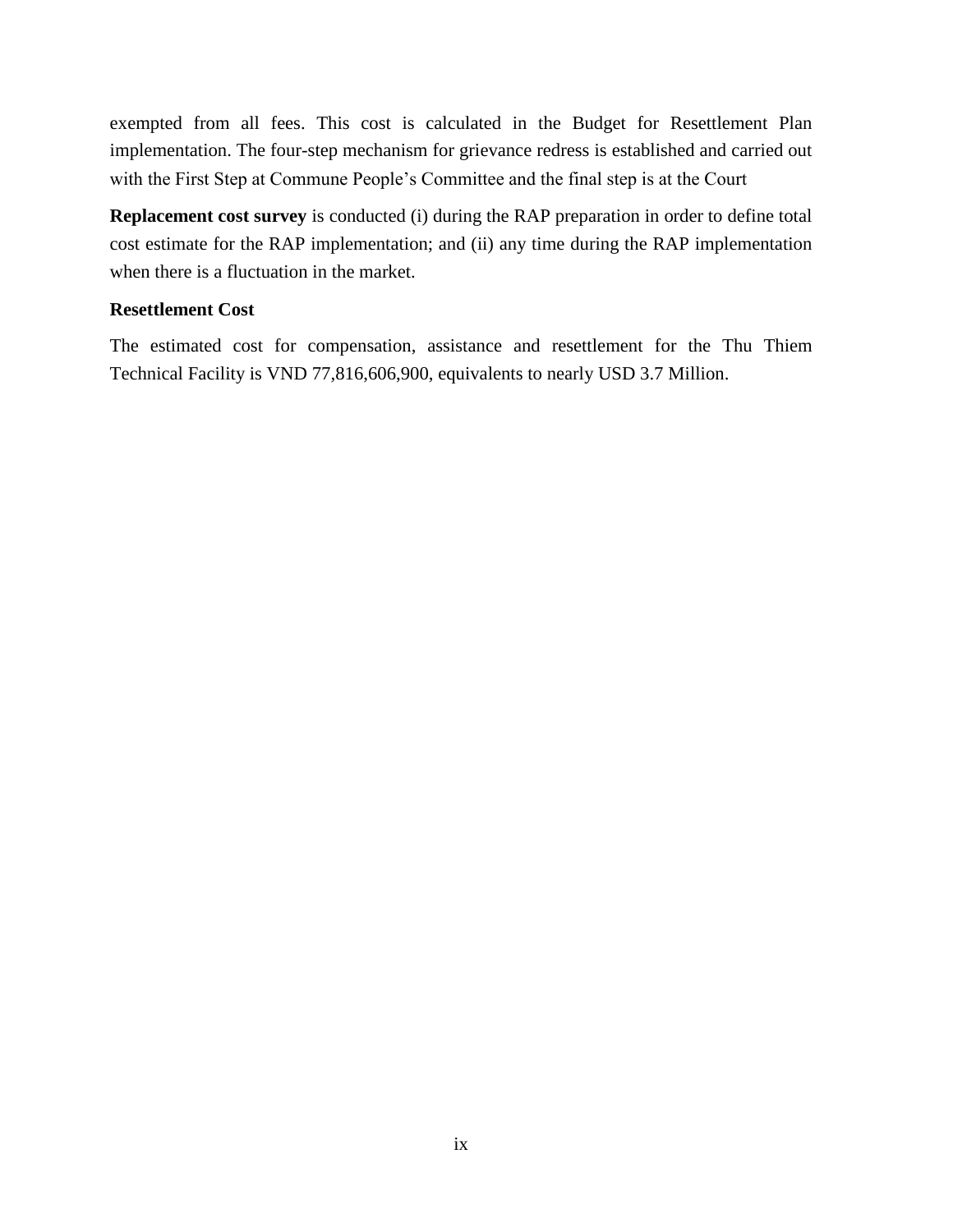#### <span id="page-9-0"></span>1. **INTRODUCTION**

#### <span id="page-9-1"></span>**1.1. Project Description**

Ho Chi Minh City is a key economic area in contributing nearly 23% of the country's GDP. High population growth rate represents both the basis as well as the result of dynamic economic development (HCMC's population is expected to grow from the current 8 million to 13.5 million by 2020). Rapid urbanization brings along a wide range of challenges similar to the one of major cities in, especially in term of urban transport.

Taking this situation into account, Ho Chi Minh City Master Plan for Transport Development until 2020, with outlook beyond 2020 was approved by Prime Minister decision No.101/QĐ-TTg dated January 22<sup>nd</sup>, 2007 and Decision of Prime Minister No 568/QĐ-TTg dated April 8,2013 approving the Adjustment of Transportation Development Planning of Ho Chi Minh by 2020 with a vision after 2020 laying the foundation for the development, gradual improvement and modernization of the transport network in the city serving stable, equal and long-term sustainable development.

The Master Plan for Public Transport Development in HCMC until 2020 gives the directions for future development of transport system in the city with strong focus on public transport. Raising the use of public transport for mobility purposes up to 40-50% by 2025 compared with the current rate of 5% is the set target in the plan and developing a public transport network is crucial for achieving this target. However, to ensure the achievability of these targets, all public transport modes need to be efficiently integrated and operated.

In addition, decision No. 280/QĐ-TTg dated March 08, 2012 approving the proposal for bus transport development in 2012-2020 period is the basis for Ho Chi Minh city efforts in replanning the existing bus network while interpreting with investments in BRT, metro and other mass transit systems in the coming time.

Ho Chi Minh City is seeking assistance from World Bank for investment on technical infrastructure to develop a Green transport development project that includes a demonstration Bus Rapid Transit (BRT) line on the Vo Van Kiet and Mai Chi Tho Highway (VVK-MCTH), with an estimated length of 23 km, adopting a sustainable transport approach.

The HCMC PC has designated the Urban - Civil Works Construction Investment Authority of Ho Chi Minh City (UCCI) as the Project Owner by Document No. 2293/UBND-DTMT dated 20/5/2011. UCCI is expected to work closely with the Department of Transport (DOT) and other relevant HCMC Government agencies during Project preparation and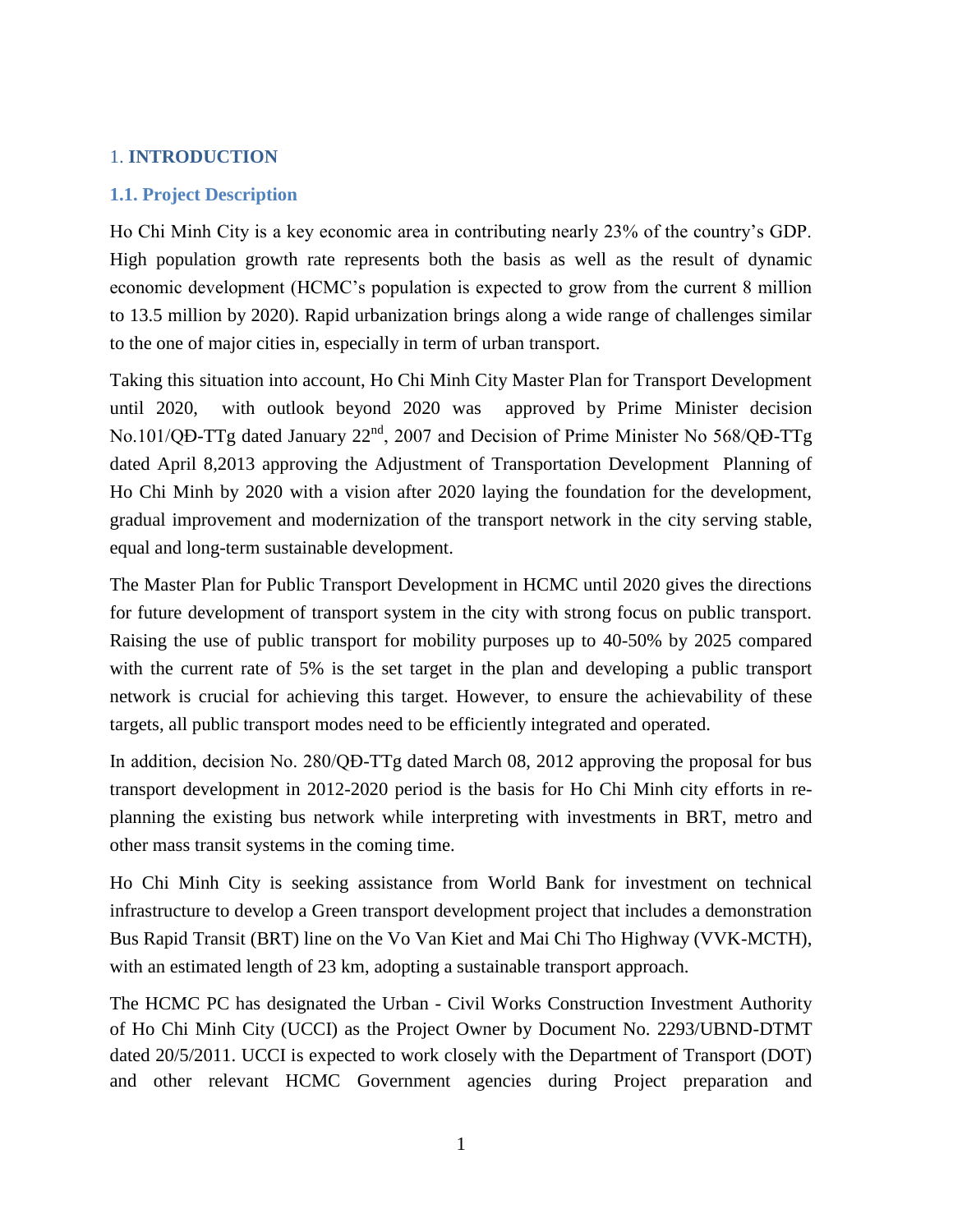implementation. UCCI will be responsible for the overall project implementation, including resettlement to be taken place as a result of the project.

#### <span id="page-10-0"></span>**1.2. Project Impacts**

#### *Positive effects*

The Project Development Objective (PDO) is to increase accessibility to job opportunities and urban services for citizens residing in the south-western side of the city and other adjacent areas to the project corridor, by providing an alternative that is safer, more secure, more efficient, integrated with land development along the corridor and integrated with the proposed metro lines, and generates fewer emissions.

#### *Adverse impacts*

The construction of Thu Thiem Technical Facility of the project will cause land acquisition in Binh Khanh and An Phu Wards, District 2 of Ho Chi Minh City. There will be 3 HHs and 2 companies affected by the project. According to the F/S design, the project will require the acquisition of 17,771  $m^2$  agricultural land and affect around 1,206 trees and 158  $m<sup>2</sup>$  of annual crops. Besides, 200 m<sup>2</sup> temporary housing will have to disassemble (house used for the purpose of looking the land and crops). No AP will be severely affected due to the project. Table 1 presents the project impacts regarding land acquisition and affected assets.

<span id="page-10-1"></span>

| No.                     | Name of<br>affected HH                          | <b>Area</b><br>required<br>$(m^2)$ | <b>Land use</b>                                                      | <b>Structures</b>                     | <b>Trees/Crops</b>                                       | The total<br>land<br>holding |
|-------------------------|-------------------------------------------------|------------------------------------|----------------------------------------------------------------------|---------------------------------------|----------------------------------------------------------|------------------------------|
| $\mathbf{1}$            | <b>Nguyen Thi</b><br><b>To Quyen</b>            | 100                                | Agricultural<br>land.                                                |                                       | 8 areca palms                                            | $1000 \text{ m}^2$           |
| $\mathbf{2}$            | <b>Nguyen Thi</b><br><b>Xuan Thu</b>            | 100                                | Vacant land not<br>suitable for<br>cultivation                       |                                       | 2 woody trees                                            | $1000 \text{ m}^2$           |
| 3                       | <b>Nguyen Thi</b><br><b>Tiet</b>                | 200                                | Agricultural<br>land, being used<br>for breeding<br>fish and poultry | Shelter (50)<br>$m2$ )                | 20 bananas; 6<br>coconut trees                           | $3200 \text{ m}^2$           |
| $\overline{\mathbf{4}}$ | <b>Phuc Nguyen</b><br><b>Limited</b><br>Company | 12,068                             | Agricultural<br>land, planned<br>for future<br>development           | Category 4<br>house $(150)$<br>$m2$ ) | Ground nut &<br>vegetables (112<br>$m^2$ ).<br>950 trees |                              |
| 5                       | <b>Hoang Hung</b>                               | 5,304                              | Agricultural                                                         |                                       | 286 trees                                                |                              |

**Table 1: Project Impacts at Thu Thiem site**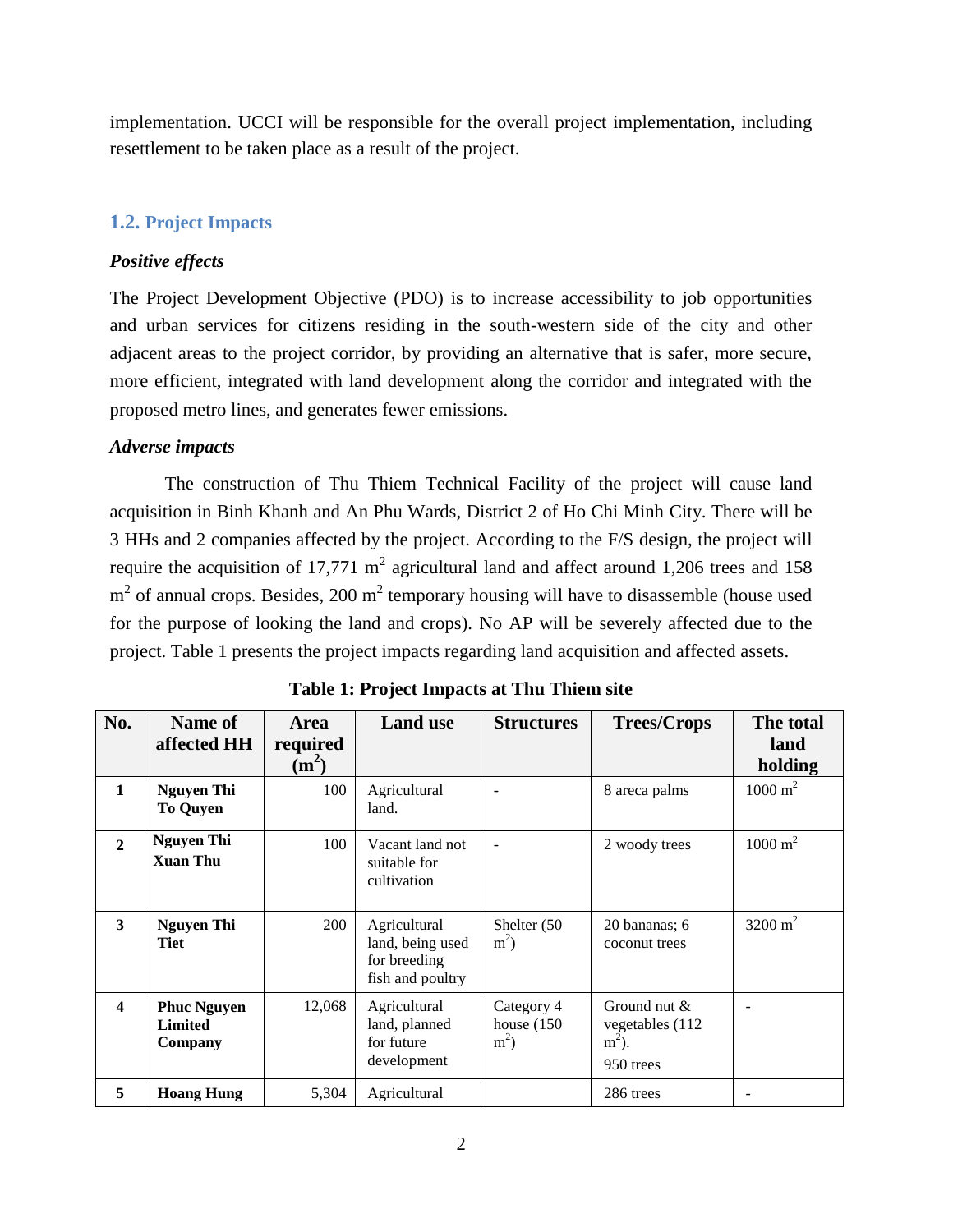| <b>Real Estate</b><br>$\mathbf{Company}$ | land, planed for<br>future<br>development |  |  |
|------------------------------------------|-------------------------------------------|--|--|
|                                          |                                           |  |  |

Almost the affected land belongs to two private companies: Phuc Nguyen Limited Company and Hoang Hung Real Estate Company. They are limited liability companies, headquartered in District 1 & 2, HCMC. They own tens of ha of land in Thu Thiem Area for future development.

More over, on the whole route, it is approximately 267,650  $m^2$  of public land that will not be used on a short time due to the temporary requisition of the construction process of the project items.

#### <span id="page-11-0"></span>**1.3. Land Acquisition Mitigation Measures**

During project preparation process, consultations have been carried out and there have been some adjustments in design to minimize the impacts of land acquisition. The road is designed on existing roads of East-West Highway, minimizing land acquisition for the project.

However, the Project has caused adverse impacts on the community of project affected people. These adverse effects are now managed through the implementation of safeguard policies on resettlement by the World Bank and the Government of Vietnam.

#### <span id="page-11-1"></span>**1.4. Objectives of the Resettlement Action Plan**

This Resettlement Action Plan is prepared based on the Resettlement Policy Framework (RPF) which meets the requirements and policies of the World Bank on involuntary resettlement. This RAP identifies the number of affected people due to the construction of the project as well as its adverse impacts, mitigation measures, compensation and other assistances for people affected by unavoidable impacts.

The RAP is prepared based on the following:

- Policies by the Government of Vietnam related to land acquisition and resettlement;
- OP 4.12 on Involuntary Resettlement by the World Bank;
- Project Resettlement Policy Framework;
- Decisions by Ho Chi Minh PC on compensation, assistances and resettlement in the event of land recovery by the State in Ho Chi Minh city;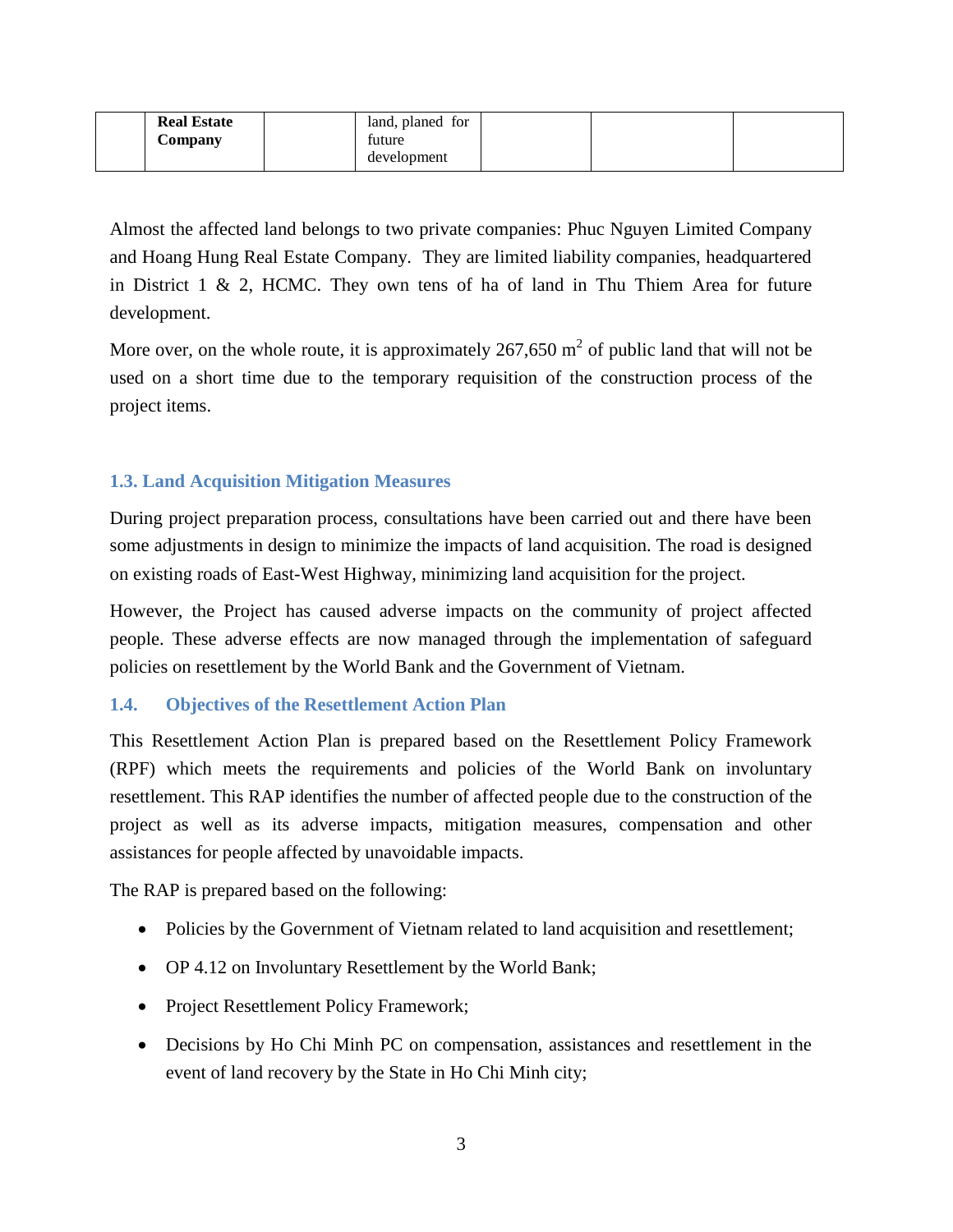- Basis design of the project;
- Results of socio-economic survey of the project affected people;
- Results of inventory of losses for land, assets on land and livelihoods of the project affected people;
- Results of community consultations with the affected people;
- Results of consultations with the key stakeholders of the project;
- Results of social assessment to ethnic minority groups affected by the project.

RAP will be updated after the finalization of detailed technical design and Detailed Measurement Survey (DMS) will be conducted to identify the specific scope and area of impacts of the project.

#### <span id="page-12-0"></span>**2. Legal Framework of the Resettlement Action Plan**

#### <span id="page-12-1"></span>**2.1. Legal Framework**

#### **The Legal Frameworks of the Government of Vietnam:**

The legal framework with respect to land acquisition, compensation and resettlement is based on the Constitution of the Socialist Republic of Vietnam (2013), and the Land Law 2013 (revised), and other relevant decrees/guidelines. The principal legal documents applied for this RAP have been described in RPF of the project.

#### **The World Bank's Operation Policy on Involuntary Resettlement (OP 4.12)**

The World Bank recognizes that involuntary resettlement may cause severe long-term hardship, impoverishment, and environmental damage unless appropriate measures are carefully planned and carried out. The Bank's Resettlement Policy OP 4.12, includes safeguards to address and mitigate the economic, social, and environmental risks arising from involuntary resettlement.

The WB's involuntary resettlement policy objectives are the following:

- (i) Involuntary resettlement should be avoided where feasible, or minimized after exploring all viable alternatives in project design;
- (ii) Where resettlement cannot be avoided, resettlement activities should be conceived and executed as sustainable development programs, providing sufficient investment resources to enable the people affected by the Project to share in benefits. Affected Persons should be meaningful consulted and should have opportunities to participate in planning and implementing resettlement programs.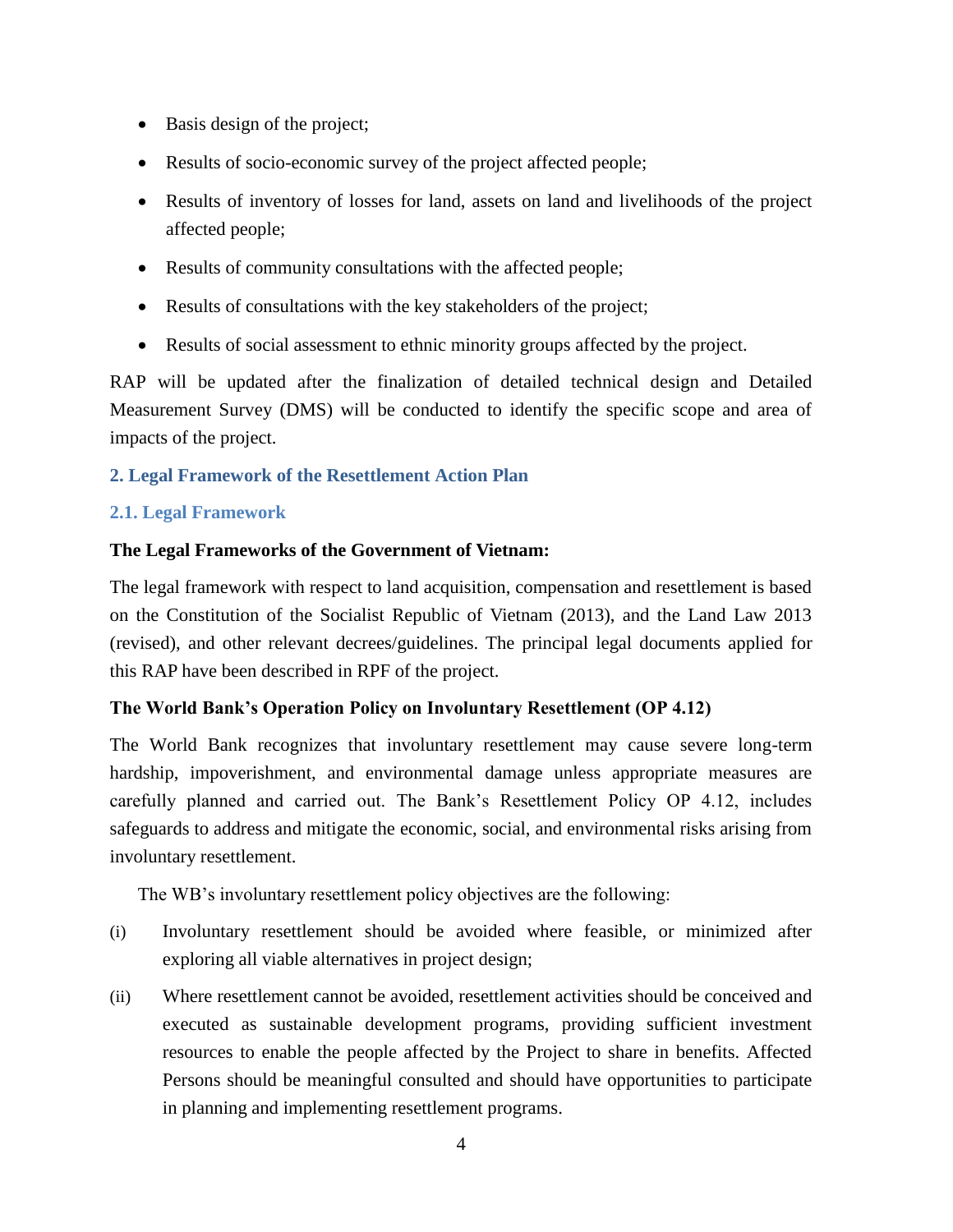Affected Persons should be assisted in their efforts to improve their livelihoods and standards of living or at least to restore them, in real terms, to pre-project levels or to levels prevailing prior to the beginning of project implementation, whichever is higher.

#### **Comparison between Government of Vietnam and World Bank approaches**

The differences between the Government's Laws and Decrees and World Bank Policy with regard to resettlement and compensation for this RAP, and how to address these gaps are shown in Table 2 below.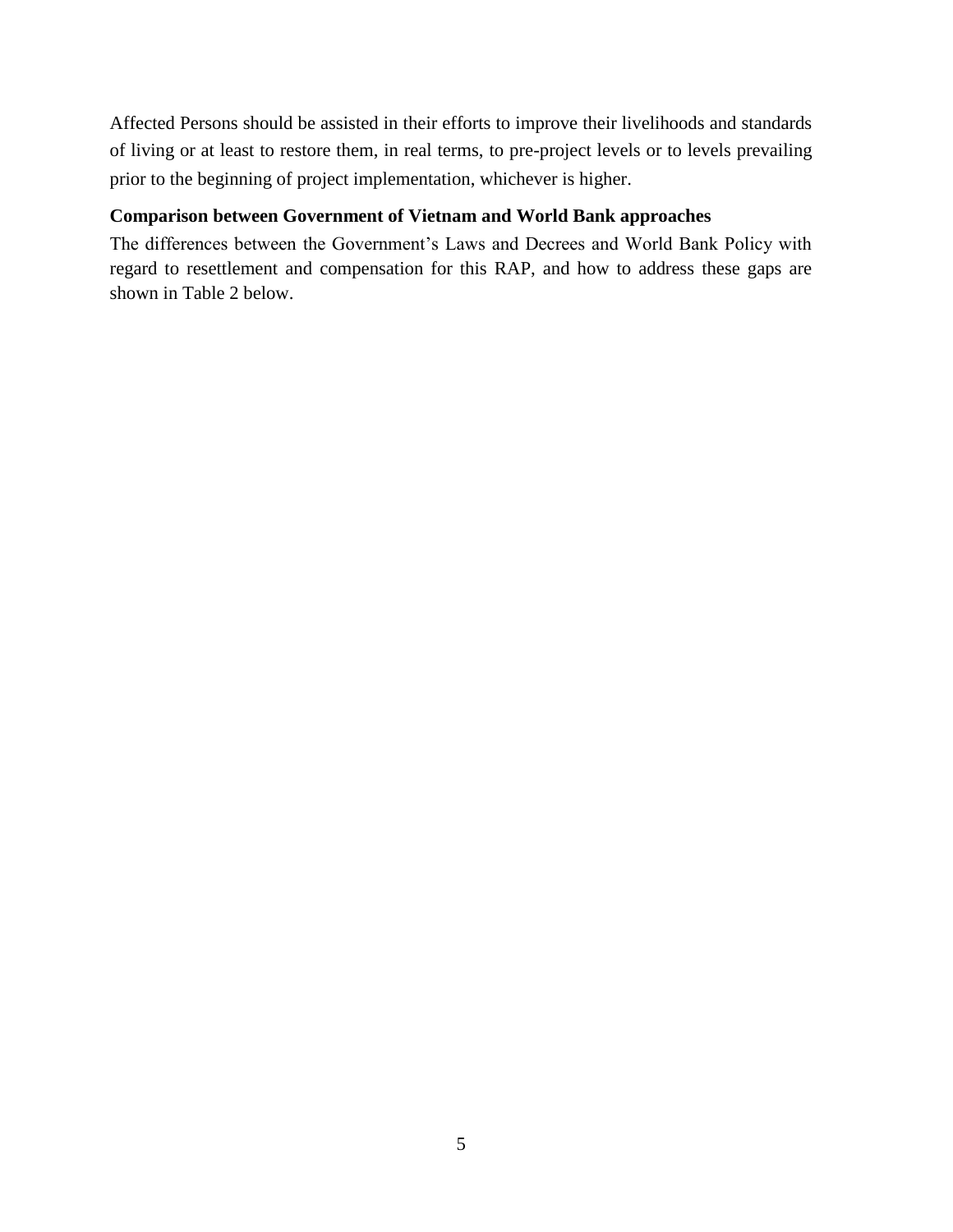<span id="page-14-0"></span>

| <b>Subjects</b>                                            | <b>Bank's OP 4.12</b>                                                                                             | <b>Government of Vietnam</b>                                                                                                                                                                                                                                                                                                                                                                                                                                                                                        | <b>Project Measures</b>                                                                                                                                                                    |
|------------------------------------------------------------|-------------------------------------------------------------------------------------------------------------------|---------------------------------------------------------------------------------------------------------------------------------------------------------------------------------------------------------------------------------------------------------------------------------------------------------------------------------------------------------------------------------------------------------------------------------------------------------------------------------------------------------------------|--------------------------------------------------------------------------------------------------------------------------------------------------------------------------------------------|
| Compensation for illegal<br>structures                     | Compensation at full cost for all<br>structures regardless of legal<br>status of the PAP's land and<br>structure. | No compensation                                                                                                                                                                                                                                                                                                                                                                                                                                                                                                     | Compensation<br>full<br>at<br>replacement cost will be given<br>for all structures<br>affected,<br>regardless of legal status of the<br>land and structure.                                |
| Methods for determining<br>compensation rates              | Compensation for lost land and<br>other assets should be paid at full<br>replacement costs,                       | Compensation for lost assets is   Independent appraiser identifies<br>close to<br>calculated at price<br>transferring the assets in local<br>markets or the cost of newly-built  <br>City<br>People's<br>structures.<br>Committees are granted to identify<br>compensation prices for different  <br>categories of assets. Independent<br>land valuator can be used to<br>determine land prices, which will<br>be appraised by land appraisal<br>before<br>Provincial/City<br>board<br>People's Committee approval. | replacement costs for all types<br>of assets affected, which are<br>appraised by land appraisal<br>board and approved by. City<br>People's Committees to ensure<br>full replacement costs. |
| Compensation for loss of<br><i>income sources or means</i> | Loss of income sources should be<br>compensated (whether or not the                                               | Assistance in respect of income<br>loss is given only for registered                                                                                                                                                                                                                                                                                                                                                                                                                                                | All income losses are to be<br>where<br>compensated<br>and,                                                                                                                                |

# **Table 2. Comparison of Vietnam's and World Bank's Policies related to Involuntary Resettlement**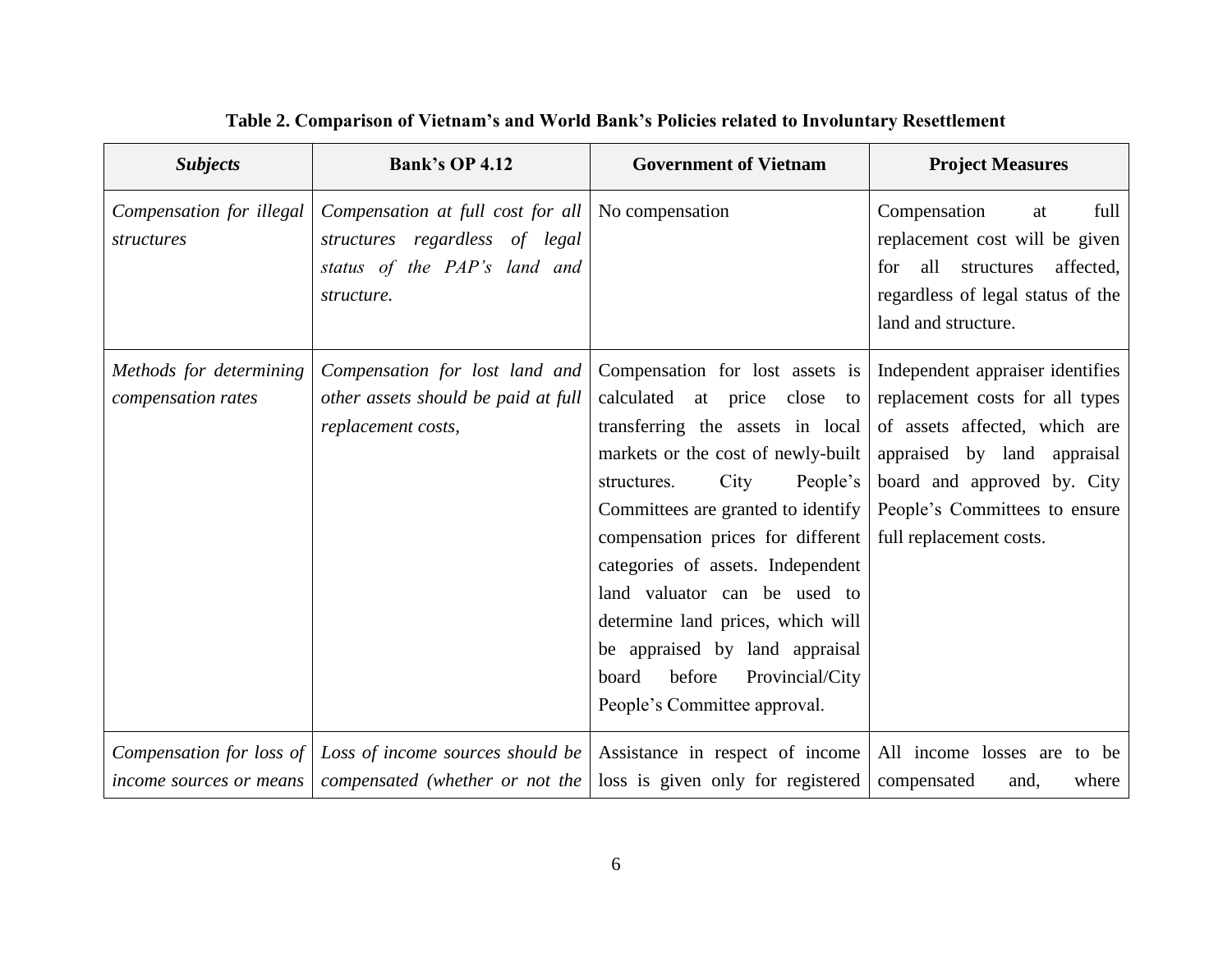| <b>Subjects</b>                             | <b>Bank's OP 4.12</b>                                                                                                                                                   | <b>Government of Vietnam</b>                                                                                                                                                                                                                                                                | <b>Project Measures</b>                                                                                                                                                           |
|---------------------------------------------|-------------------------------------------------------------------------------------------------------------------------------------------------------------------------|---------------------------------------------------------------------------------------------------------------------------------------------------------------------------------------------------------------------------------------------------------------------------------------------|-----------------------------------------------------------------------------------------------------------------------------------------------------------------------------------|
| of livelihood                               | affected persons must move to<br><i>another location</i> )                                                                                                              | businesses. Assistance measures to<br>restore<br>income<br>sources<br>are<br>provided.                                                                                                                                                                                                      | achieve<br>the<br>necessary<br>to<br>objectives<br>of<br>the<br>policy,<br>development<br>assistance<br>in<br>addition to compensation will<br>be provided.                       |
| Livelihood<br>restoration<br>and assistance | Provision of livelihood restoration<br>and assistance to achieve the<br>policy objectives.                                                                              | Livelihood<br>restoration<br>and<br>assistance measures are provided.<br>No follow-up for full livelihood<br>after<br>resettlement<br>restoration<br>completion.                                                                                                                            | livelihood<br>Provision<br>of<br>restoration<br>assistance<br>and<br>measures to achieve the policy<br>objectives.<br>These will be<br>monitored as detailed in the<br><b>RAP</b> |
| Consultation<br>and<br>disclosure           | <i>implementation,</i><br>specially<br>confirming the eligibility criteria<br>for compensation and assistance,<br>and access to Grievances Redress<br><b>Mechanisms</b> | Participation in planning and Focus mostly on consultation<br>during planning (consultation on<br>draft plan of compensation,<br>support and resettlement and plan<br>for training, career change and<br>facilitating<br>searching);<br>job<br>information<br>sharing<br>and<br>disclosure. | Consultation and participation<br>incorporated into RAP design,<br>along with information sharing<br>with PAPs and stakeholders.                                                  |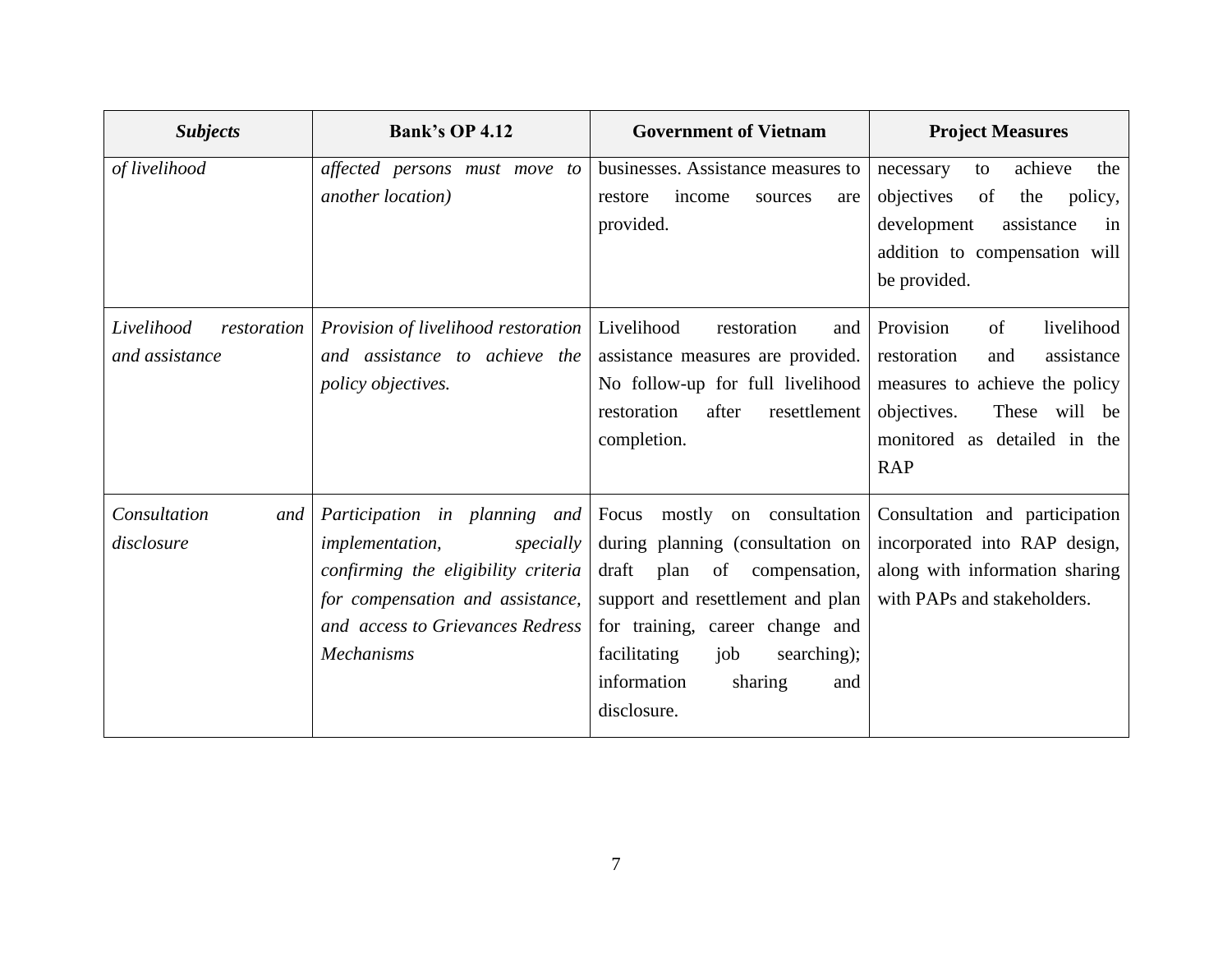As a World Bank member country, the Government of Vietnam has committed that, should the international agreements signed or acceded to by Vietnam with the World Bank contain provisions different from those in the present resettlement legal framework in Vietnam, the provisions of the international agreements with the World Bank shall prevail. The waiver provisions are prescribed in the Article 46, Item 1 of Decree No. 38/2013/ND-CP.

The RPF confirms that in approving this instrument, the Government of Vietnam and the Ho Chi Minh City People's Committee, grant the waivers to the relevant articles in various Vietnamese laws that contradict or are not consistent with the objectives set forth in this RPF. The measures taken to address the differences and comply with World Bank involuntary resettlement policies are addressed under the RPF.

#### <span id="page-16-0"></span>**2.2. General Principles**

According to RPF, all project affected people (PAP) who have assets within or reside within the area of project land-take before the cut-off date are entitled to compensation for their losses. Those who have lost their income and/or subsistence will be eligible for livelihood rehabilitation assistance based on the criteria of eligibility defined by the project in consultation with the PAPs. If, by the end of the project, livelihoods have been shown not to be restored to pre-project levels, additional measures will be provided.

#### <span id="page-16-1"></span>**2.3. Project Entitlements**

The Entitlement Matrix, presented in Table 3, covers the impacts currently identified during project preparation. It covers also the impacts which could arise during the construction period.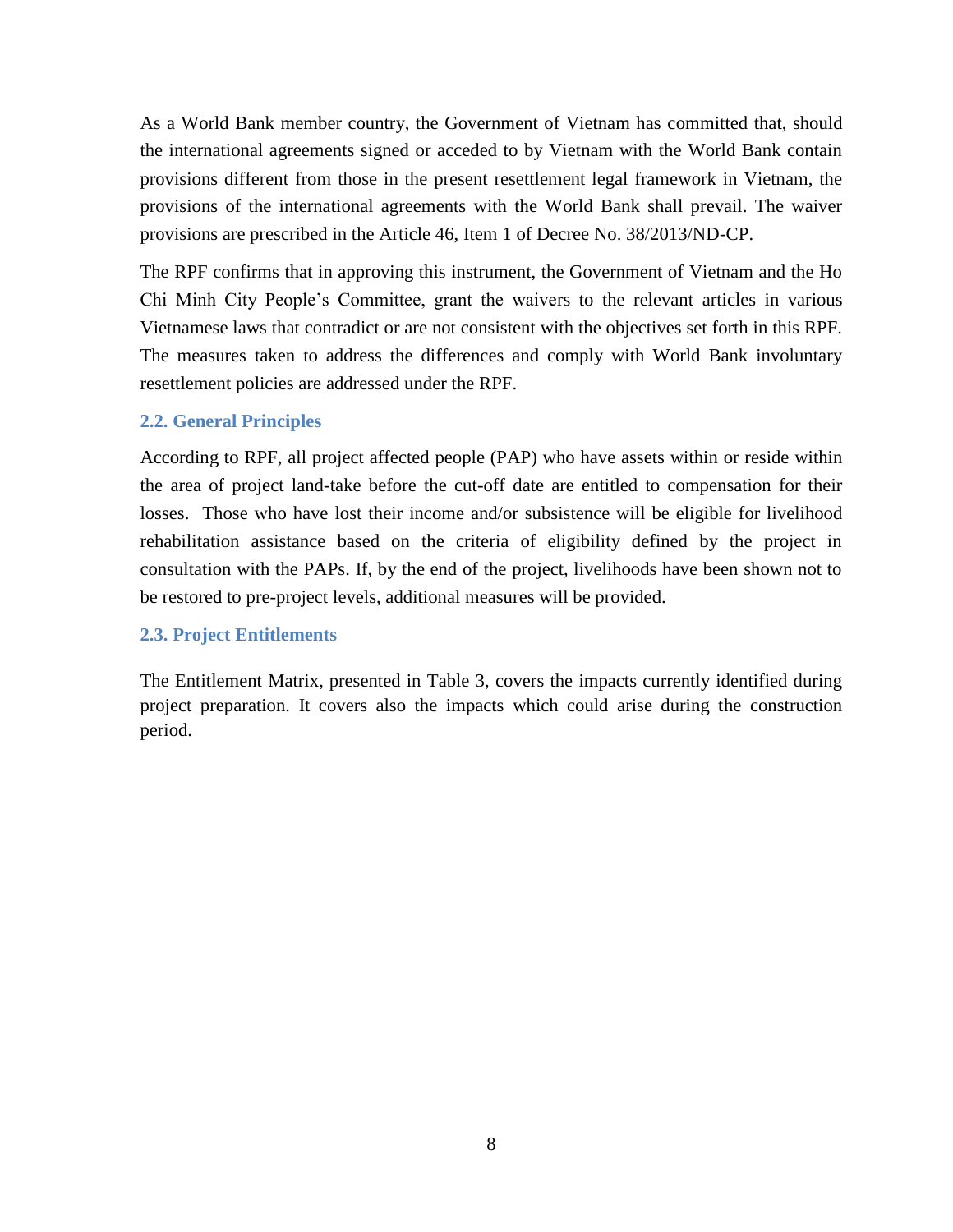#### **Table 3. Entitlement Matrix**

 $\overline{a}$ 

<span id="page-17-0"></span>

| <b>Type of Loss/</b><br><b>Impacts</b>                                                                                                     | <b>Application/Entitled</b><br><b>Person</b>                                                                              | <b>Entitlements</b>                                                                                                    | <b>Implementation Arrangements</b>                                                                                                                                                                                                                      |
|--------------------------------------------------------------------------------------------------------------------------------------------|---------------------------------------------------------------------------------------------------------------------------|------------------------------------------------------------------------------------------------------------------------|---------------------------------------------------------------------------------------------------------------------------------------------------------------------------------------------------------------------------------------------------------|
| <b>Productive</b><br>land <sup>1</sup> (Agricultural,<br>garden, pond land,<br>etc.) either in or<br>of<br>the<br>out<br>residential area. | <b>Legal land users</b><br>Marginal loss $\langle$ <20% of<br>land holding):<br>3 affected HHs and 2<br>private companies | Cash compensation at replacement cost (free<br>from taxes and transaction costs) for the<br>affected area of the land. | - Affected households to be notified<br>at least ninety days before land<br>recovery by the Project.<br>- The owner of land will hand over<br>the land within 20 days from the date<br>District Compensation Board fully<br>pays compensation for land. |

<sup>&</sup>lt;sup>1</sup>The sub-categories of productive land such as agricultural, forestry, garden, aquaculture and pond will be compensated at different rates. These will be specified and detailed in the Resettlement Action Plans to ensure the compensation is reflective of current rates and takes into account geographic variation. Land on which businesses are located will be compensated as detailed in the section on relocation of business.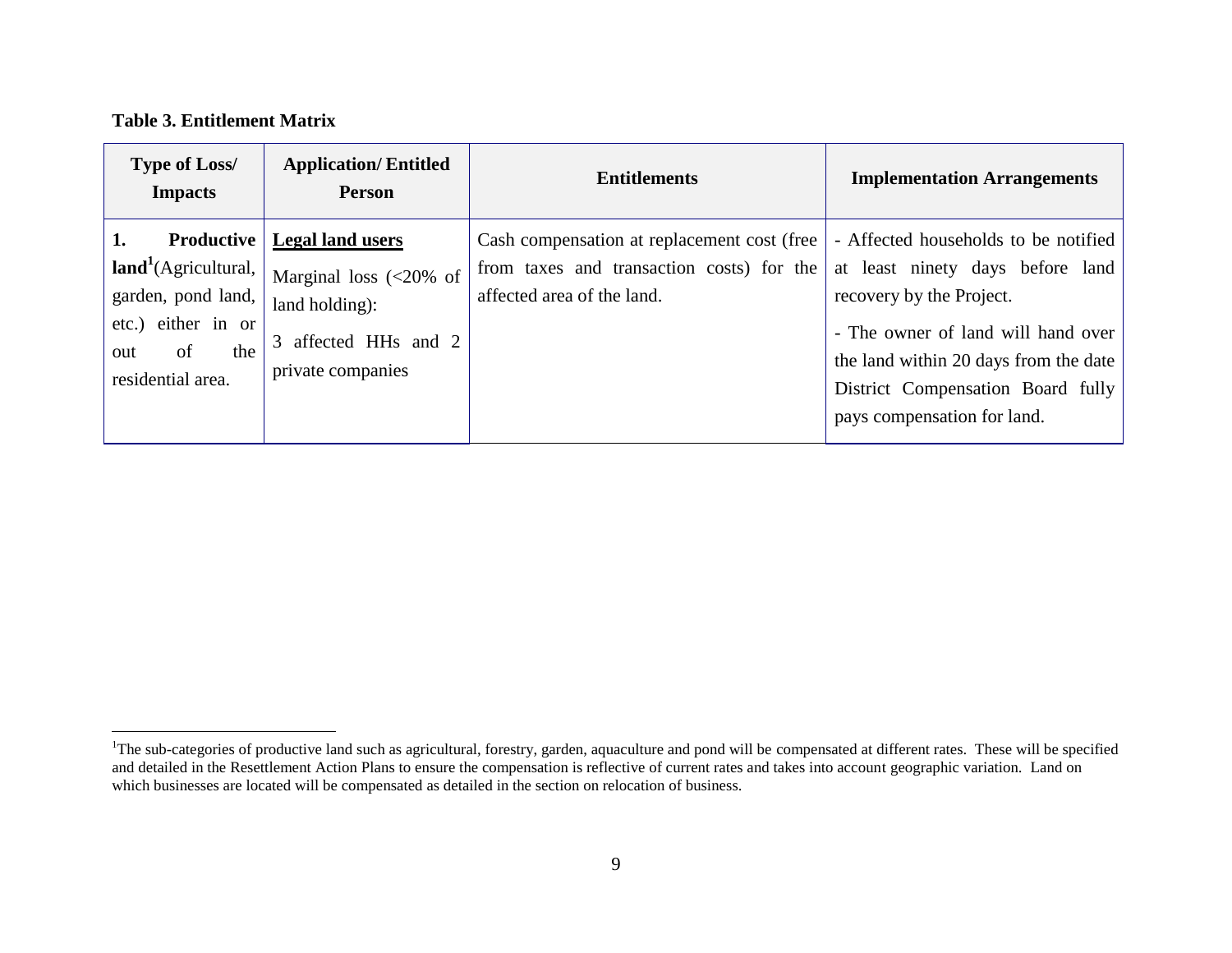| <b>Type of Loss/</b><br><b>Impacts</b> | <b>Application/Entitled</b><br><b>Person</b>                                                                                                                                      | <b>Entitlements</b>                                                                                                                                                                                                                                                                                                                                                                                                                                                                                                                                                                                                                                                                                                                                                                                                                                                                                                                                                                                                                                                                                                                                                                    | <b>Implementation Arrangements</b>                                                                 |
|----------------------------------------|-----------------------------------------------------------------------------------------------------------------------------------------------------------------------------------|----------------------------------------------------------------------------------------------------------------------------------------------------------------------------------------------------------------------------------------------------------------------------------------------------------------------------------------------------------------------------------------------------------------------------------------------------------------------------------------------------------------------------------------------------------------------------------------------------------------------------------------------------------------------------------------------------------------------------------------------------------------------------------------------------------------------------------------------------------------------------------------------------------------------------------------------------------------------------------------------------------------------------------------------------------------------------------------------------------------------------------------------------------------------------------------|----------------------------------------------------------------------------------------------------|
| 2. Structures                          | Full impact (i.e., house<br>is partially acquired by<br>the project but no longer<br>viable for continued use<br>or the entire structure is<br>acquired):<br>One HH and 1 company | - Compensation in cash for entire affected<br>structures will be provided at 100% of the<br>full replacement cost for materials and labor,<br>regardless of whether or not they have title to<br>the affected land or permit to build the<br>affected structure. The amount will be<br>sufficient to rebuild a structure the same as<br>the former one at current market prices. No<br>deductions will be made for depreciation or<br>salvageable materials.<br>- Compensation for other structures/fixed<br>assets will be at full replacement cost and<br>will be in cash.<br>Tenants of state or<br>organization's houses will be: (i) entitled to<br>rent or buy a new apartment of the area at<br>least equal to their affected ones; or (ii)<br>provided an assistance equal 60% of<br>replacement cost of the affected land and<br>houses. Any investments such as structures,<br>trees, crops etc. made on the land by the<br>PAPs will be compensated at their full<br>replacement cost.<br>The tenants who are leasing a private house<br>for living purposes will be provided with<br>transportation allowance for moving their<br>They will also be assisted in<br>assets. | The calculation of rates will be based<br>on the actual affected area and not<br>the useable area. |
|                                        |                                                                                                                                                                                   | idontifying oltamative essemmadatio                                                                                                                                                                                                                                                                                                                                                                                                                                                                                                                                                                                                                                                                                                                                                                                                                                                                                                                                                                                                                                                                                                                                                    |                                                                                                    |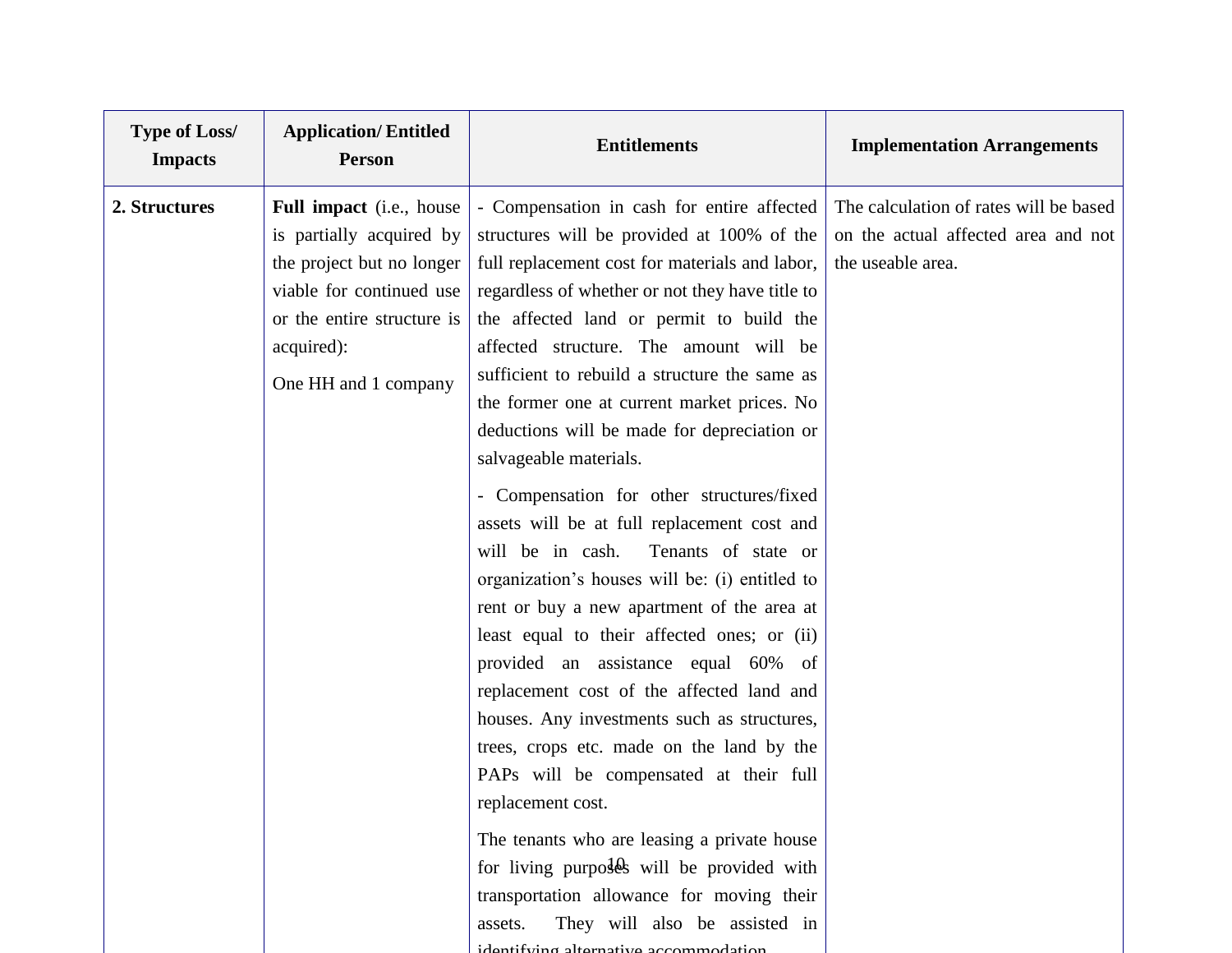| <b>Type of Loss/</b><br><b>Impacts</b>                                                                                | <b>Application/Entitled</b><br><b>Person</b>                                                         | <b>Entitlements</b>                                                                                                                                                                                                                                                                                                                                                                                                                                                                                                                                                                                                                                  | <b>Implementation Arrangements</b>                                                                                                                                                                     |
|-----------------------------------------------------------------------------------------------------------------------|------------------------------------------------------------------------------------------------------|------------------------------------------------------------------------------------------------------------------------------------------------------------------------------------------------------------------------------------------------------------------------------------------------------------------------------------------------------------------------------------------------------------------------------------------------------------------------------------------------------------------------------------------------------------------------------------------------------------------------------------------------------|--------------------------------------------------------------------------------------------------------------------------------------------------------------------------------------------------------|
| 3.<br><b>Crops</b><br>and<br>Trees,<br>aquaculture<br>products<br>4.Other<br><b>Allowances/</b><br><b>Assistances</b> | Owners regardless<br>tenure status:<br>3 HHs and 2 companies<br>Loss of land and non-<br>land assets | For annual and perennial standing crops or<br>PAPs will be given notice several<br>$\left  \right $<br>trees, aquaculture products regardless of the<br>months<br>advance<br>in<br>legal status of the land, compensation in cash<br>evacuation.<br>Crops<br>issuance of the deadline will not be<br>will be paid to the affected persons, who<br>cultivate the land, at full replacement cost in<br>compensated.<br>local markets to ensure the compensation is<br>sufficient to replace the lost standing crops,<br>trees or aquaculture products.<br><i>Incentive Bonus:</i> All PAPs who vacate the<br>affected land immediately after receiving |                                                                                                                                                                                                        |
|                                                                                                                       | 3 HHs and 2 companies                                                                                | compensation and allowances will be given<br>an incentive allowance of 3-5 mil VND.                                                                                                                                                                                                                                                                                                                                                                                                                                                                                                                                                                  |                                                                                                                                                                                                        |
| 5.<br><b>Temporary</b><br>impacts                                                                                     | <b>Temporary loss of land</b><br>and assets.                                                         | Compensation for all damaged or lost assets,<br>including trees, crops at full replacement cost<br>Rental in cash for the land acquired at a rate<br>which will be no less than the net income<br>that would have been derived from the<br>affected property during disruption;                                                                                                                                                                                                                                                                                                                                                                      | If the quality of land is radically<br>changed when returned to PAPs,<br>requiring PAPs to change in the<br>types of land use; then PAPs should<br>be compensated for all envisaged<br>cost of losses. |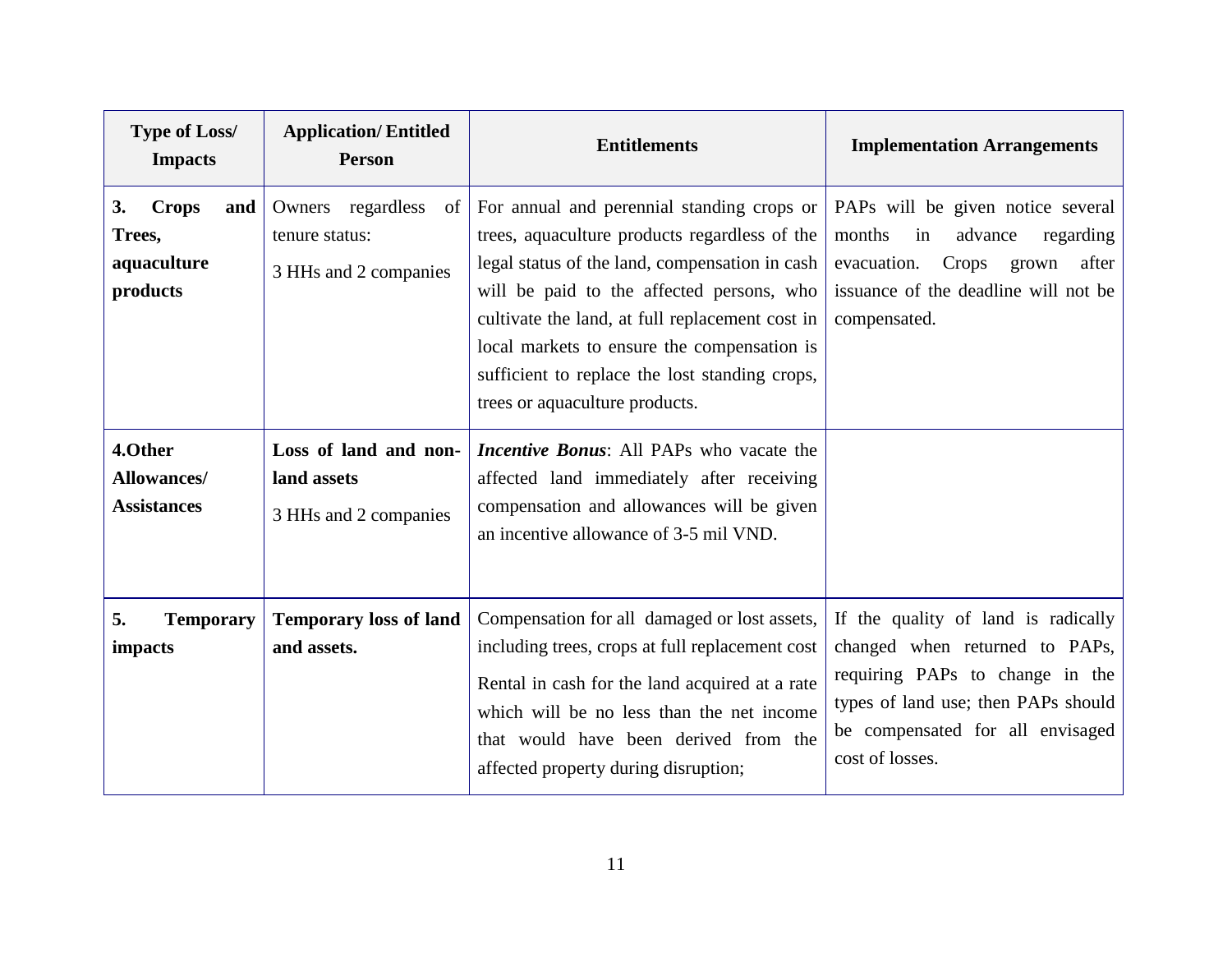| <b>Type of Loss/</b><br><b>Impacts</b> | <b>Application/Entitled</b><br><b>Person</b> | <b>Entitlements</b>                            | <b>Implementation Arrangements</b> |
|----------------------------------------|----------------------------------------------|------------------------------------------------|------------------------------------|
|                                        |                                              | Restoration of the land within 3 months after  |                                    |
|                                        |                                              | use: The contractor is expected to return the  |                                    |
|                                        |                                              | land in its original condition within 3 months |                                    |
|                                        |                                              | of the termination of the civil works.         |                                    |

.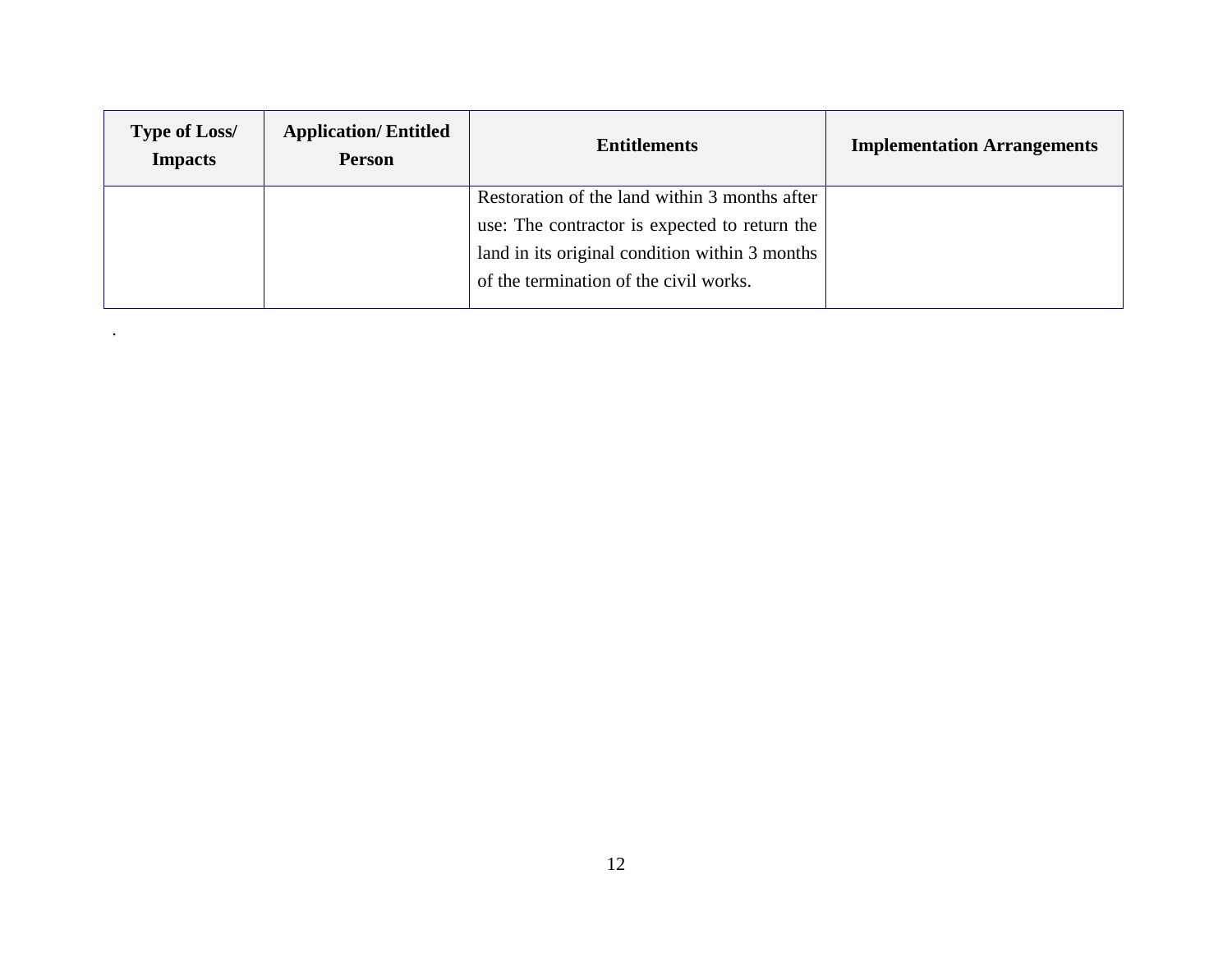#### <span id="page-21-0"></span>**3. COMPENSATION AND RESETTLMENT STRATEGIES**

#### <span id="page-21-1"></span>**3.1. Procedures for Payment of Compensation and Allowances**

*District 2 Resettlement Board (DRB)* is responsible for payment of compensation and allowances to APs. This will be done with assistance from commune and hamlet authorities. The procedures to be followed include:

(i) Complying with the RAP approved by the PPC. According to approval decision, approved plans of compensation, assistance for resettlement, overall and detailed site clearance of the district.

1/ Money for plot measure, making compensation plan and evaluation of the compensation plan is transferred via the district treasury to the district compensation councils.

2/ Budget for compensation, assistance and reward are paid directly for the affected households in several times by PMU.

(ii) The DCARB and local authorities notify AHs about the date, time and place as well as documentation required, for payment of compensation and allowances; compensation is paid in each commune. At least one week notice is given to AHs; notification is made by posting an announcement at commune and hamlet offices.

(iii) At the time of payment, the head of AHs signs a compensation document to acknowledge the amount and receipt of payment.

(iv) Representatives of the CPCs and mass organizations including the Youth Union, Women's Union and Farmer Association will supervise the compensation payment process.

#### <span id="page-21-2"></span>**3.2. Income Restoration Strategy**

The IoL shows that all 3 affected HHs are not land-based income and no HH will loss more than 20% of their productive land. This needs to be confirmed during the implementation of this RAP. If any severely affected HHs found due to changes in designs, they will be entitled to the following assistances:

 From 20% (10% for poor and vulnerable households) to 30% of their productive land/ income-generated assets will be provided with cash or in-kind assistance equivalent to 30 kg of rice (at current market price) per person per month for 3 months if no relocation, 6 months if relocation, and 12 months if relocation to sites with harsh socioeconomic conditions.

 More than 30% to 70% of their productive land/ income-generated assets will be provided with cash or in-kind assistance equivalent to 30 kg of rice (at current market price)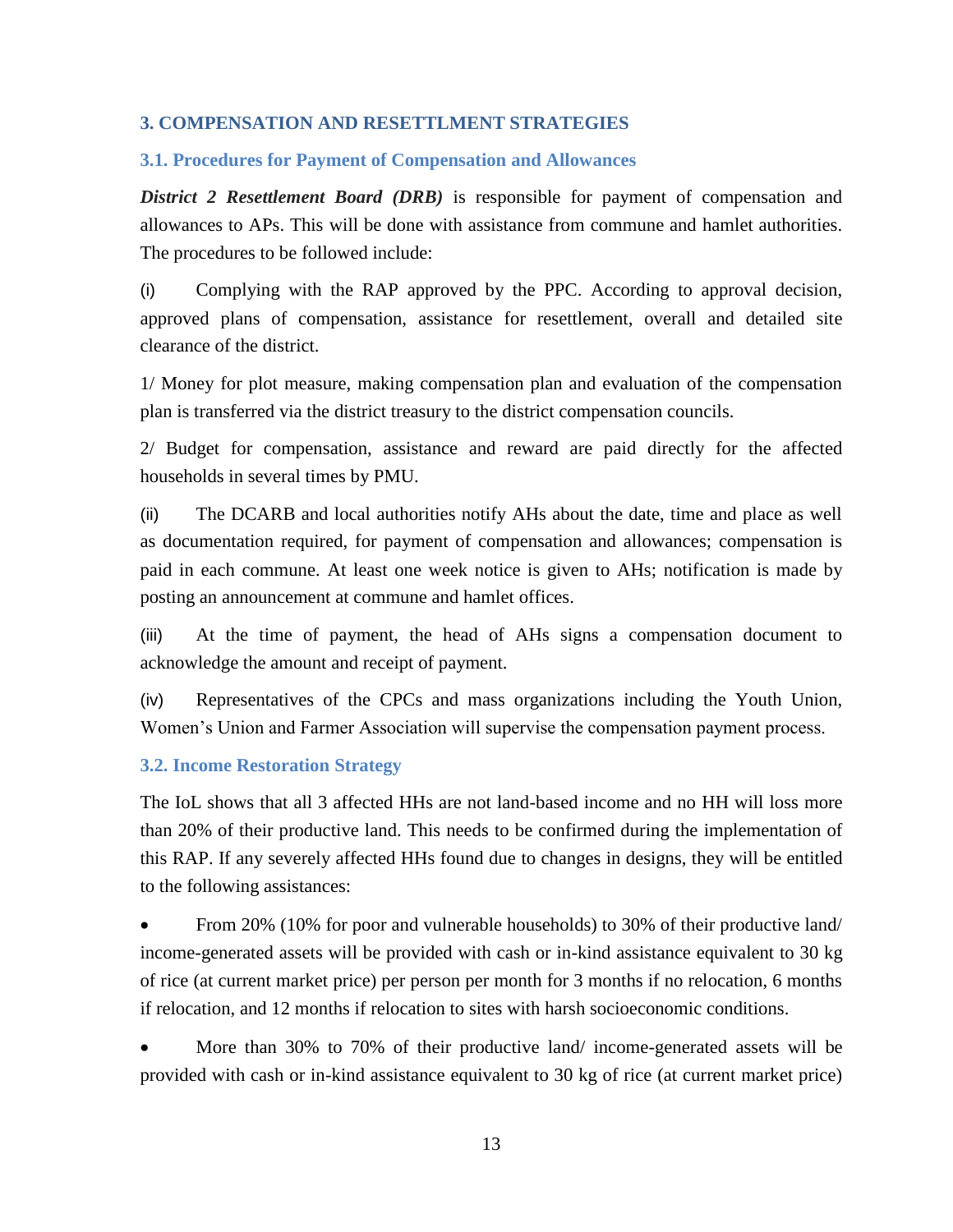per HH member per month for 6 months if no relocation, 12 months if relocation, and 24 months if relocation to sites with harsh socio-economic conditions.

 More than 70% of their productive land/ income-generated assets will be provided with cash or in-kind assistance equivalent to 30 kg of rice (at current market price) per HH member per month for 12 months if no relocation, 24 months if relocation, and 36 months if relocation to sites with harsh socio-economic conditions.

 For households losing agricultural land, apart from compensation and assistances as described above, they are entitled to job supporting and vocational training policy for people in the working age (Decree 52/2012). Accordingly, APs losing agricultural land will be provided with the following assistances free of charge:

o Vocational training assistance including: short-term vocational training (primary level and vocational training less than 3 months) or intermediate and college level with one-course fee paid by the State. Vocational training expenditures are included in the total cost of the investment project or approved compensation, assistance and resettlement plan;

o Job-creation: consulting for vocational training, introducing jobs free of charge at the Job Centers under the provincial Department of Labor, Invalids and Social Affairs (DOLISA). In case a business receives several labors who lose agricultural land to work will be entitled to preferential policies regarding land, credit, and tax according to current regulations.

 Severely affected households due to loss of 20% of productive land or more (10% for vulnerable households) are entitled to: (i) provision of replacement land or supporting in buying replacement plan; (ii) agricultural input materials to increase productivity on the remaining land area and/or replacement land; and (iii) income restoration programs will be designed and carried out in consultation with the APs during the project implementation period.

#### <span id="page-22-0"></span>**3.3. Gender Strategy**

Based the consultation meeting, specific activities will be formulated and carried out during the project implementation process as follows:

- During the Detailed Measurement Survey, the other opinions should be discussed for survey implementation. Woman should know their rights and choices, and their voices must be listened.
- A representative of the commune women's union will be invited to participate into the resolution of grievances and complaints.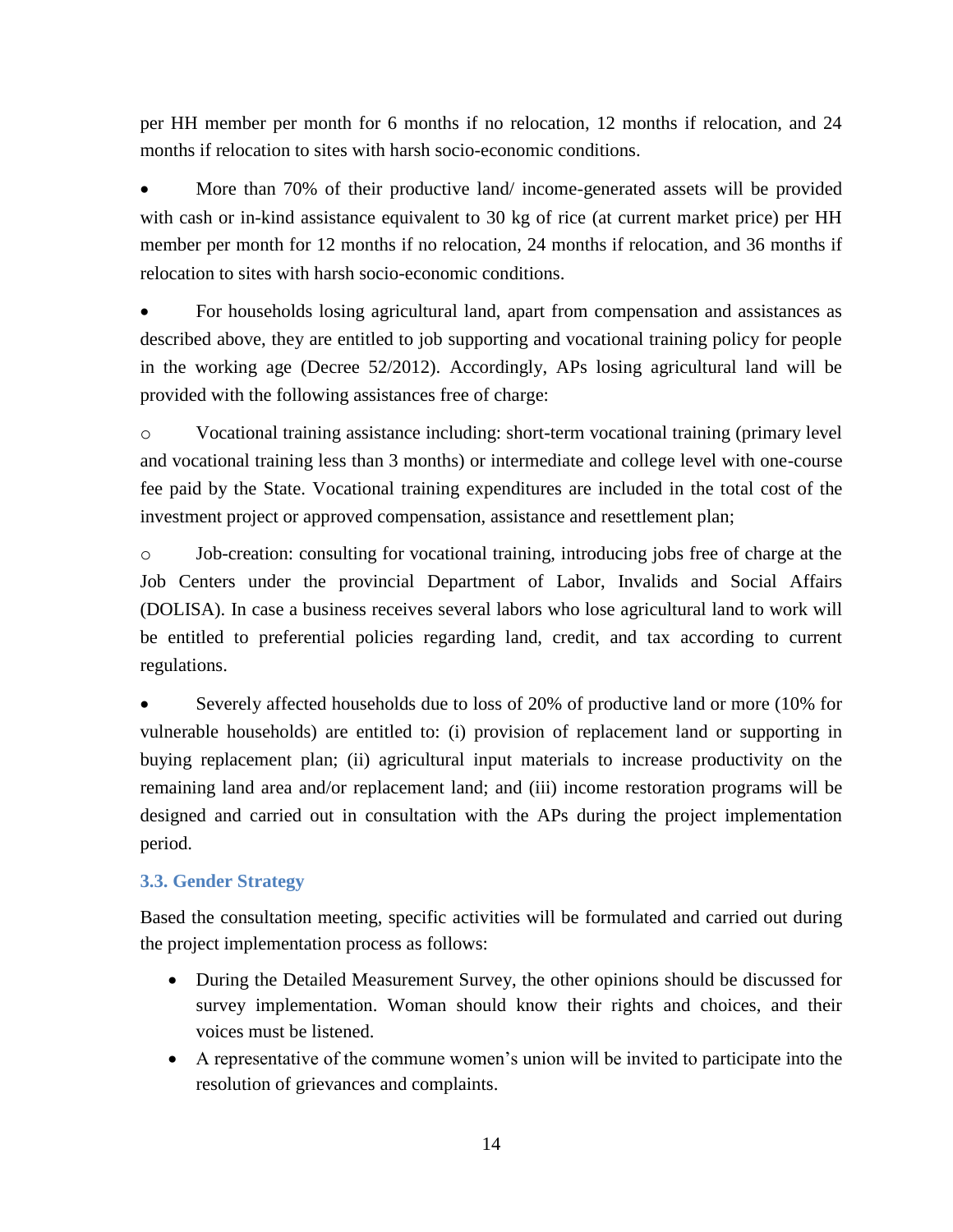The female headed households will be encouraged and supported to fully participate in planning and implementation of income restoration programs.

Disaggregated monitoring indicators by gender will be developed for monitoring social benefits, economic opportunities and livelihood as well as in the restoration of livelihoods and living standards during post-project implementation.

#### <span id="page-23-0"></span>**4. SOCIO-ECONOMIC PROFILE OF THE AFFECTED HOUSEHOLDS**

According to socio- economic survey, total of member of the 3 affected households is 7 persons, in which one male-headed households and 2 female-headed households. The result also showed that there was not discriminate against gender in the distribution of the role of the household head in affected households by project. About members of the affected households, the survey showed that the average number of members per household is 2.33 people.

The education level of the 3 affected household head is not generally high, one person completed of primary school level and 2 persons obtained secondary school level. The education level of the other members of affected households as follows: 3 persons graduated university and one finished high school.

Agricultural labor was reported by two household heads of the affected household as the main occupation while the other is freelance labor. Among 4 persons who are family member of the 3 affected HHs, 2 persons are agricultural workers, and 2 persons are students. However, the survey shows that they are not land-based income. Among the 3 affected HHs, main source of income of 2 households is business (one ornamental trees trading and one hair dressing), while houses for rent is source of income of the remaining household. Average income of these households in the project is 8,530,000 VND / month. Besides, only a small proportion of the total land area of each household will be recovered by project. Particularly, two households will be affected 10 percent of agricultural land and one household will be lost 6.25 percent of agricultural land for the project. The data from survey and the consultation meeting presented that land acquisition by the project will not affect the livelihoods of households.

The survey also showed that no relocating households; no household will be severely affected by project as well as no affected household in vulnerable groups by land acquisition for the project

Two private companies whose agricultural land was uncultivated and was not used will be acquired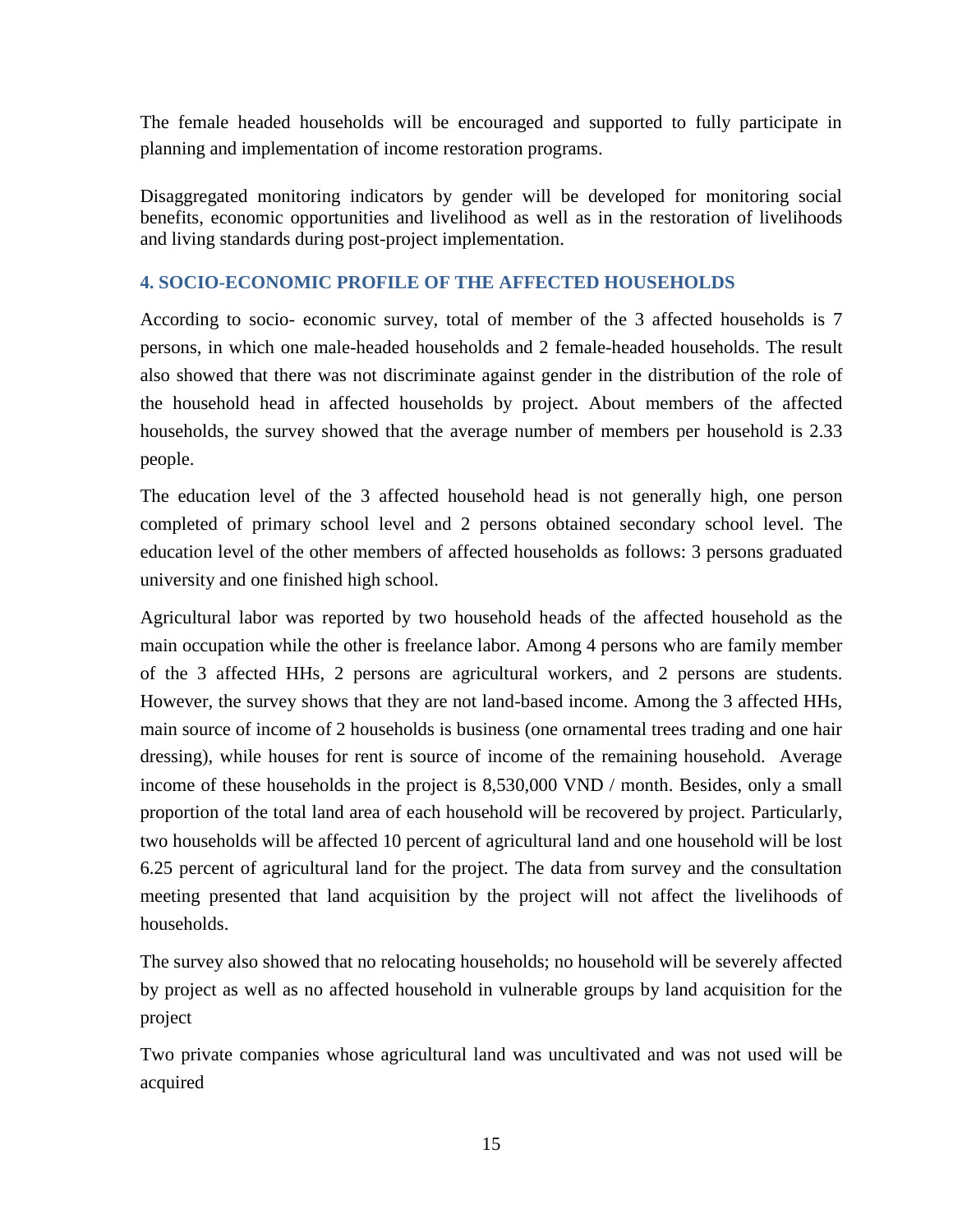#### <span id="page-24-0"></span>**5. CONSULTATION AND DISCLOSURE**

Information dissemination through consultation with and participation of the affected people and key stakeholders will (i) reduce the potential of conflicts, (ii) minimize the risk of project delays, and (iii) enable the project to design the resettlement and rehabilitation program as a comprehensive development measure to fit the needs and priorities of the affected persons, thereby maximizing the economic and social benefits of project development.

The general objectives of the consultation and information disclosure are to inform and get feedback from key stakeholders about all aspects of compensation and resettlement planning. Specific objectives are as follows:

To fully share key information about the project with the affected persons.

 To obtain information about the needs and proposed priorities of the affected persons as well as their reactions/feedback to proposed resettlement policies, RAP and other relevant activities.

 To obtain the cooperation and participation of the affected persons through all phases of resettlement planning and implementation.

 To ensure transparency in all activities related to land acquisition, resettlement, and rehabilitation.

Participation provides for the occasion and the process by which stakeholders influence and become co-responsible for development initiatives and decisions that affect them. Through their full and active involvement, the needs and priorities of the local populace are ventilated and heard. The households and other stakeholders are being consulted during the preparation and implementation of the resettlement plan. This exercise is a two-way process – information dissemination and gathering of feedbacks and suggestions.

#### <span id="page-24-1"></span>**5.1. Consultation during RAP preparation.**

During RAP preparation, information dissemination, consultation and participation were carried out through different meetings, such as:

 Meetings with district and ward leaders and representatives of their key departments to study about the compensation and relocation policies of Hochiminh City; the principles of determining the compensation cost, replacement costs in localities and potential of resettlement sites, among others.

Meetings with local organization such as women's unions, farmer's association, and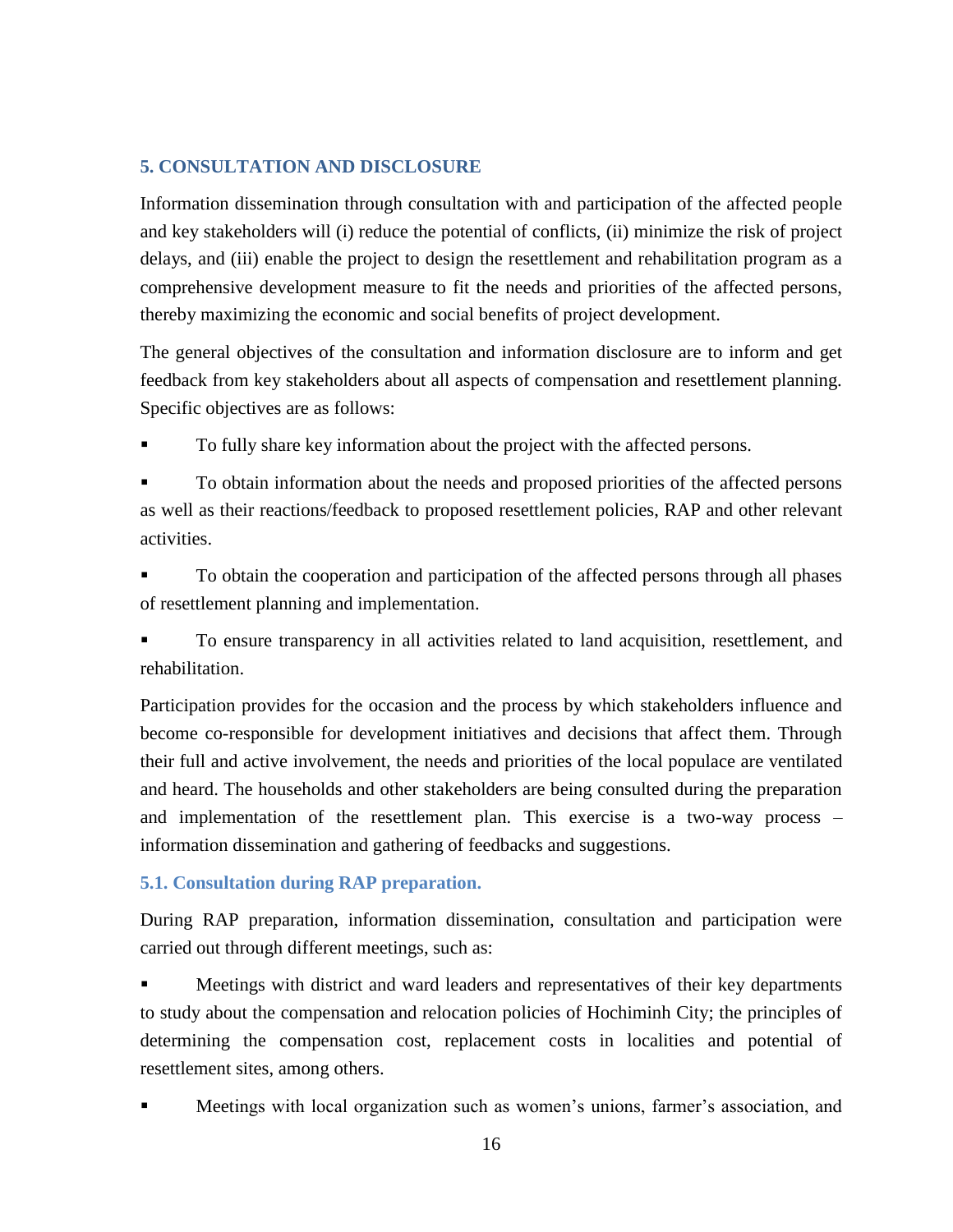farther front, veteran's association etc.

Meetings with all affected households.

During SES and IoL survey, 100% affected households had chances to give opinions about the project proposals for land acquisition activities as well as other concerns of the different affected groups.

On 27 September 2014, community consultation meeting were conducted at An Phu Ward. Total number of participants of the meeting is 25. Of those, there are 6 project affected persons (3 are women); 5 participants are representatives of UCCI; 4 participants are representatives of An Phu and Binh Khanh Ward PC. There are 6 representatives of mass organizations of the two wards and 4 project consultants. Minute of the meeting and list of participants are enclosed in Annex 1. The objectives of meeting are (i) to inform affected persons about the project; proposed progress of compensation and resettlement, and project's policies; (ii) affected persons express their request on resettlement and other supports.

In addition, the presentation material explained outline of RAP (i.e. the compensation policy to be applied, preliminary assessment of land acquisition impact, grievance redress mechanism, and procedure of land acquisition) was distributed and explained. As for the compensation policy to be applied for this project, general idea of compensation policy in the case of World Bank funded projects was explained at the time of consultation meetings.

Summary of affected households' comments and aspiration on resettlement issues through minutes of the public consultation meetings are:

- The affected people and local authorities support the green transport project;
- APs want to be informed more detail of project's information: affected areas of each household, compensation rates and allowances amount; They were explained that compensation rates are not yet decided at this stage. The rates will be proposed by external valuer and approved by PPC. Detail information on land acquisition will be disclosed when the RAP is implemented.
- APs requested adequate compensation rates, issued specifically by HCMC PC for this project. They want to be informed clearly about the project implementation phase and on compensation, relocation schedules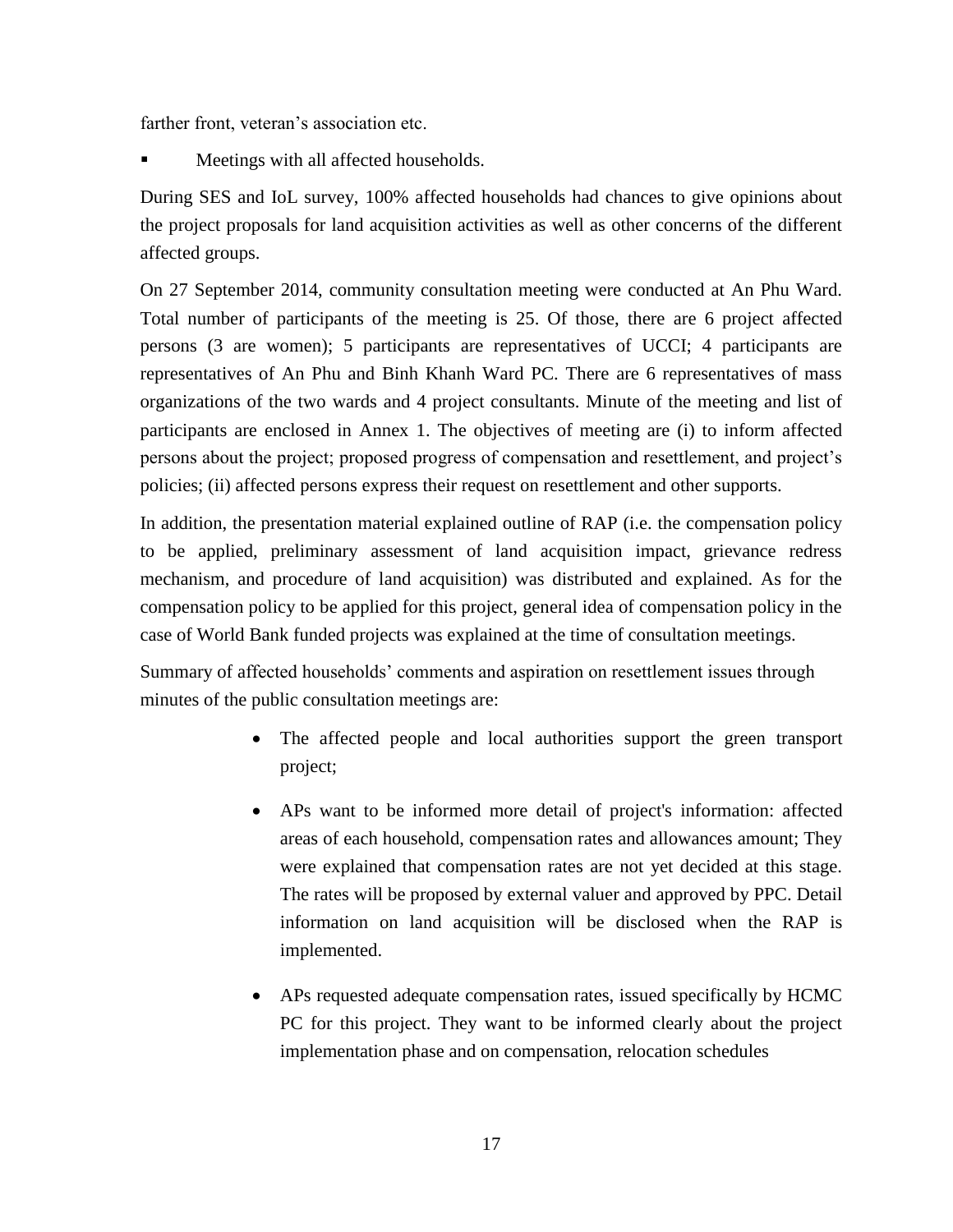- One company (Phuc Nguyen Company), who will lose land at the proposed Thu Thiem Technical Facility, requested the project to revise the location of this site because they do not want to hand over the land to the project.
- Project owner and the employers should preferentially utilize local labors, especially relatives of PAPs. Local authorities should carry out regular inspections and management of workforce to avoid negative impacts on locality.

#### <span id="page-26-0"></span>**5.2. Consultation during RAP implementation**

During RAP implementation, UCCI's staffs and their consultants will assist the affected districts in organizing the consultation meetings. Meetings will be held with and information dissemination to stakeholders to inform them about the policy, implementation process (e.g., mechanisms of DMS, land recovery, participation and consultation procedures, publicize for the approvals, complaint redress mechanism, monitoring and evaluation etc).

The DPC will then apply prices, calculate compensation entitlements, and complete the Compensation Forms for each affected household. Information on entitlements will then be presented on an individual basis to APs in a DMS follow-up visit to each household. The Compensation Form, showing a household's affected assets and compensation entitlements, will then need to be signed by the APs to indicate their agreement with the assessment. Any complaints the APs have about the contents of the form will be recorded at the time.

#### <span id="page-26-1"></span>**6. GRIEVANCE REDRESS MECHANISM**

In order to ensure that all APs' grievances and complaints on any aspect of land acquisition, compensation and resettlement are addressed in a timely and satisfactory manner, and that all possible avenues are available to APs to air their grievances, a well-defined grievance redress mechanism needs to be established. All APs can send any questions to implementation agencies about their rights in relation with entitlement of compensation, compensation policy, rates, land acquisition and grievance redress. APs are not required to pay any fee during any of the procedures associated with seeking grievance redress including if resolution requires legal action to be undertaken in a court of law. This cost is included in the budget for implementation of RAPs.

The mechanism of complaint and complaint and grievances resolution steps are as below:

#### **First Stage - Commune/Ward People's Committee**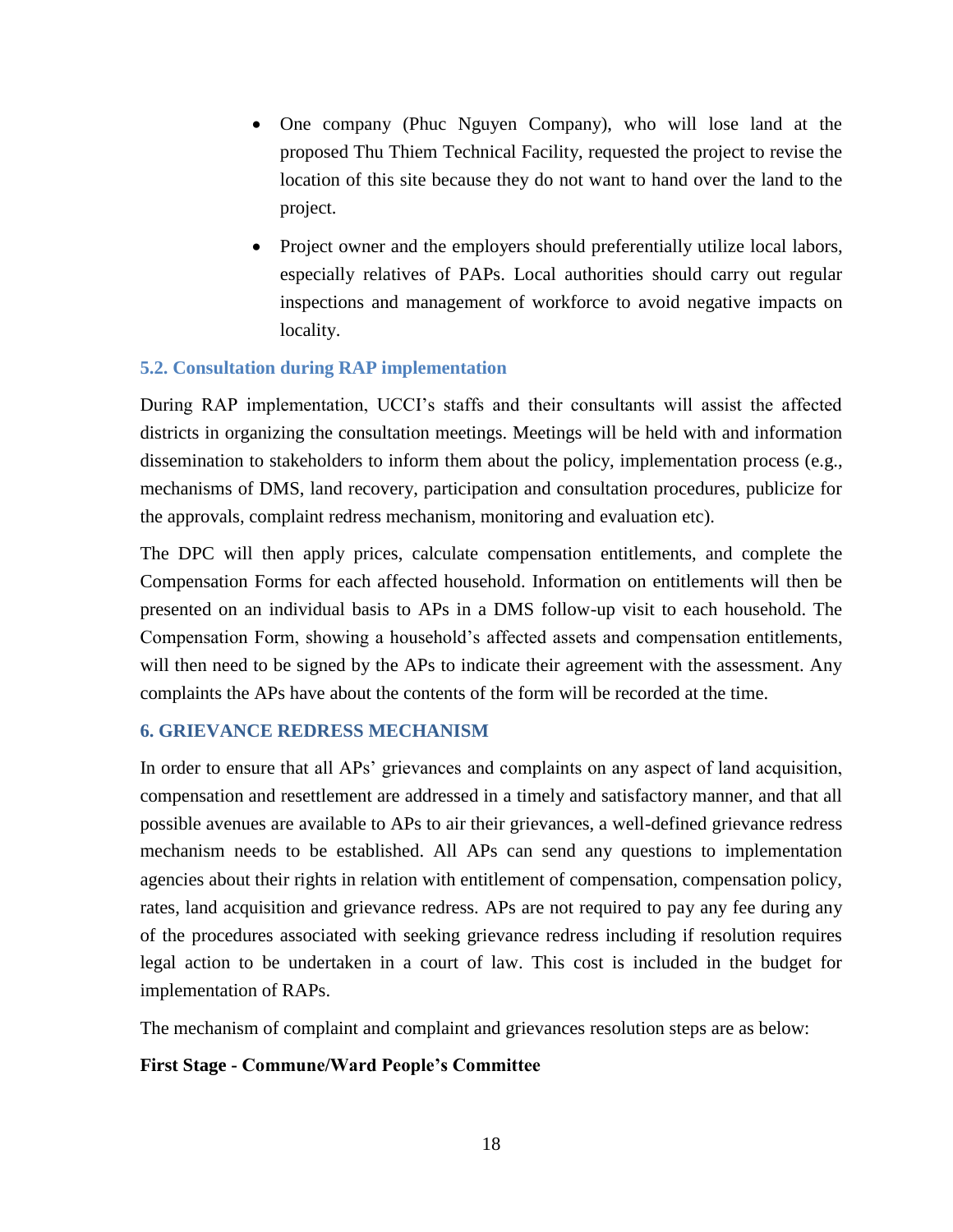An aggrieved APs may bring his/her complaint to the One Door Department of the Commune/Ward People's Committee, in writing or verbally. The member of CPC/WPC at the One Door Department will be responsible to notify the CPC/WPC leaders about the complaint for solving. The Chairman of the CPC/WPC will meet personally with the aggrieved APs and will have 30 days following the receiving date of the complaint to resolve it. The CPC/WPC secretariat is responsible for documenting and keeping file of all complaints handled by the CPC/WPC.

#### **Second Stage - At District People's Committee (DPC)**

If after 30 days the aggrieved affected household does not hear from the CPC, or if the APs is not satisfied with the decision taken on his/her complaint, the APs may bring the case, either in writing or verbally, to any member of the DPC or the DRC of the district. The DPC in turn will have 30 days following the receiving date of the complaint to resolve the case. The DPC is responsible for documenting and keeping file of all complaints that it handles and will inform the DRC of district of any decision made. Affected households can also bring their case to Court if they wish.

#### **Third Stage - At HCM People's Committee (HCMPC)**

If after 30 days the aggrieved PAP does not hear from the DPC, or if the PAP is not satisfied with the decision taken on his/her complaint, the PAP may bring the case, either in writing or verbally, to any member of the HCMPC or lodge an administrative case to the District People's Court for solution. The HCMPC has 45 days within which to resolve the complaint to the satisfaction of all concerned. The HCMPC secretariat is also responsible for documenting and keeping file of all complaints that it handles. Affected households can also bring their case to Court if they want.

#### **Final Stage - Court of Law Decides**

If after 45 days following the lodging of the complaint with the HCMPC, the aggrieved PAP does not hear from the HCMPC, or if he/she is not satisfied with the decision taken on his/her complaint, the case may be brought to a court of law for adjudication. Decision by the court will be the final decision.

Decision on solving the complaints must be sent to the aggrieved APs and concerned parties and must be posted at the office of the People's Committee where the complaint is solved. After three days, the decision/result on solution is available at commune/ward level and after seven days at district or city level.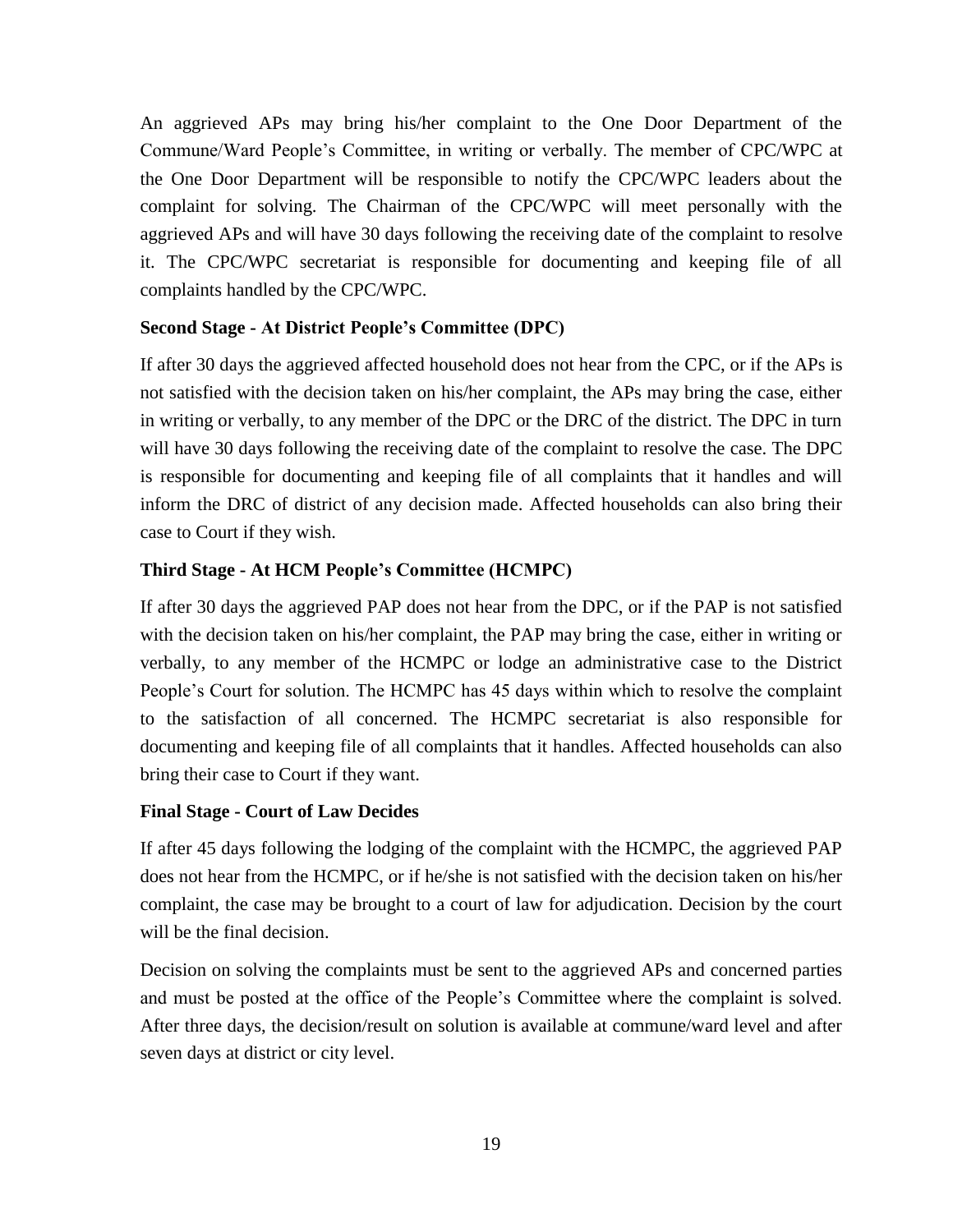In order to minimize complaints to the provincial level, PMU will cooperate with the District Resettlement Committee to participate in and consult on settling complaints;

Personnel: The Environmental and Resettlement staff assigned by PMU will formulate and maintain a database of the PAPs' grievances related to the Project including information such as nature of the grievances, sources and dates of receipt of grievances, names and addresses of the aggrieved PAPs, actions to be taken and current status.

In case of verbal claims, the reception board will record these inquiries in the grievance form at the first meeting with affected people.

Environmental and Resettlement personnel selected by PMU will develop and maintain a database of the affected people's complaints received related to the Project which will contain the following information: nature of the complaint, source & date of receiving complaints, name and address of complainant, action taken, and current status.

The independent monitoring agency will be responsible for checking the procedures for and resolutions of grievances and complaints. The independent monitoring agency may recommend further measures to be taken to redress unresolved grievances. During monitoring the grievance redress procedures and reviewing the decisions, the independent monitoring agency should closely cooperate with the Vietnam Fatherland Front as well as its members responsible for supervising law enforcement related to appeals in the area;

The grievance resolution process for the Project, including the names and contact details of Grievance Focal Points and the Grievance Facilitation Unit (GFU), will be disseminated through information brochures and posted in the offices of the People's Committees at the communes and districts and Office.

At the same time, an escrow account for resettlement payments should be used when grievance is resolving to avoid excessive delay of the project while ensuring compensation payment after the grievance has been resolved.

#### <span id="page-28-0"></span>**7. IMPLEMENTATION ARRANGEMENTS**

#### <span id="page-28-1"></span>**7.1. Ho Chi Minh City People's Committee (HCMC PC)**

As a line agency, HCMC PC is responsible for the overall outcome of any RAP that will be prepared and implemented under this project. HCMC PC will maintain an overall oversight of the RAP preparation and implementation, and will provide guidance to relevant Departments, District People's Committee to ensure effective and timely collaboration and coordination between these agencies in the preparation and implementation of site specific RAP. When a Resettlement Action Plan is prepared, HCMC PC will ensure the RAP is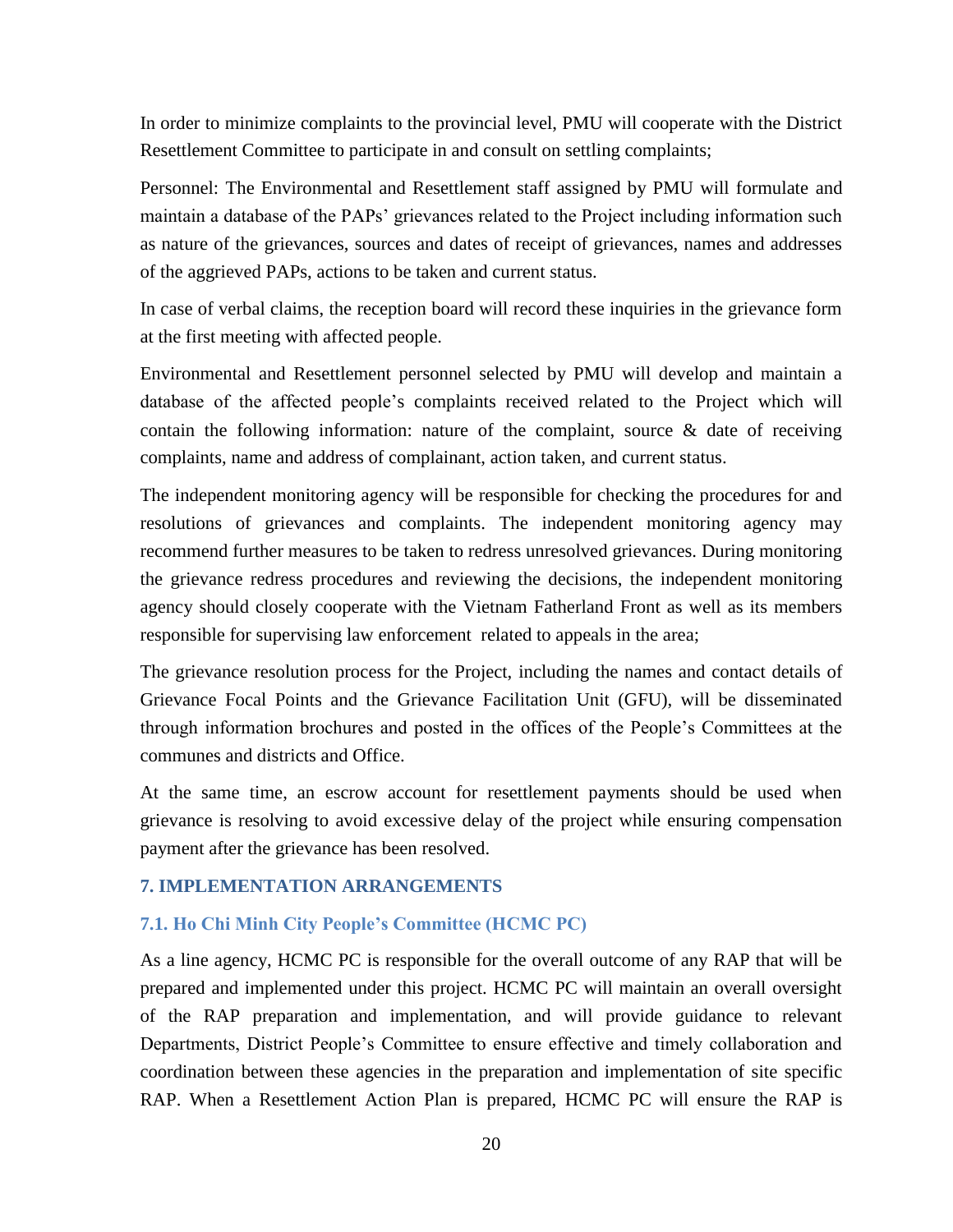prepared in accordance with the requirements set forth in this RPF. Once a RAP is concurred by the World Bank (via a No Objection), HCMC PC will approve the final RAP, or designate a relevant District PC to ratify the RAP to enable RAP implementation. The HCMC PC will also assure it will cover all the costs related to compensation to affected, and their resettlement, if any, under this Project, and ensure the compensation. Resettlement, and livelihoods restoration of affected households will be implemented and monitored in accordance with this RPF.

### <span id="page-29-0"></span>**7.2. Urban - Civil Works Construction Investment Authority of Ho Chi Minh City (UCCI)**

The Urban - Civil Works Construction Investment Authority of Ho Chi Minh City (UCCI) is the Project Owner, and is directly under HCMC Department of Transport. Under this project, UCCI is expected to work closely with the DOT, District PCs, and other relevant departments under HCMC PC to ensure the RAP for any site specific civil works is prepared, approved and implemented in accordance with the RPF. UCCI has set up the Project Management Unit (PMU) for the implementation of the Project, known as HCMC Green Transport Development Project Management Unit (HGTP PMU)

#### <span id="page-29-1"></span>**7.3. HCMC Green Transport Development Project Management Unit (HGTP PMU)**

HGTP PMU is a unit established in accordance with Document No. 2293.UBND-ĐTMT dated May 20, 2011 issued by HCMC PC for implementation and management of this Project. HGTP PMU will be responsible for day-to-day implementation of the Project, including preparation and implementation of RAP, where required. HGTP PMU will be in charge of technical, institutional, social & environmental safeguards, financial and administrative management aspects of the Project. With regards to RAP preparation and implementation, HGTP PMU's key responsibilities include, but not be limited to, the followings:

During RAP preparation:

- Work closely with the WB to prepare the agreed RAP in accordance with the RPF.
- Develop and provide orientation training on the requirements of the RPF to ensure District PC, and relevant stakeholders involved in RAP planning and implementation understand the requirement for RAP – as set forth in this RPF.
- Coordinate with the relevant departments under HCMC PC and relevant District PC to obtain their comments/suggestions, and their consensus on RAP preparation and implementation.
- Ensure the RAP is prepared in accordance with the RPF.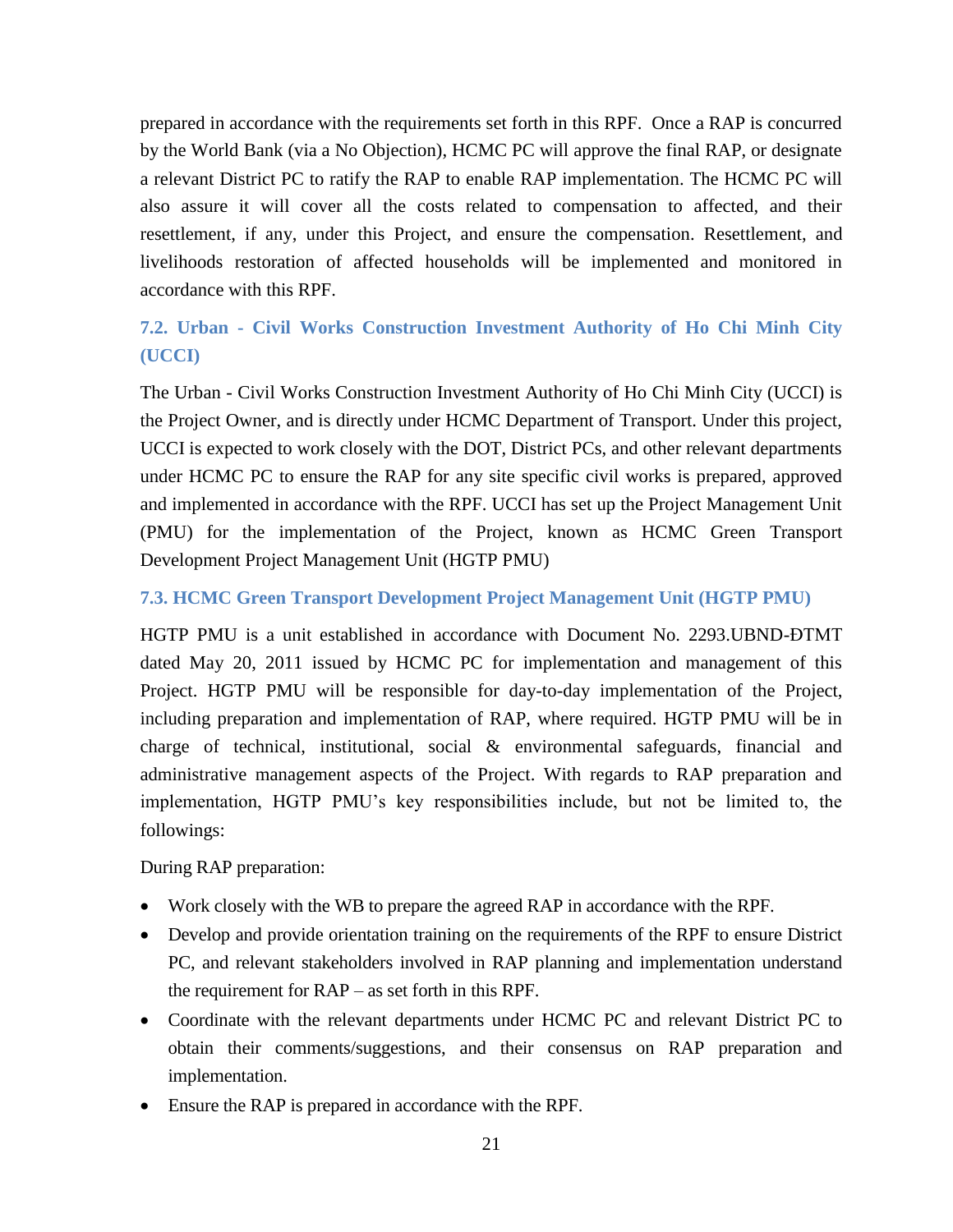#### During RAP implementation:

- a. Take lead in recruitment of consultants who will carry out a replacement costs survey, and independent monitoring of RAP implementation.
- b. Ensure the required budget for RAP implementation is timely allocated and available for compensation payment/resettlement. Update RAP and conduct internal monitoring of RAP implementation as per requirements set out in the RPF.
- c. Designate staff with profound experience in resettlement and familiar with Bank's OP 4.12 as a social focal point for PMU. This/these staff will provide regular support to provincial governments in RAP implementation. If such experienced staffs are not available, a consultant should be recruited. ToR for this consultant is subjected to Bank's prior review.
- d. Prepare bi-annual progress reports and submit to the WB
- e. Conduct training on requirements of project's RPF and RAP; work closely with District's People's Committee and District Resettlement Board in updating RAPs following the completion of detailed measurement survey, consultation, and replacement costs survey.
- f. RAP of the HCMC PC must reflect the replacement costs surveys, local compensation rates, and consultation with affected households. The RAPs must be submitted to the Bank for prior review and no-objection prior to proceeding with civil works and compensation payment

#### <span id="page-30-0"></span>**7.4. District People's Committee (DPC)**

*DPC* is responsible for establishing a District Compensation Council (DCC) exclusively for this Project to implement a site-specific Resettlement Action Plan, including conducting key important activities such as detailed measurement survey, consultation with affected households, and updating RAP under the technical guidance of HGTP PMU. The DCC established for the Project, in addition to representatives from various project stakeholders, as the current governmental practice, should also include representative of HGTP PMU.

#### *District Resettlement Board (DRB)*

The DRB will be responsible for:

a. Oversee and coordinate the planning, updating, and implementing of this RAP among relevant stakeholders, particularly with PMU of Project, Project's District Resettlement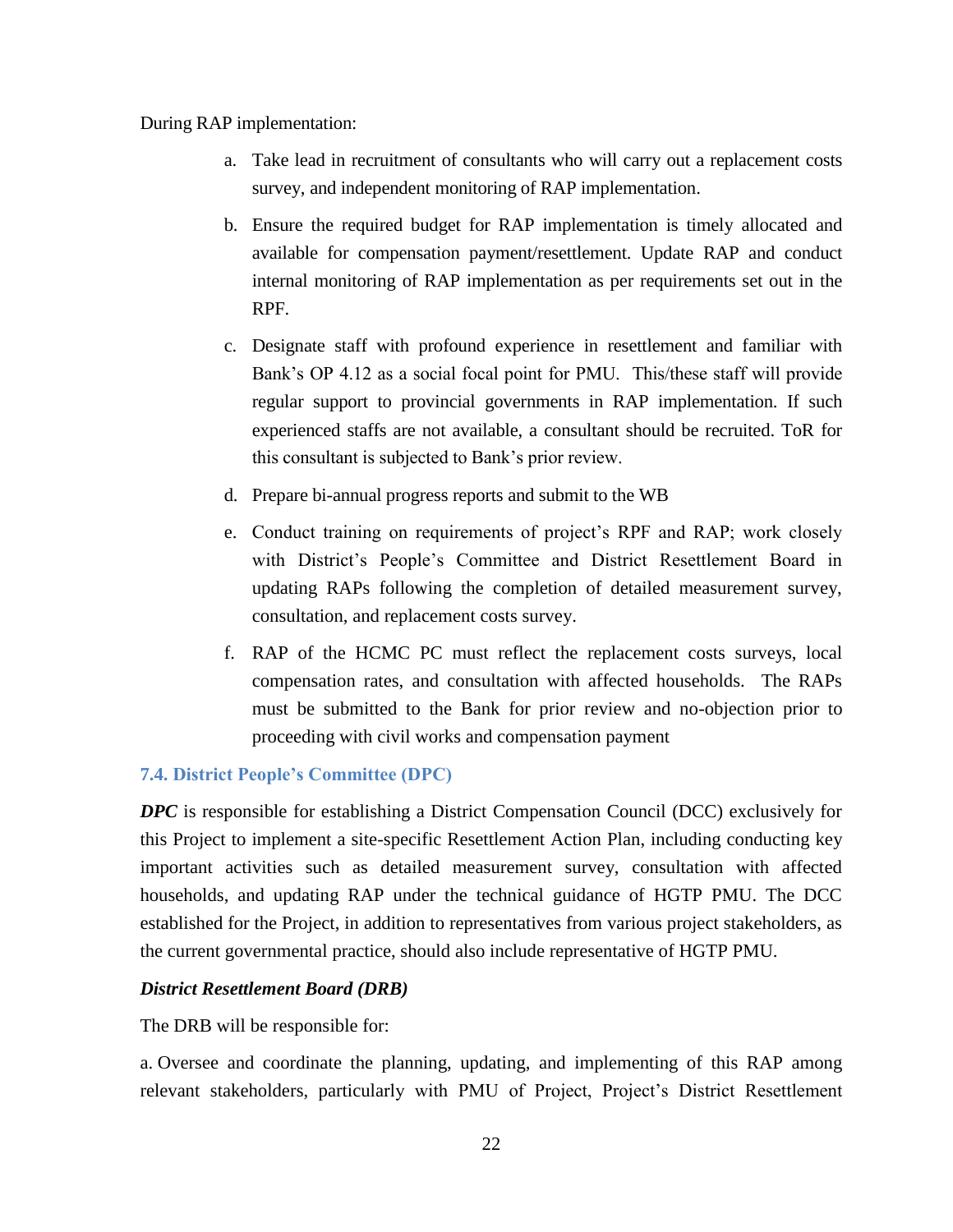Council, and An Phu Ward PC. In close collaboration with Project's District Resettlement Council, and An Phu Ward PC, conduct the DMS, consult with PAP, update the RAP, and finalize the compensation/support packages for affected households.

b. Submit the updated RAP to District 2 PC to review before submission to HCMC PC for appraisal and approval prior to RAP implementation. Prepare available land and carrying out procedures for relocation of resettled PAPs, where applicable.

c. Assist DRC to redress PAPs' grievances related to resettlement policies and entitlements.

d. Pay special attention to the needs and demands of specific groups and vulnerable people (the elderly, woman/single headed households…).

e. Extend full cooperation and working closely with IMA, and with the independent monitoring consultant.

#### <span id="page-31-0"></span>**7.5. Ward/Commune People's Committee**

*The Ward/Commune PC* will assist the DCC in implementing the RAP. Specifically, the Ward/Commune People's Committee will be responsible for the followings:

- a. Assist the DPC, DCC in organizing public meetings, consultations and information dissemination during RAP implementation;
- b. Form working groups at the commune and direct their functions, assign commune officials to assist the DCC to conduct Detailed Measurement Survey, prepare land acquisition dossiers for the project, prepare and implement resettlement activities;
- c. Identify replacement land for the affected households who are eligible and propose income restoration programs appropriate to the conditions of the people and the locality;
- d. Supervise and implement the resettlement support measures and cooperate with DCC to find resettlement land for the relocating households;
- e. Resolve complaints at the first level as prescribed by the existing law;
- f. Actively participate in the land acquisition, compensation payments, and in other related-resettlement activities and concerns.

#### **Replacement Costs Survey**

As required by the World Bank's OP 4.12 on Involuntary Resettlement, Replacement Costs Survey (RCS) will need to be done to establish basis for calculation of replacements costs for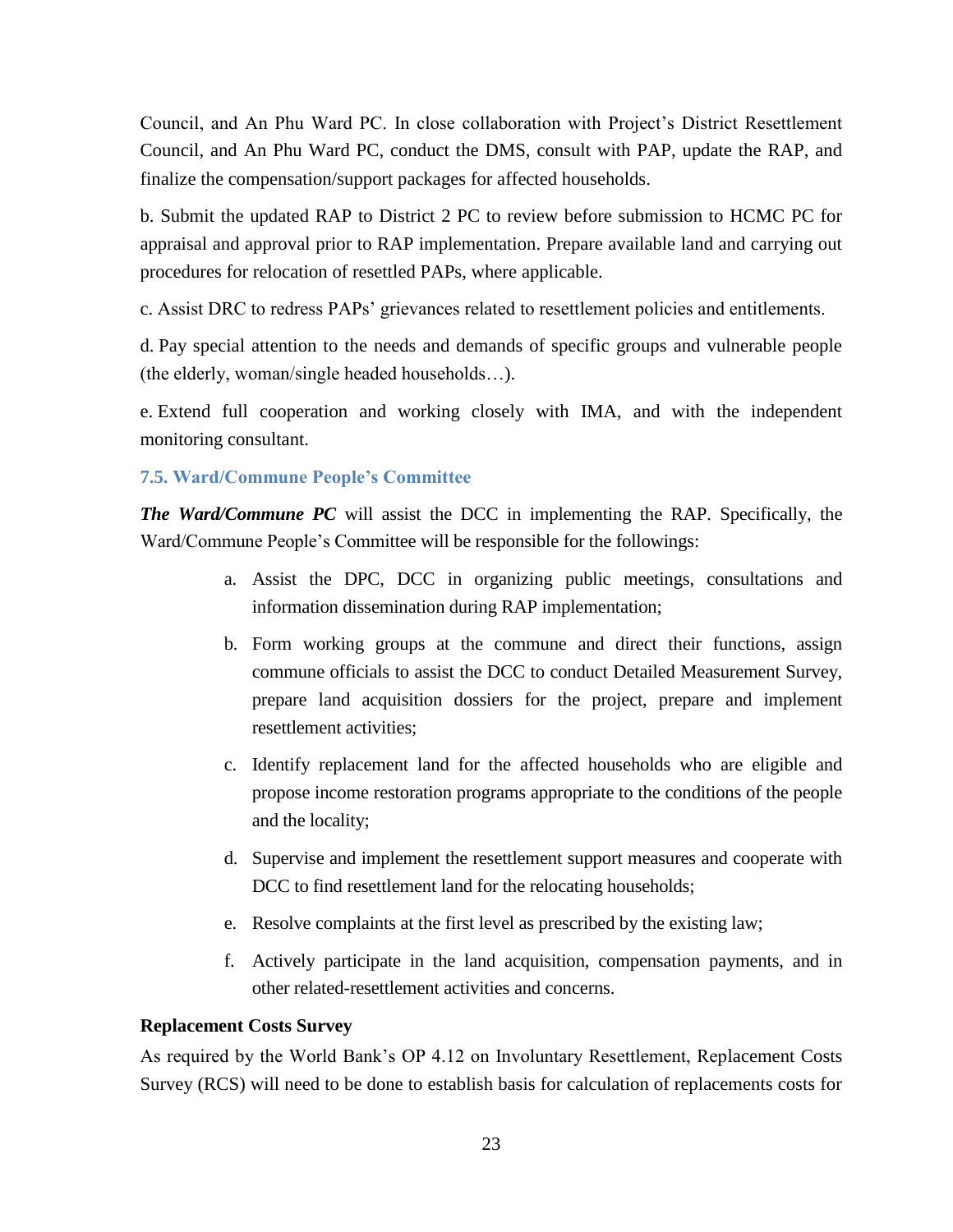all the lands/crops/structures/assets that will be affected by the Project. An independent price appraisal consultant is specialized in assessing costs of land/assets/structures to be affected under the Project, will be engaged by HCMC GTDP to conduct replacement costs survey.

District People's Committee, and District Compensation Board will ensure compensation payment proposed to affected households is at the replacement costs (for land and structures), and at market prices (for crops/trees)

#### <span id="page-32-0"></span>**8. MONITORING AND EVALUATION**

#### **Purpose**

Monitoring and evaluation of the implementation of the RAP are important. Good monitoring and evaluation of RAP implementation will not only enable IMA to identify shortcomings during implementation, thereby making timely corrective actions but also enable them to make sure the objective of the RAP is met when RAP implementation is completed.

Good monitoring enables timely and sufficient collection of the right information related to RAP implementation whereas good evaluation of the RAP implementation outcome enables IMA to determine if the objective of the RAP is met upon completion of RAP, and whether or not the livelihoods of affected households have restored to the pre-project level, or even better.

#### **Monitoring methods:**

Monitoring could be done in two ways – internal monitoring by the IMA, and external monitoring by an independent monitoring agency.

#### **Internal Monitoring**

Internal monitoring of the RAP implementation is the main responsibility of the PMU, inter alia, in addition to project implementation and management. Monitoring of RAP implementation does not only focus on actual RAP implementation, but also on RAP preparation to ensure the RAP is timely and appropriately prepared and implemented in accordance with the project's RPF. Monitoring of RAP implementation is required by PMU, on a monthly and quarterly basis, to ensure the RAP implementation is on track and that any emerging issues/shortcomings, including complaints from affected households are timely solved.

Internal monitoring aims to: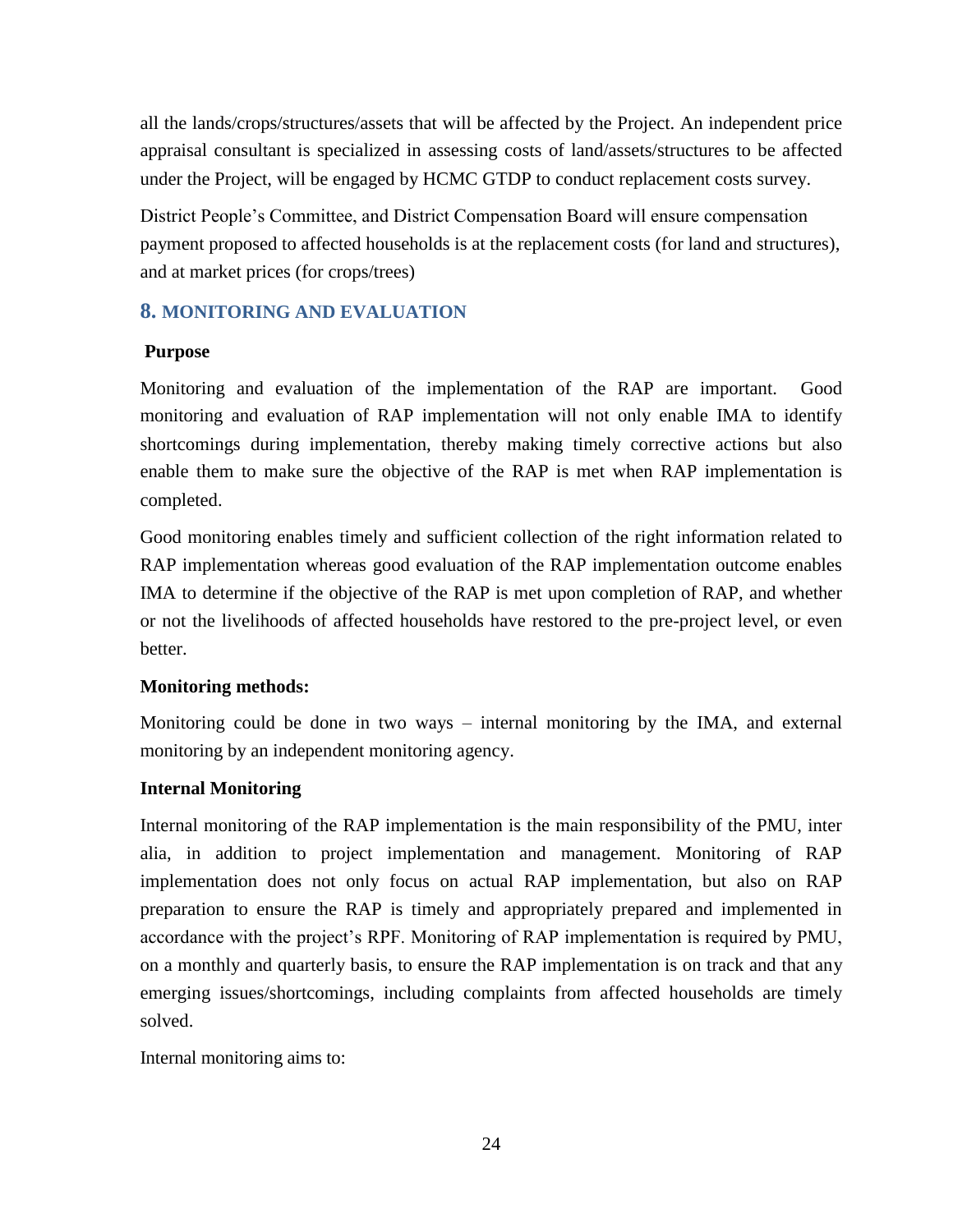- a. Make sure the RAP is disclosed and disseminated to the PAHs and affected organizations by provincial government prior to compensation payment.
- b. Replacement costs survey is done to establish the compensation rates for affected households, and inform design of the livelihoods restoration.
- c. Ensure that a baseline of living standard of affected households is established (prior to compensation payment/resettlement) to enable monitoring and additional support/intervention from PMU side, if needed.
- d. To ensure all affected households, particularly those severely affected, restore their living standards to the pre-project level, or even improve, as a result of the support from the project.
- e. Ensure a livelihood restoration plan is prepared and implemented, taking into the account the feedback from the affected households, particularly those who are severely affected, to ensure their livelihood is restored to the pre-project level.
- f. Funds for implementing the RAP are provided in a timely manner and in amounts sufficient for their purposes, and that such funds are used in accordance with the provisions of the RAP.
- g. Monitor all grievances and their resolution and coordinate with the relevant parties to ensure that complaints are solved satisfactorily in a timely manner.
- h. Monthly and Quarterly Internal Monitoring Reports should be submitted to Bank for implementation support, information sharing and coordination purposes.

#### **Independent/External Monitoring and Evaluation**

In addition to internal monitoring by PMU, an independent monitoring agency (an academic or a consulting firm with proven track record in resettlement monitoring and evaluation) will be recruited by PMU to carry out monitoring of the RAP implementation.

The contracted independent monitoring agency will provide independent monitoring and evaluation of the implementation of the two RAPs, focusing on the criteria set forth in Annex 4. The service of independent monitoring will be maintained during project implementation until restoration of livelihoods of affected households has been re-established to pre-project levels.

The main indicators of independent monitoring include: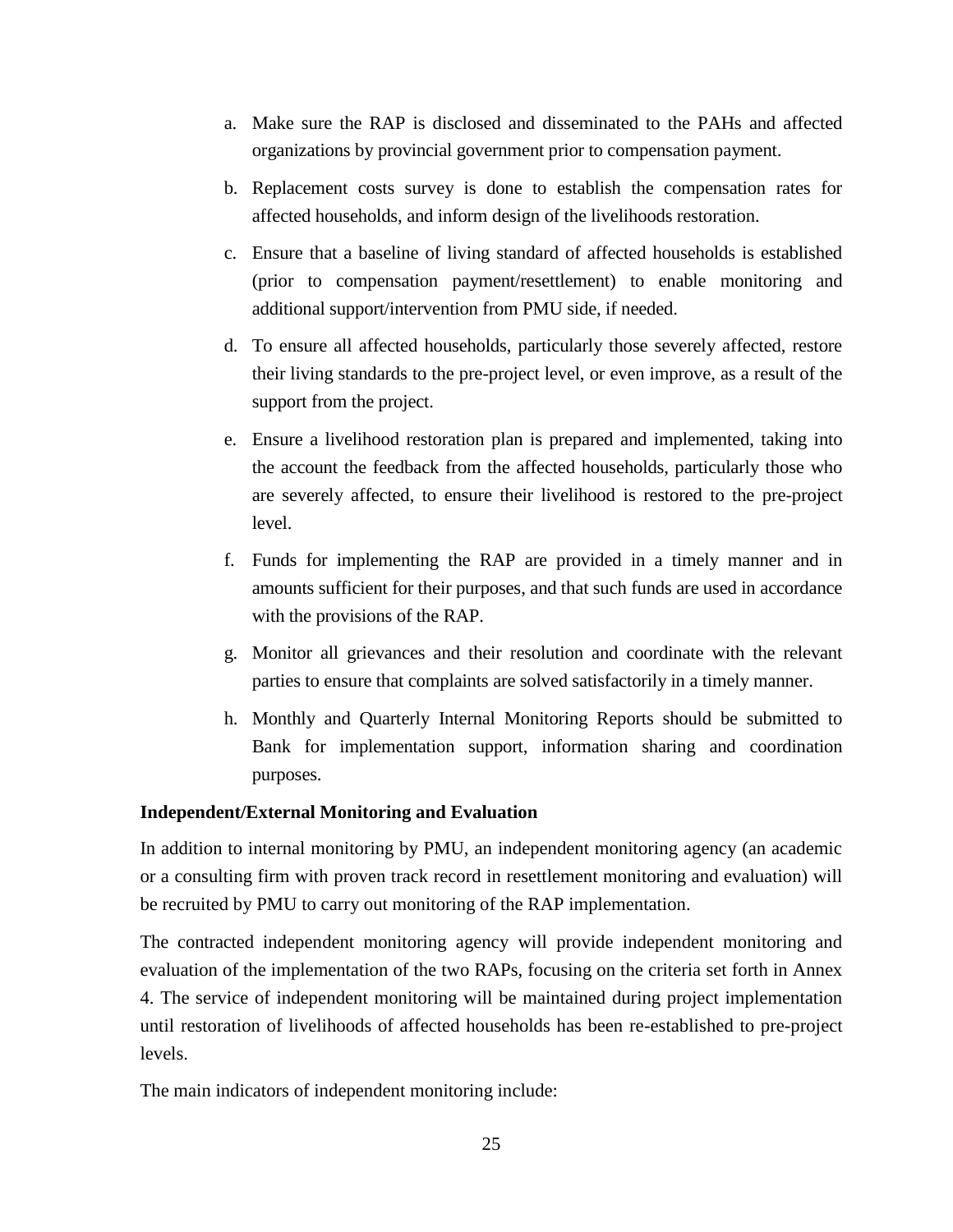a. Full payment of compensation for land, housing and other assets to PAPs prior to land acquisition.

b. Adequacy of compensation in enabling PAPs to replace affected assets.

c. Provision of technical support for house construction to affected households who rebuild their structures on their remaining land, or build their own structures in new places as arranged by the project, or on newly assigned plots.

d. Provision of income restoration support.

e. Restoration of productive activities.

f. Restoration or replacement of community infrastructure and services

g. Operation and results of grievance procedures (to check if the GRM functions properly and if grievances are fully and timely addressed to ensure the objective of RAP is met).

h. Throughout the implementation process, household income trends will be observed and surveyed. Any potential problems in the restoration of living standards will be reported.

During RAP implementation, PMU (internal monitoring), PMU's consultant (independent monitoring), and the World Bank's Task Teammate expected to work closely with each other. A Terms of Reference for the Independent Monitoring Consultant will be prepared by PMU and approved by the World Bank. Technical support will be provided by the Bank in the finalization of the ToR. Monthly and Quarterly Internal Monitoring Reports should be submitted to Bank for coordination and support purpose.

#### **Subscribe to the complaints outstanding issues of East-West Highway Project**

East – West Highway project is an important project connecting with Green Transport Development Project. Up to now, East – West Highway project was finished and put into operation, but in the fact of 19 households who have not yet received their compensation payment - due to several reasons as mentioned in the DDR report. In these cases, UCCI and World Bank will need to continue the monitoring the progress of compensation payments until completion.

UCCI and UCCI monitoring consultation will conduct follow-up schedule for payment of compensation under these affected cases every 6 months and the process will be maintained until the completion of the payment process. The results of the monitoring activities will be reflected in the quarterly internal monitoring reports submitted to World Bank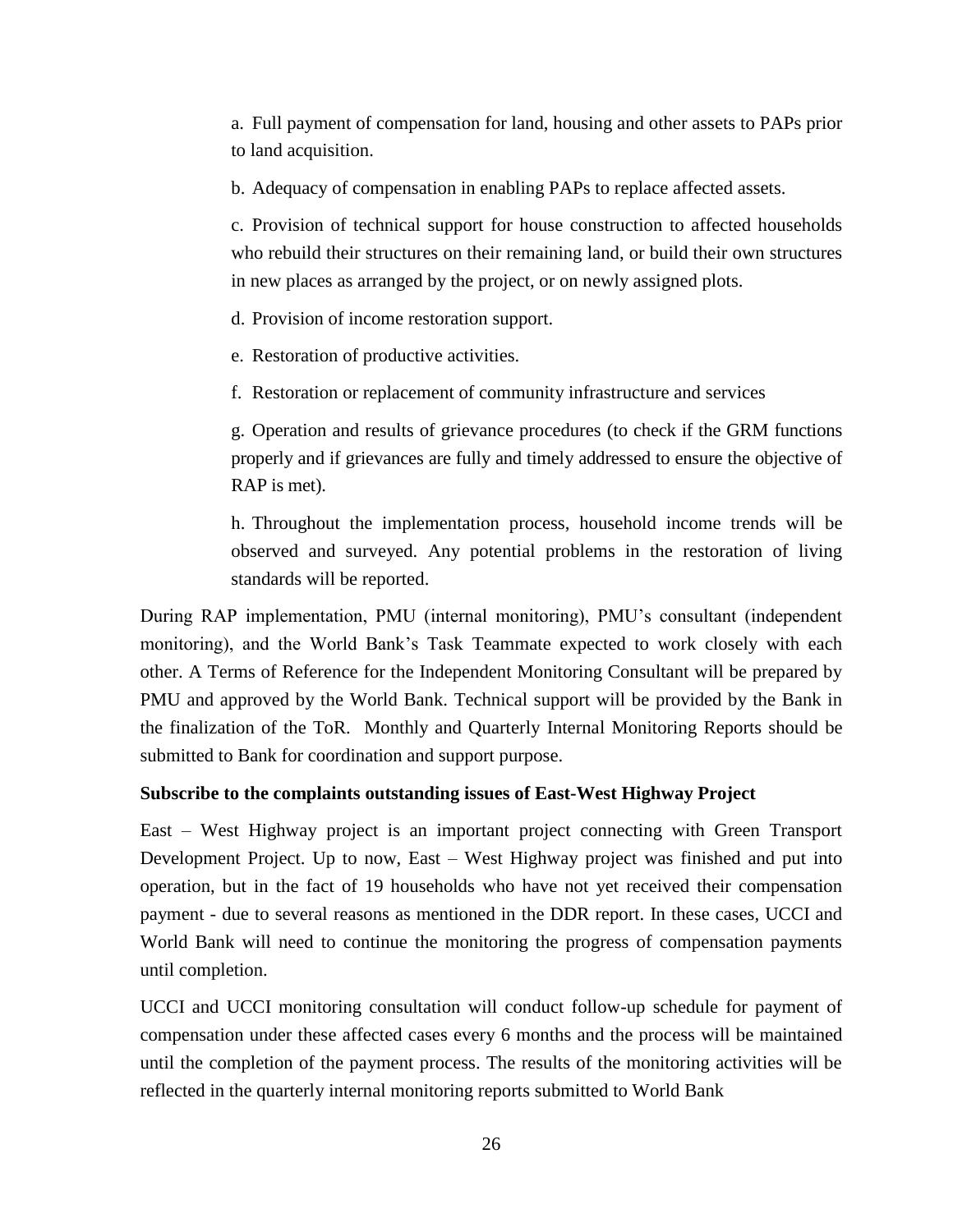<span id="page-35-1"></span>

| No.            | <b>District</b> | No. of outstanding<br>issue | <b>Reason</b>                                                                                 |
|----------------|-----------------|-----------------------------|-----------------------------------------------------------------------------------------------|
|                |                 | 6                           | Not satisfy with the agricultural land's<br>price                                             |
| 1              | District 2      | 1                           | Conflict on rights of ownership of house                                                      |
|                |                 | $\overline{2}$              | The agricultural land was affected but they<br>want to be compensated for residential<br>land |
|                | Binh<br>Chanh   | 1                           | Insist that the affected area isn't in the<br>project's area                                  |
| $\overline{2}$ |                 | 1                           | Disagree with the type of land<br>compensation                                                |
|                |                 | 1                           | Disagree with the agricultural land's price                                                   |
| 3              | <b>Binh Tan</b> | $\overline{2}$              | The agricultural land was affected but they<br>want to be compensated for residential<br>land |
|                |                 | 3                           | Conflicts between members of families                                                         |
| $\overline{4}$ | District 5      |                             | Violation of the project's boundary                                                           |
| 5              | District 6      |                             | Land use                                                                                      |

**Table 4: Outstanding issues**

#### **Costs and Budget for Internal and External Monitoring**

PMU is required to work out an estimate of costs necessary to undertake both Internal and External Monitoring of all RAP(s) that will be implemented under the Project and to ensure the objective of both Internal and External Monitoring are met. A Terms of Reference for External Monitoring should be prepared during project preparation and submitted to the Bank for review and suggestions.

#### <span id="page-35-0"></span>**9. RESETTLEMENT BUDGET**

Compensation rates for residential and agricultural land, houses, structures, trees and crops used to estimate resettlement budget of this RAP are based on a quick replacement cost survey conducted by consultants and staffs of UCCI. In order to establish a set of reference market prices, affected people and Compensation Board of District 2 were consulted on compensation rates.

The compensation rates will be updated before RAP implementation. UCCI will contract a licensed independent land price appraiser for all the affected assets based on the prevalent market prices. The findings of the RCS will be used to propose the unit compensation costs at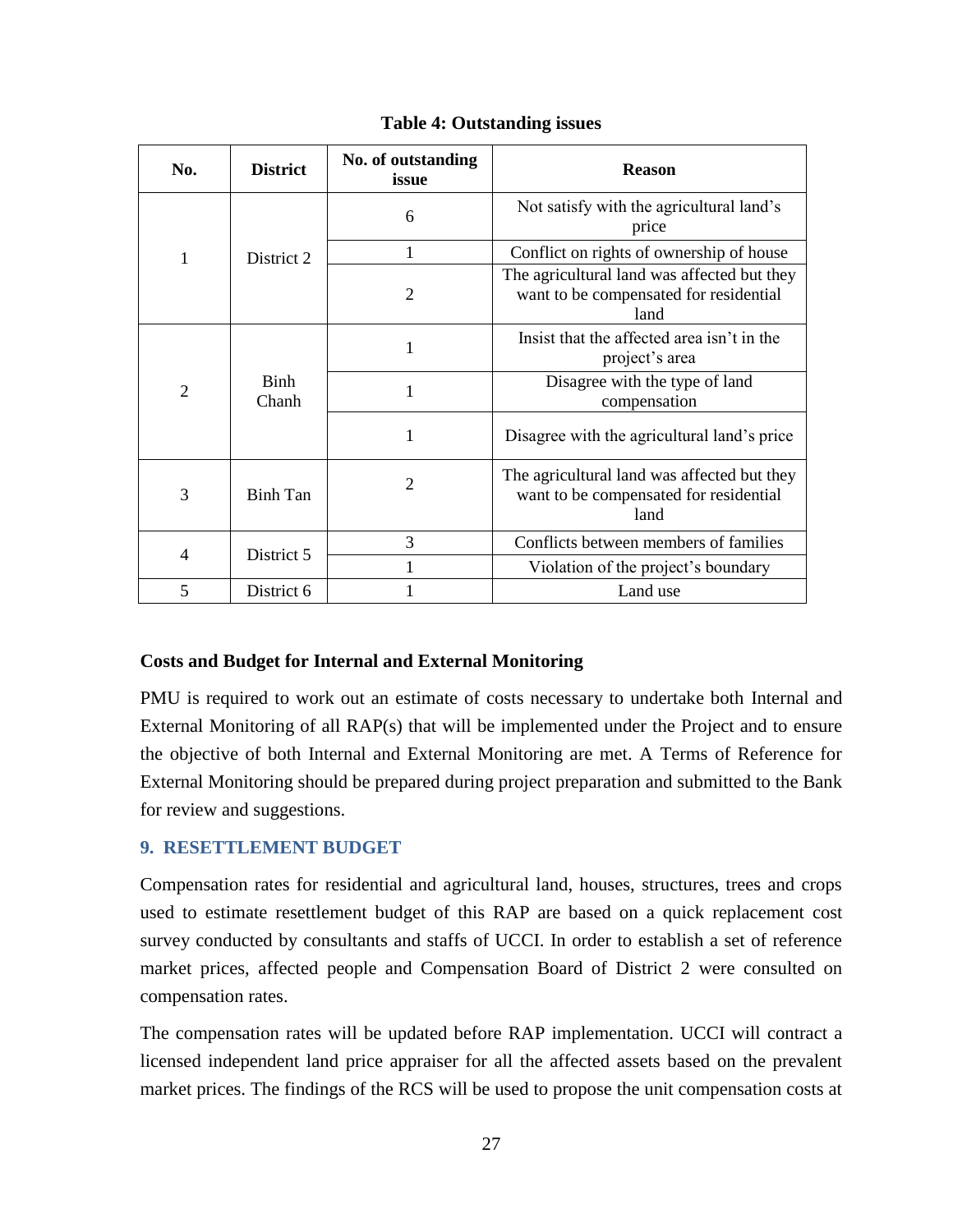the replacement values to the HCMC PC for their review and approval. ToR for the external valuer is attached in the. Final rates established by the HCMC PC would be compared with the rates obtained through the Replacement Cost Study and, in case of significant differences, updates as necessary. The final rates thus determined and approved will be applied to the compensation plan to the APs.

#### **Compensation for land**

Compensation rates for land were referred to the rates applied for current projects in District 2. The latest project is "Land acquisition for constructing the Road No. 1, road No. 2 and residential area of 1.36 ha in Binh Khanh Ward, District 2". DCC of district 2 engaged the services of Southern Information and Valuation Corporation (SIVC) as external valuer to conduct the replacement cost survey in March 2014. Based on the Valuation Certificate provided by the external valuer, the People's Committee of Ho Chi Minh City issued the document No. 2228/UBND\_ĐTMT dated 21/5/2014 to approve the compensation rates for affected land of the project. The following table shows the land prices regulated by HCMC for 2014, compensation rates applied for the latest project in District 2 and the rates recommended for the BRT Project.

**Table 5: The compensation rate for project**

<span id="page-36-0"></span>

| <b>Street name-Location</b> | <b>HCMC 2014 rates</b><br>(Decision)<br>60/2013/QD-UBND<br>26 December 2013) | Rates apply for current<br>project (April 2014)<br>(Decision No.<br>2228/UBND ĐTMT dated<br>21/5/2014 | <b>Recommended</b><br>rates applied<br>for the BRT<br>Project |
|-----------------------------|------------------------------------------------------------------------------|-------------------------------------------------------------------------------------------------------|---------------------------------------------------------------|
| <b>Agricultural land</b>    | 380,000                                                                      | 3,200,000                                                                                             | 3,200,000                                                     |

#### **Compensation for Structures**

According to Decision 35/2010/QĐ-UBND of HCM PC, Department of Construction is responsible for determining the compensation rates for houses and other structures on affected land. In 2012, based on market survey and recommendations of Department of Construction, HCMC issued Decision No. 66/2012/QĐ-UBND dated 28 December 2012 on rates of physical structures and houses. The rates have been applied for several projects in District 2 such as Hochiminh City –Long Thanh –Dau Giay Expressway project. According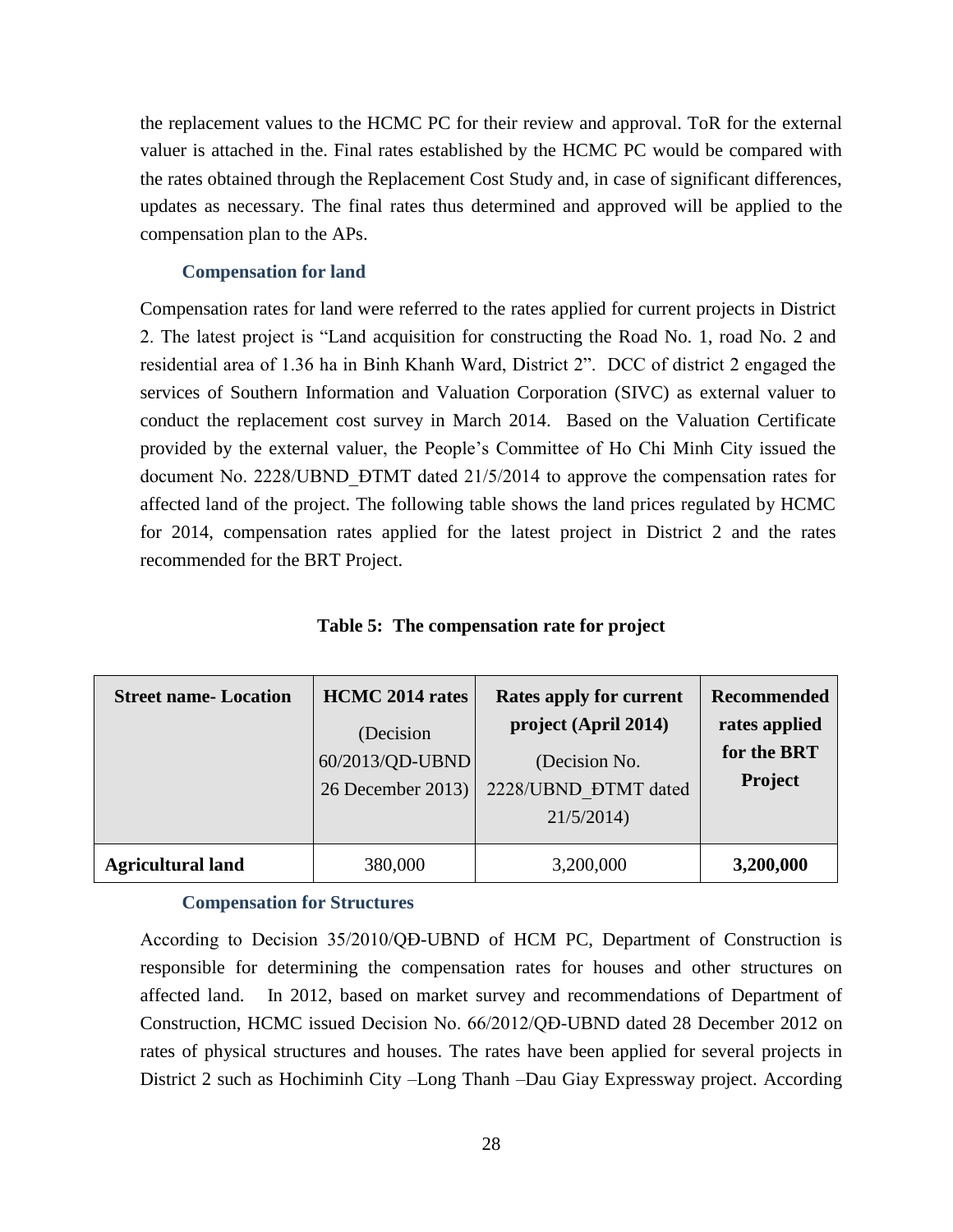to Compensation Board of District 2, so far, no complaint was noticed related to compensation for structures.

No new compensation rates for structures were issued after 2012 by HCMC PC. Then, for calculating compensation budget of structures, we suggest to use the rates issued by HCMC in 2012, multiplied with a factor of 1.2 (increase 20%) to compensate the inflation in 2013 and 2014.

#### **Compensation for Crops and Trees**

In HCMC, crops and trees compensation rates are derived from Decision No. 35/2010/QĐ-UBND on the price of non-land assets issued by PC of HCMC on 28 May 2010. Due to the almost absence of cultivated land in the Project area, identification of market rates is difficult. Trees are shade trees while trees have no productive value, because as mentioned earlier, land were idle/left uncultivated. All AHHs have been consulted on the compensation rates for crops and trees. They agreed that the compensation rates should be increased about 50% compared with the rates regulated by HCMC in the Decision No. 35/2010/QĐ-UBND.

#### **Others**

The cost for the allowances and resettlement assistance includes of the items which were described in the entitlement matrix and detailed pricing is attached in the Annex 1.

Monitoring cost: UCCI is responsible for contracting with an external monitoring agency, specialized on social sciences or anthropology to carry out the independent monitoring of the project resettlement implementation. Because the cost of monitoring work has not yet detailed norms set by the Government, it is estimated as 0.5 Billion VND for 5 quarterly monitoring reports and one post-resettlement evaluation. One or some interested independent monitoring institutions will prepare the technical and financial proposals for bidding and actual cost will be decided through procurement for independent monitoring.

Administration and management cost of 2% of resettlement cost is included in total cost of compensation and resettlement.

Contingency cost: It is learned from the implemented projects; the rate for contingency should be at about 10% of total cost of compensation and RAP preparation. The contingency budget of will be used in cases of adjusting compensation rates due to inflation, or any adjustment during implementation of the approved RAP.

<span id="page-37-0"></span>Total cost for compensation of land and non-land assets and allowances is about **77.816 million VND**, equivalents nearly **US\$ 3.7 million** (US\$1 = 21.200 VND).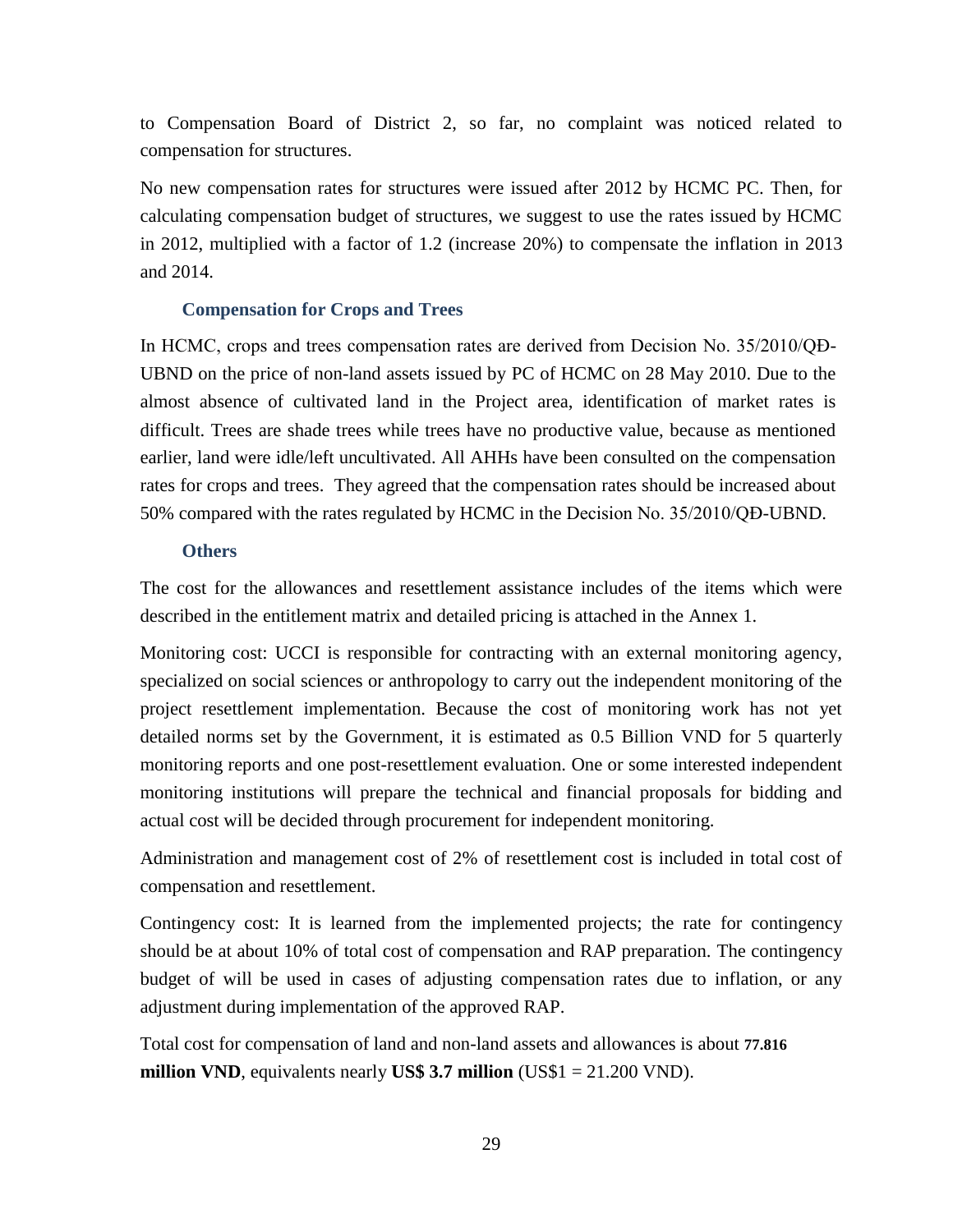**Table 6: Budget of RAP**

|                | <b>Items</b>                | Quantity | Unit           | Rate      | <b>Total</b>   |  |
|----------------|-----------------------------|----------|----------------|-----------|----------------|--|
| $\mathbf I$    | <b>Agricultural land</b>    |          |                |           |                |  |
| $\mathbf{1}$   | An Phú                      | 10067    | m <sup>2</sup> | 3,200,000 | 32,214,400,000 |  |
| $\overline{2}$ | Bình Khánh                  | 5114     | m <sup>2</sup> | 3,200,000 | 16,364,800,000 |  |
|                | <b>Total I</b>              | 15,181   |                |           | 48,579,200,000 |  |
| $\mathbf{I}$   | Pond                        |          |                |           |                |  |
|                |                             |          | m <sup>2</sup> |           |                |  |
| $\mathbf{1}$   | An Phú                      | 2000     |                | 3,200,000 | 6,400,000,000  |  |
| $\overline{2}$ | Bình Khánh                  | 590      | m <sup>2</sup> | 3,200,000 | 1,888,000,000  |  |
|                | <b>Total II</b>             | 2,590    |                |           | 8,288,000,000  |  |
| III            | <b>House</b>                |          |                |           |                |  |
| $\mathbf{1}$   | Category 4, class 1         | 150      | m <sup>2</sup> | 4,980,000 | 747,000,000    |  |
|                | <b>Total III</b>            | 150      |                |           | 747,000,000    |  |
| IV             | <b>Secondary structures</b> |          |                |           |                |  |
|                |                             |          |                |           |                |  |
| $\mathbf{1}$   | Shelter                     | 50       | m <sup>2</sup> | 1,600,000 | 80,000,000     |  |
|                | <b>Total IV</b>             | 50       |                |           | 80,000,000     |  |
| $\bf{V}$       | Crops & trees               |          |                |           |                |  |
|                | <b>Crops</b>                |          |                |           |                |  |
|                | Ground nut &                |          |                |           |                |  |
|                | vegetables                  | 158      | m <sup>2</sup> | 15,000    | 2,370,000      |  |
|                | <b>Fruit trees</b>          |          |                |           |                |  |
| $\mathbf{1}$   | Banana                      |          | $50$ Tree      | 405,000   | 20,250,000     |  |
| $\overline{2}$ | Coconut                     | 450      | <b>Tree</b>    | 765,000   | 344,250,000    |  |
| 3              | Custard apple               | 400      | Tree           | 405,000   | 162,000,000    |  |
|                |                             |          |                |           |                |  |
| $\overline{4}$ | Others                      | 300      | <b>Tree</b>    | 270,000   | 81,000,000     |  |
|                | <b>Timber wood</b>          |          |                |           |                |  |
|                | Others (Eucalyptus,         |          |                |           |                |  |
| $\mathbf{1}$   | Acacia.)                    | 80       | Tree           | 26,000    | 2,080,000      |  |
|                | <b>Total V</b>              |          |                |           | 611,950,000    |  |
| VI             | <b>Allowances</b>           |          |                |           |                |  |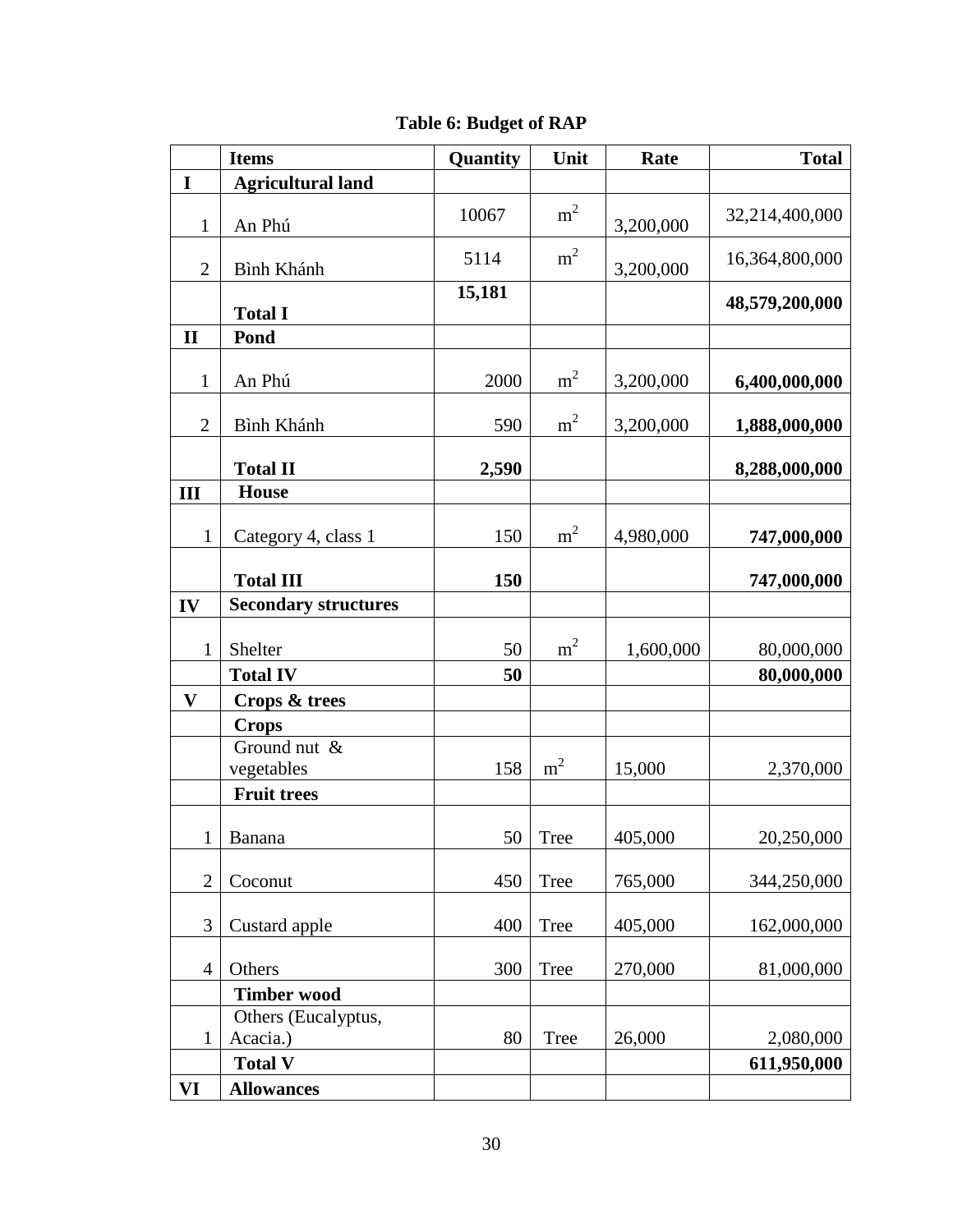|                | Allowance for                  |                |        |           |                |
|----------------|--------------------------------|----------------|--------|-----------|----------------|
|                | Living/Production              | $\overline{2}$ |        |           |                |
|                | Stabilization                  |                | Person | 1,000,000 | 2,000,000      |
|                | <b>Total VI</b>                |                |        |           | 2,000,000      |
| $\overline{2}$ | <b>Total (I-VI)</b>            |                |        |           | 58,308,150,000 |
|                | <b>Implementation cost</b>     |                |        |           | 1,166,163,000  |
| VII            | $(2\% \text{ of total I-VII})$ |                |        |           |                |
| VII            | Contingency (30% of            |                |        |           | 17,842,293,900 |
|                | total I-VII)                   |                |        |           |                |
| IX             | <b>External monitoring</b>     |                |        |           | 500,000,000    |
|                | <b>Total budget</b>            |                |        |           | 77,816,606,900 |

With regard to the recruitment of external monitoring agency, a budget amounting to 0.5 billion VND will be allocated. All budget for implementing compensation and resettlement are from budget of HCMC.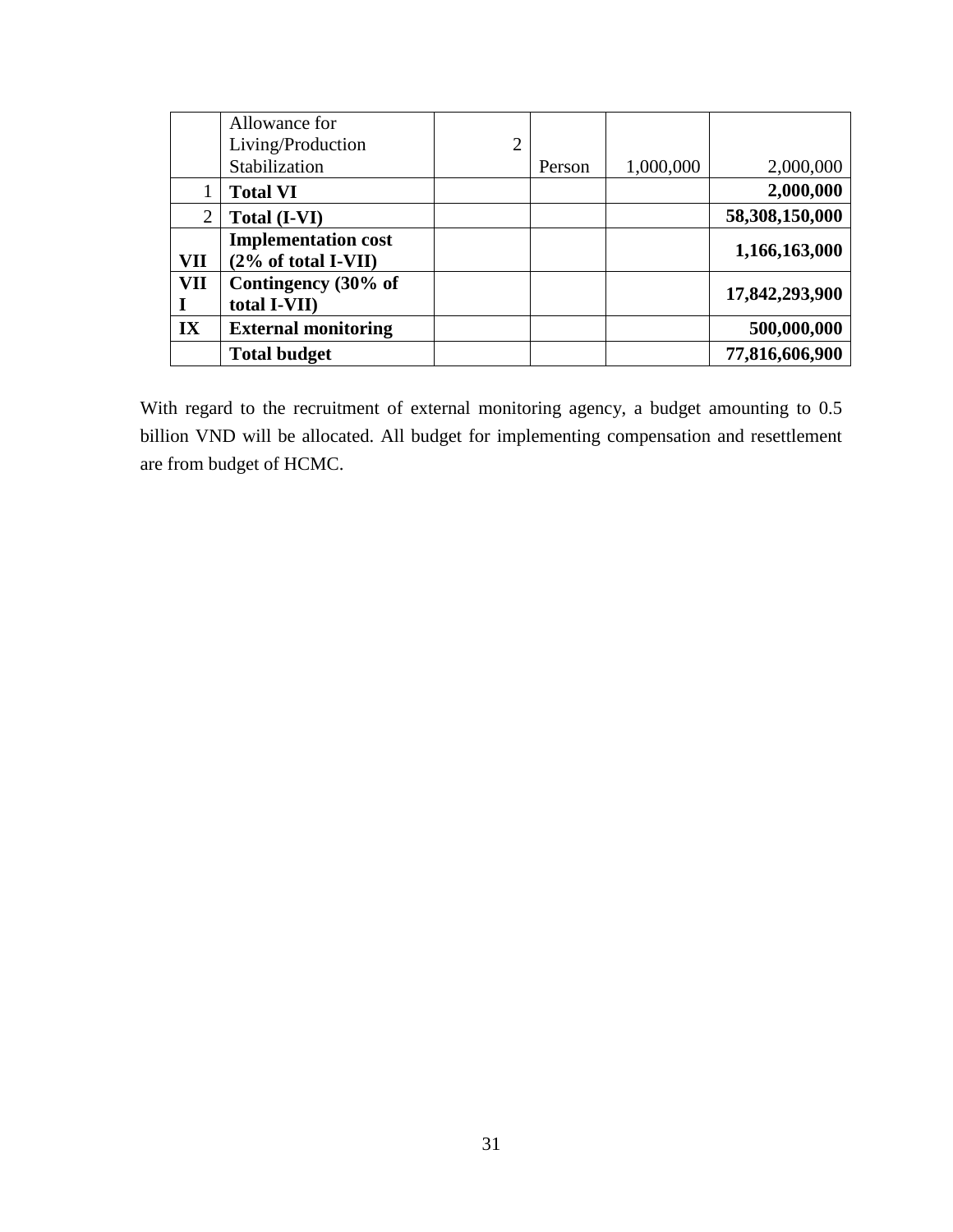# <span id="page-40-0"></span>**MINUTE OF PUBLIC CONSULTATION MEETING**

# **ON THE ENVIRONMENTAL AND SOCIAL IMPACTS OF THE HO CHI MINH CITY GREEN TRANSPORT DEVELOPMENT PROJECT**

| + Location                               | - An Phu Ward, District 2, Ho Chi Minh City                                                                                               |
|------------------------------------------|-------------------------------------------------------------------------------------------------------------------------------------------|
| $+$ Date                                 | - September 27, 2014 – Time: 8:30 AM to 11:10 AM                                                                                          |
| $+$ Hosts                                | 1/ Representative of An Phu Ward:                                                                                                         |
|                                          | Mr. Hoang Le Phuong - Vice chairman of An Phu Ward People's<br>Committee, District 2                                                      |
|                                          | 2/ Representative of Binh Khanh Ward:                                                                                                     |
|                                          | Mr. Do Duy Thuy – Vice chairman of Binh Khanh Ward People's<br>Committee, District 2                                                      |
|                                          | 3/ Representative of the investor:                                                                                                        |
|                                          | Ms. Nguyen Ngoc Tien – Vice director of Urban – Civil Works<br>Construction Investment Management Authority of Ho Chi Minh City<br>(UCCI) |
|                                          | 4/ Representative of the social consultants                                                                                               |
|                                          | Dr. Le Buu Thach – social consultant of the project                                                                                       |
|                                          | 5/ Representative of the environmental consultants:                                                                                       |
|                                          | Mr. Hoang Bao Phu – environmental consultant of the project                                                                               |
| <b>Participants</b> (see the attachment) |                                                                                                                                           |
|                                          |                                                                                                                                           |

- Representatives of PC of An Phu and Binh Khanh wards
- Representative of District 2 Resources and Environment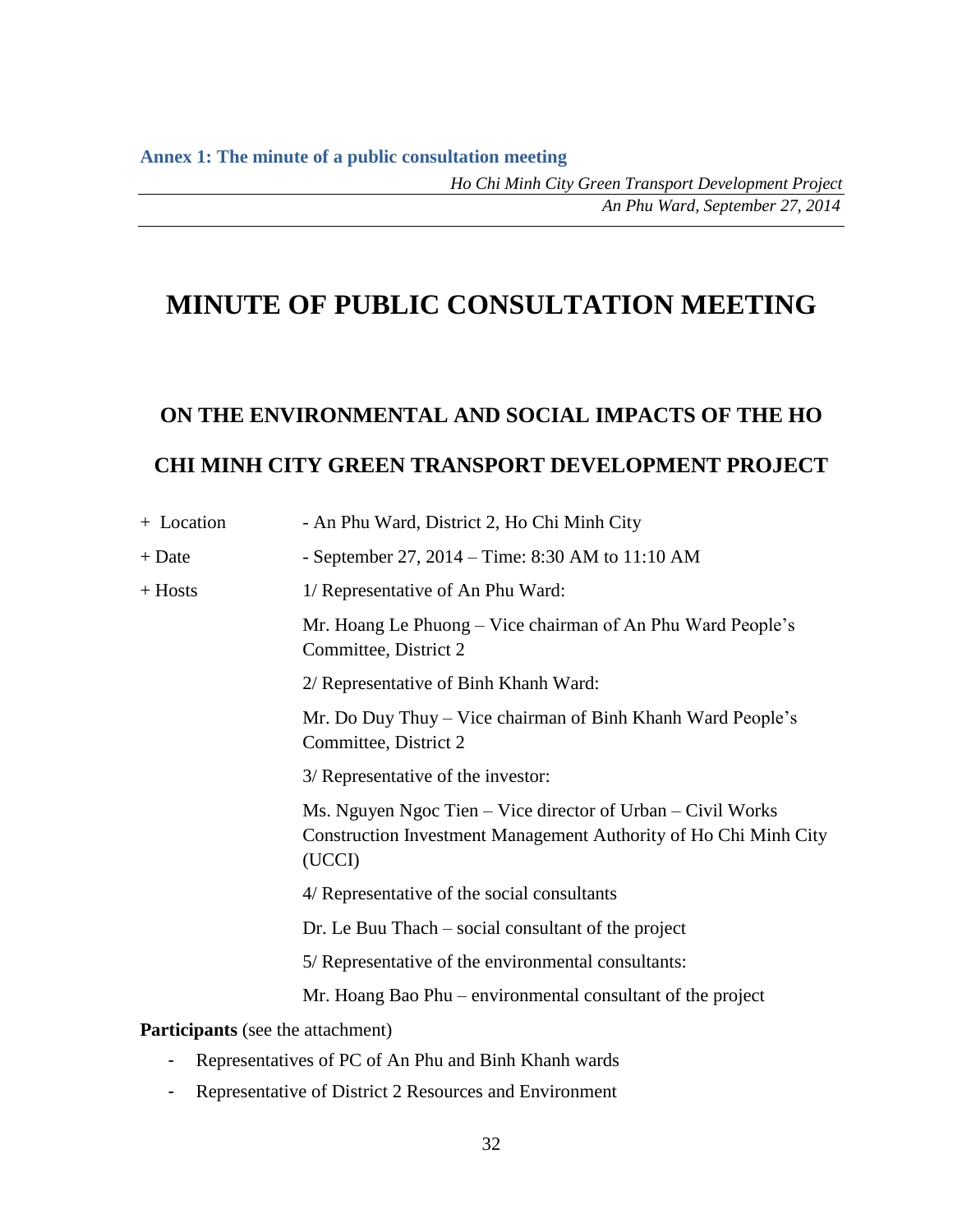- Representatives of District 2 Urban Management
- Representatives of District 2 Compensation Board
- Urban Civil Works Construction Investment Management Authority of Ho Chi Minh City
- An Phu and Binh Khanh Ward Unions
- Fatherland Front Unions of An Phu and Bình Khanh Wards
- An Phu and Binh Khanh wards Communist Party
- Representative of the social consultant group
	- **I. Introduction:**

#### **Mr. Hoang Le Phuong – Vice chairman of An Phu Ward PC**

- To make the opening speech, state the meeting's purpose and significances
- To present the representatives
- To acknowledge that the local authorities and representatives' opinions as well as their mutual understanding and support contribute an important role in the success of the Project.

## **Ms. Nguyen Ngoc Tien – Vice director of Urban- Civil Works Construction Investment Management Authority of Ho Chi Minh City, represented the Investor**

- **The conference's purpose:** (i) To generally introduce the project, its purpose and significance; (ii) To present environmental and social impacts; (iii) To consult stakeholders' opinions about these impacts
- **General introduction:** The HCMC Green Transport Development Project contains two components: (1) developing a Bus Rapid Transit line on the Vo Van Kiet – Mai Chi Tho Highway and (2) institutional strengthening. The project aims to provide a public transportation service with rapid buses along Mai Chi Tho – Vo Van Kiet Highway, which contributes to reduce traffic congestion, shorten travel time from the West to the East. The project also reorganizes urban space, increasing greenery along the route and motivating the local development in area that the project will go through.

#### **II. Conference summary:**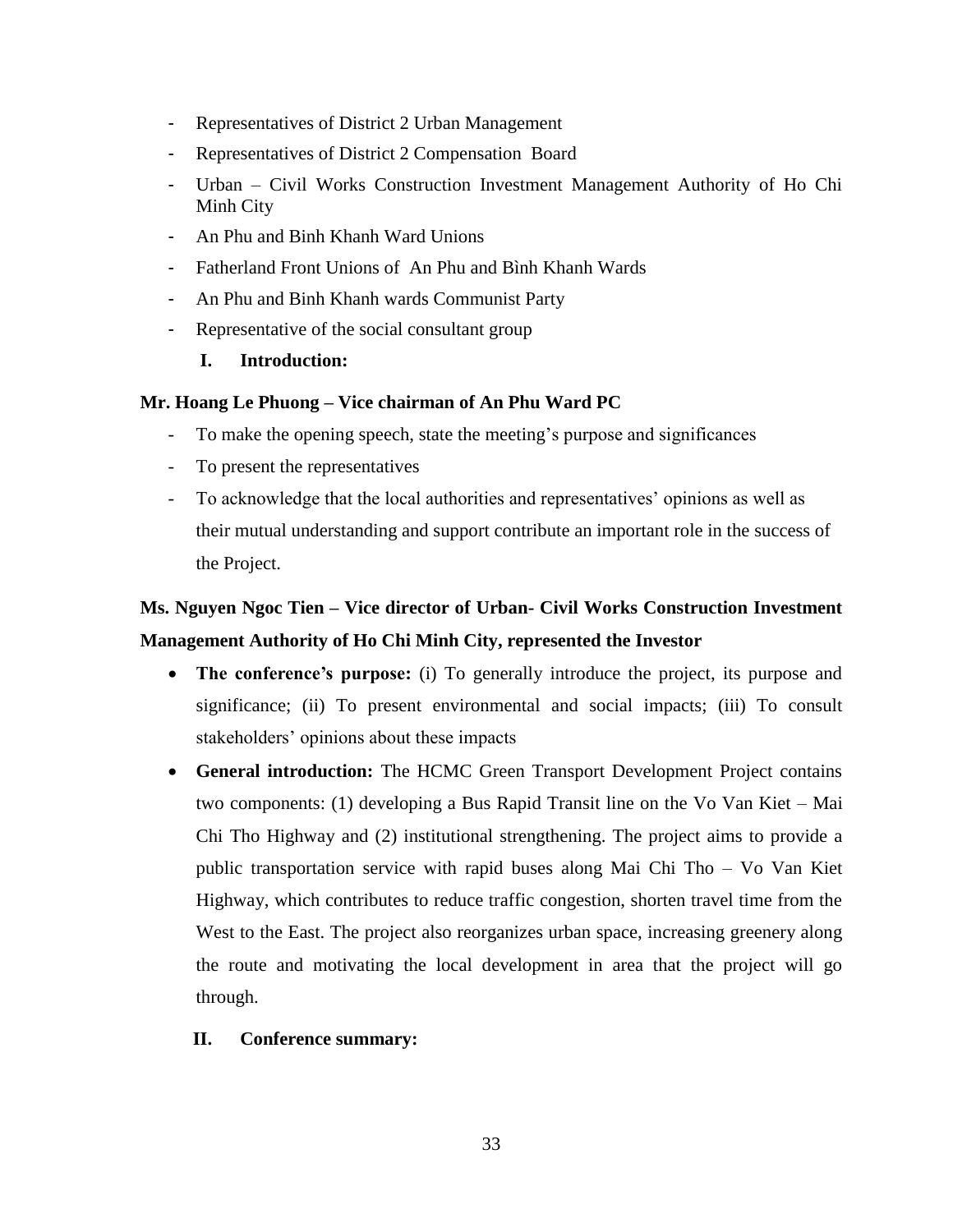# **1. Introduction of the HCMC Green Transport Development Project (presented by Ms. Nguyen Ngoc Tien)**

- To generally introduce the project, the route, its length, direction and components
- To introduce the No.1 Line
- To present project's purpose and significance
- To conclude
- **2. Environmental impacts (presented by Mr. Hoang Bao Phu)**
- To introduce the detailed design
- To forecast of environmental impacts during preparation, implementation and operation stages
- To propose the mitigation measures and preventions

# **3. Social impacts – Resettlement Policy Framework (presented by Mr. Le Buu Thach)**

- The purpose of the social and resettlement study
- Scope of land acquisition
- Scope of affected land
- Legal framework and Compensation, Assistance and Resettlement policy
- Land acquisition and resettlement process

#### 4. **Comments and questions**

| <b>Comments and Questions</b>                                      | <b>Responds from the Project Consultant and</b><br><b>Ward People's Committee</b> |
|--------------------------------------------------------------------|-----------------------------------------------------------------------------------|
| Thi<br>To<br>1. Ms.<br><b>Nguyen</b><br>Quyen<br>(affected people) | Mr. Le Buu Thach – project's<br>social<br>consultant:                             |
| The project should consider the                                    | The compensation rate applied in the project<br>-                                 |
| compensation rate. It is unsuitable to                             | is a replacement rate, approved by HCMC                                           |
| apply rates from the previous years,                               | PC. District 2 Compensation Department will                                       |
| for example: the compensation rate in                              | hire a valuation agency to evaluate the rate.                                     |
| Decision No. 66. The HCMC PC                                       | The HCMC PC then will approve the                                                 |
| should issue a new compensation rate                               |                                                                                   |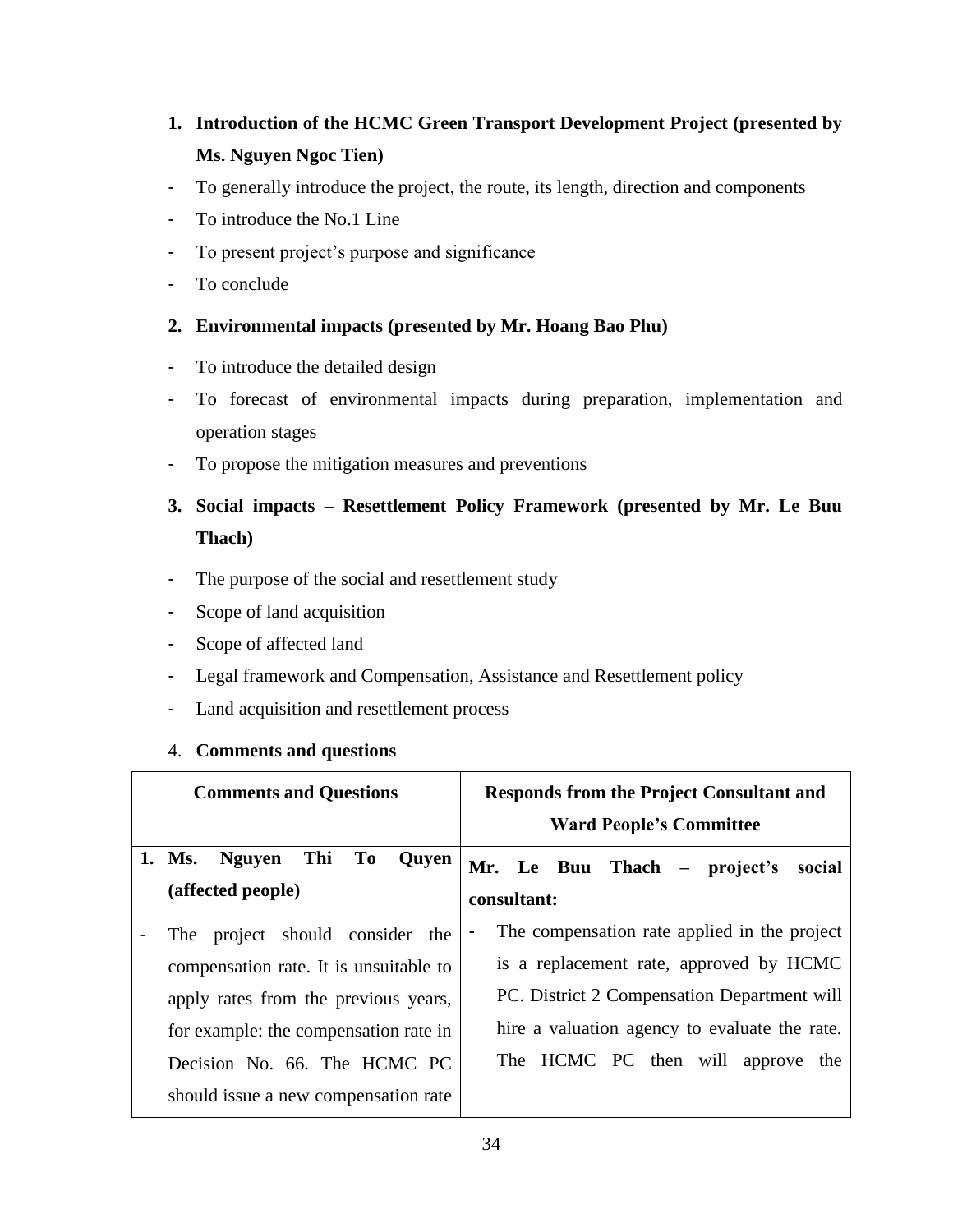| <b>DMS</b><br>each<br>and<br>to<br>compensate                                                                                                                                                                                                                                                                                                                                                                        | proposed rate.                                                                                                                                                                                                                                                                                                                                                                                                                                                                                                                  |  |  |
|----------------------------------------------------------------------------------------------------------------------------------------------------------------------------------------------------------------------------------------------------------------------------------------------------------------------------------------------------------------------------------------------------------------------|---------------------------------------------------------------------------------------------------------------------------------------------------------------------------------------------------------------------------------------------------------------------------------------------------------------------------------------------------------------------------------------------------------------------------------------------------------------------------------------------------------------------------------|--|--|
| individual households                                                                                                                                                                                                                                                                                                                                                                                                | Mr.<br><b>Nguyen</b><br><b>Truong</b><br><b>Ninh</b><br>Land                                                                                                                                                                                                                                                                                                                                                                                                                                                                    |  |  |
| The specific acquired land area of                                                                                                                                                                                                                                                                                                                                                                                   | <b>Administration Officer of Binh Khanh Ward:</b>                                                                                                                                                                                                                                                                                                                                                                                                                                                                               |  |  |
| each household?                                                                                                                                                                                                                                                                                                                                                                                                      | The acquired land area of each household has<br>not been announced because there has only<br>been a preliminary survey. The exact area<br>will be available after DMS. However, the<br>project is staking and demarcating the<br>project's border, you can estimate<br>the<br>affected area of each household. To be<br>specific, Ms. Quyen and Ms. Tiet households<br>will be partially affected. According to the<br>border, the affected area is mostly in An Phu<br>Ward (70%), the remaining 30% is in Binh<br>Khanh Ward. |  |  |
| 2. Ms. Suong – representative of Phuc                                                                                                                                                                                                                                                                                                                                                                                | Ms Nguyen Ngoc Tien - Vice director of                                                                                                                                                                                                                                                                                                                                                                                                                                                                                          |  |  |
| <b>Nguyen Company</b>                                                                                                                                                                                                                                                                                                                                                                                                | UCCI:                                                                                                                                                                                                                                                                                                                                                                                                                                                                                                                           |  |  |
| Why don't you move the proposed<br>Thiem Technical Facility's<br>Thu<br>location to Binh Khanh Ward – the<br>38 ha area, where the land is large<br>and won't affect any company? If the<br>project acquired the proposed land, it<br>will affect our company.<br>Our company has had the HCMC<br>PC's approval in land use. As of the<br>present, our company is waiting for<br>approval of Department<br>the<br>of | project's location has been carefully<br>-The<br>considered. The present location has been<br>approved by the HCMC PC and relevant<br>departments.<br>-We acknowledge your comments, if possible, can<br>you provide related documents so we can apply<br>to our supervisors?                                                                                                                                                                                                                                                   |  |  |
|                                                                                                                                                                                                                                                                                                                                                                                                                      |                                                                                                                                                                                                                                                                                                                                                                                                                                                                                                                                 |  |  |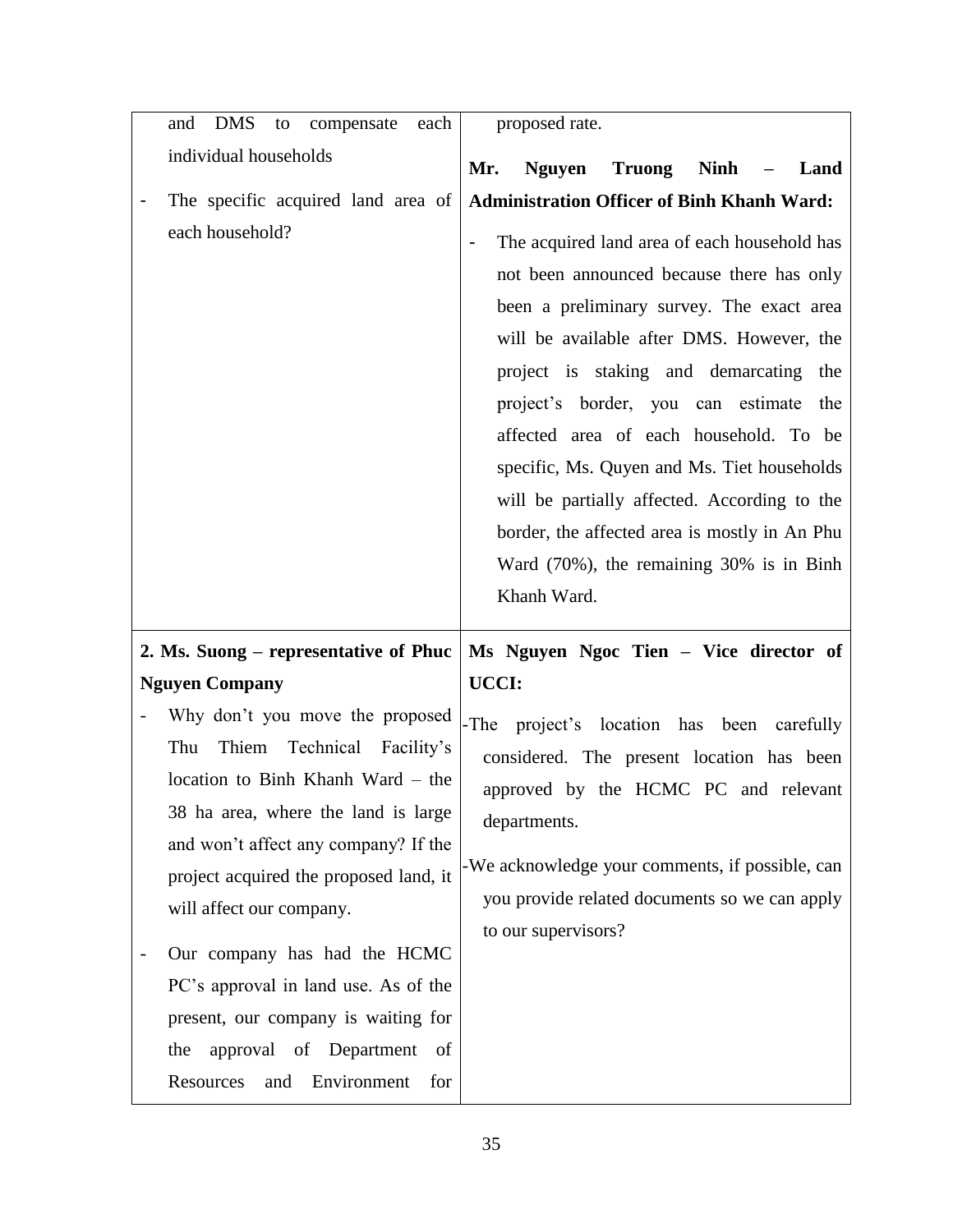| building permit                      |                                                                             |
|--------------------------------------|-----------------------------------------------------------------------------|
| The company had bought the local's   |                                                                             |
| land 15 years ago. The inflation and |                                                                             |
| our investments throughout these     |                                                                             |
| make<br>the<br>compensation<br>years |                                                                             |
| impossible to fully compensate. Can  |                                                                             |
| arrange a "land for land"<br>you     |                                                                             |
| exchange in surrounding area?        |                                                                             |
| 3. Mr. Pham Minh Chat                | Ms. Nguyen Ngoc Tien - Vice director of                                     |
| DMS will complete in March, 2015,    | <b>UCCI</b>                                                                 |
| what is the specific number of       | Like<br>just<br>demarcated,<br>had<br>the<br>we<br>$\overline{\phantom{a}}$ |
| affected land plot?                  | measurement probably will complete in this                                  |
|                                      | week and at the end of next week, the                                       |
|                                      | detailed boundaries map will be ready.                                      |
|                                      | The exact land area might larger than                                       |
|                                      | expected because the project will acquire the                               |
|                                      | rest of the land, if the remaining land isn't                               |
|                                      | suitable for house building or by people's                                  |
|                                      | request                                                                     |
|                                      | Mr. Do Duy Thuy - Vice chairman of Binh                                     |
|                                      | <b>Khanh Ward PC</b>                                                        |
|                                      | The conference today had just presented the                                 |
|                                      | project, to acquire your land, it will need more                            |
|                                      | stages, including identify the bounder, issue land                          |
|                                      | acquisition decision, DMS, the land's origin, etc.                          |
|                                      | From now on until the project's complete, there                             |
|                                      | will be more conferences to consult everybody                               |
|                                      | general plan of compensation,<br>about<br>the                               |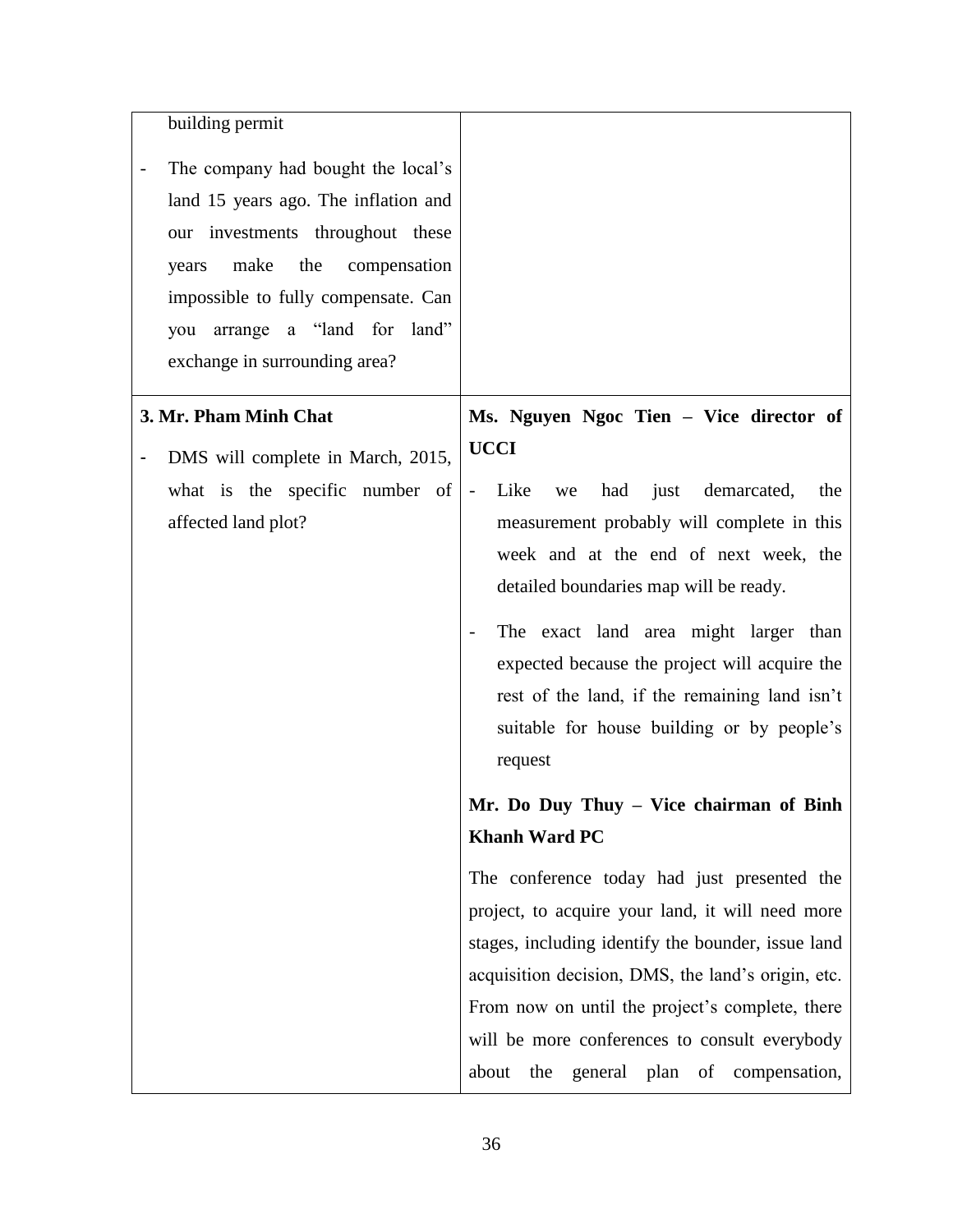|                                                                                                                                                                                                                                                                                                                                                                                                                                                                                                                                                                                                                                                                                                                                                                                                                                                                                                                                              | announce the affected area and the detailed<br>compensation plan.                                                                                                                                                                                                                                                                                                                                                                                                                                                               |
|----------------------------------------------------------------------------------------------------------------------------------------------------------------------------------------------------------------------------------------------------------------------------------------------------------------------------------------------------------------------------------------------------------------------------------------------------------------------------------------------------------------------------------------------------------------------------------------------------------------------------------------------------------------------------------------------------------------------------------------------------------------------------------------------------------------------------------------------------------------------------------------------------------------------------------------------|---------------------------------------------------------------------------------------------------------------------------------------------------------------------------------------------------------------------------------------------------------------------------------------------------------------------------------------------------------------------------------------------------------------------------------------------------------------------------------------------------------------------------------|
| 4. Mr. Nguyen Truong Ninh - Land<br>administration officer of Binh Khanh                                                                                                                                                                                                                                                                                                                                                                                                                                                                                                                                                                                                                                                                                                                                                                                                                                                                     | Ms. Nguyen Ngoc Tien - Vice director of<br><b>UCCI</b>                                                                                                                                                                                                                                                                                                                                                                                                                                                                          |
| Ward<br>About the social impacts, you should<br>the local authorities<br>for<br>contact<br>the<br>management<br>during<br>proper<br>construction<br>period,<br>preventing<br>workers from the project cause local<br>disorderly. To be specific, how do<br>workers'<br>arrange<br>you<br>accommodation? Renting house or<br>building temporary shelter?<br>During the construction period, if the<br>construction site causes pollution,<br>there should be solutions such as<br>spraying water, cleaning, wash<br>vehicles going in and out of Mai Chi<br>Tho, and if during transporting<br>materials, these vehicles damage the<br>infrastructure or affect the local, there<br>should be a proper solution to return<br>the infrastructure to its origin.<br>There should be a parking lot for<br>people using the bus.<br>A bus station might have problems<br>such as unmanaged trading on the<br>road, theft, etc. The project should | The project will directly contact the local<br>authorities to find a solution to minimize<br>environmental and social impacts, manage the<br>implementation and operation stages.<br>If the project affects the local or damages the<br>infrastructure, the investor must have the<br>responsible to remedy.<br>The project had also considered parking lots<br>for passengers' motorbikes at the bus shelters.<br>This is a logistics park, not a bus station, so<br>the trading on the road or theft won't be<br>problematic. |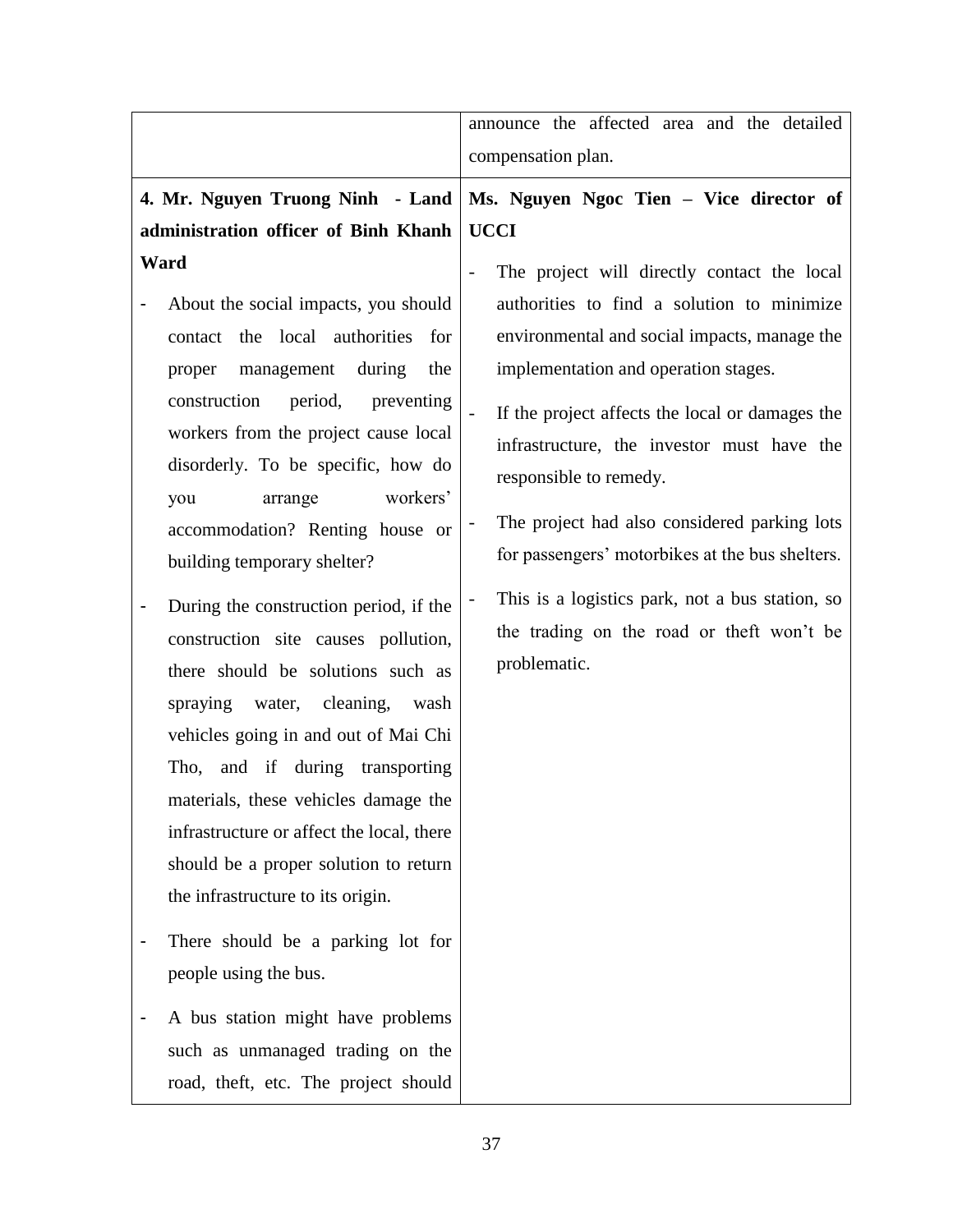| solution<br>for<br>these<br>also<br>have<br>a<br>problems also.                                                                                                                      |                                                                                                                                                                                                                                                                                                                                                                                                                                                                                        |  |  |  |  |
|--------------------------------------------------------------------------------------------------------------------------------------------------------------------------------------|----------------------------------------------------------------------------------------------------------------------------------------------------------------------------------------------------------------------------------------------------------------------------------------------------------------------------------------------------------------------------------------------------------------------------------------------------------------------------------------|--|--|--|--|
| 5. Ms. Nguyen Thi To Quyen (affected<br>household)                                                                                                                                   | Ms. Nguyen Ngoc Tien - Vice director of<br><b>UCCI</b>                                                                                                                                                                                                                                                                                                                                                                                                                                 |  |  |  |  |
| Can you be more specific about the<br>scope of the Thu Thiem affected<br>area?<br>Land acquisition will start in March,<br>2015, during this process, can people<br>file grievances? | Thu Thiem Technical Facility needs an entrance<br>road for buses. The acquired area will be more<br>than 0.5 ha for the road and 1 ha for the park. The<br>road is 80m long and 7m wide.<br><b>Truong Ninh</b><br>Mr.<br><b>Nguyen</b><br>Land<br>administration officer of Binh Khanh Ward:<br>As the presented design, Ms. Quyen household<br>might have an affected area of $200 \text{ m}^2$ .<br>Everybody have the right to file grievance during<br>the project implementation. |  |  |  |  |
|                                                                                                                                                                                      |                                                                                                                                                                                                                                                                                                                                                                                                                                                                                        |  |  |  |  |
| 6. Representative of An Phu Ward                                                                                                                                                     | Mr. Le Buu Thach – social consultant of the                                                                                                                                                                                                                                                                                                                                                                                                                                            |  |  |  |  |
| <b>Women's Group</b><br>I recommend hiring local people<br>the<br>implementation<br>during<br>and<br>operation of the project.                                                       | project<br>The project acknowledges your comments.<br>$\overline{\phantom{a}}$                                                                                                                                                                                                                                                                                                                                                                                                         |  |  |  |  |
| 7. Ms. Nguyen Thi To Quyen (affected<br>household)                                                                                                                                   | Mr. Le Buu Thach - social consultant of the<br>project                                                                                                                                                                                                                                                                                                                                                                                                                                 |  |  |  |  |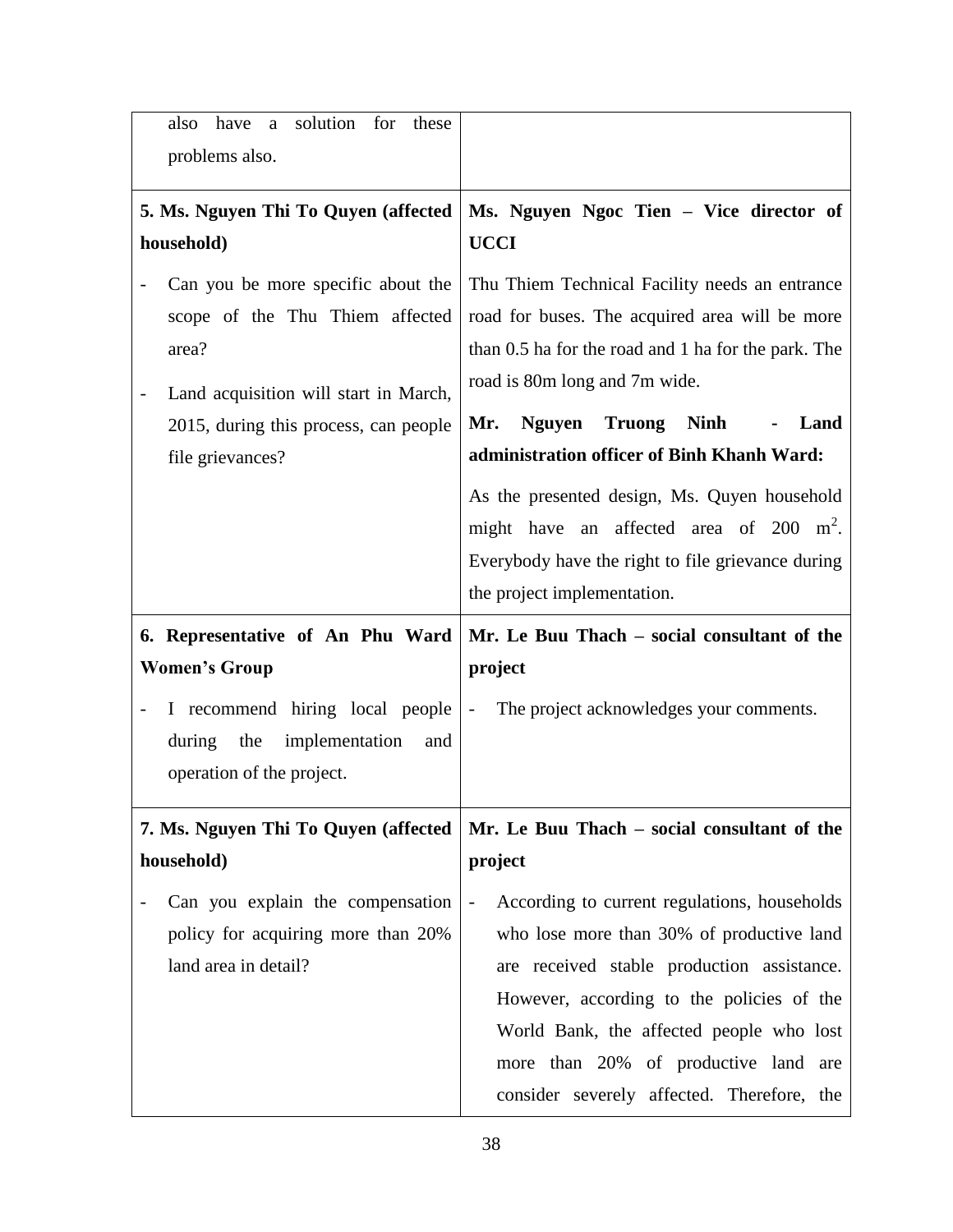| project proposes a support for those who lose |  |  |  |
|-----------------------------------------------|--|--|--|
| over 20% of their productive land. This       |  |  |  |
| support policy needs the HCMC PC to           |  |  |  |
| approve before being applied.                 |  |  |  |
|                                               |  |  |  |

#### **III. Conclusions**

#### **Mr. Do Duy Thuy – Vice chairman of Binh Khanh Ward PC:**

On behalf of the two ward PC, we thank you and acknowledge your opinions in the public consultation on environmental and social impacts of the HCMC Green Transport Development Project. It is needed more steps to carry out the land acquisition. The ward PCs will support the project and everybody in the implementation of compensation, assistance and resettlement in accordance with regulations approved by the city PC for the project to handover the land to the investor soon.

**Representative of the investor** (Name, position)

**Representative of An Phu Ward PC** (Name, position, stamp)

**Fatherland Front Representative**( Name, position)

**Representative of affected people** (Name, occupation, address)

**Representative of environmental consultant** (Name, position)

**Representative of social consultant** (Name, position)

**Representative of Binh Khanh Ward** (Name, position, stamp)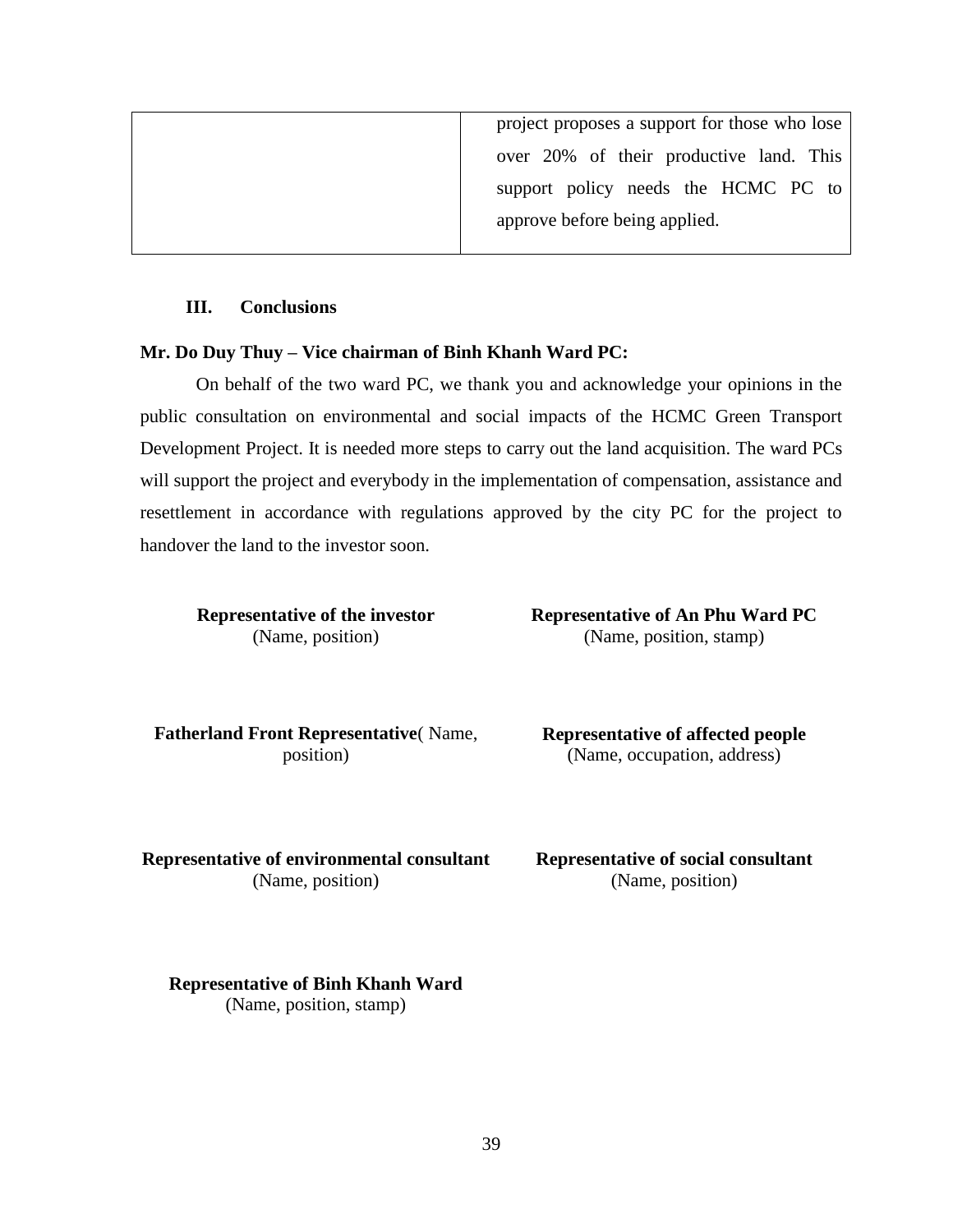

#### <span id="page-48-0"></span>**Annex 2: Some pictures of the public consultation conference**

Figure 1: An officer of An Phu PC introduced the meeting's agenda

Figure 2: The meeting participants



Figure 3: Mr. Hoàng Lê Phương speeched on opening remarks at the meeting



Figure 5: Ms. Nguyễn Ngọc Tiên presented the project design



Figure 4: Mr. Le Buu Thach presented the social impacts of the project



Figure 6: An affected people asked for the project information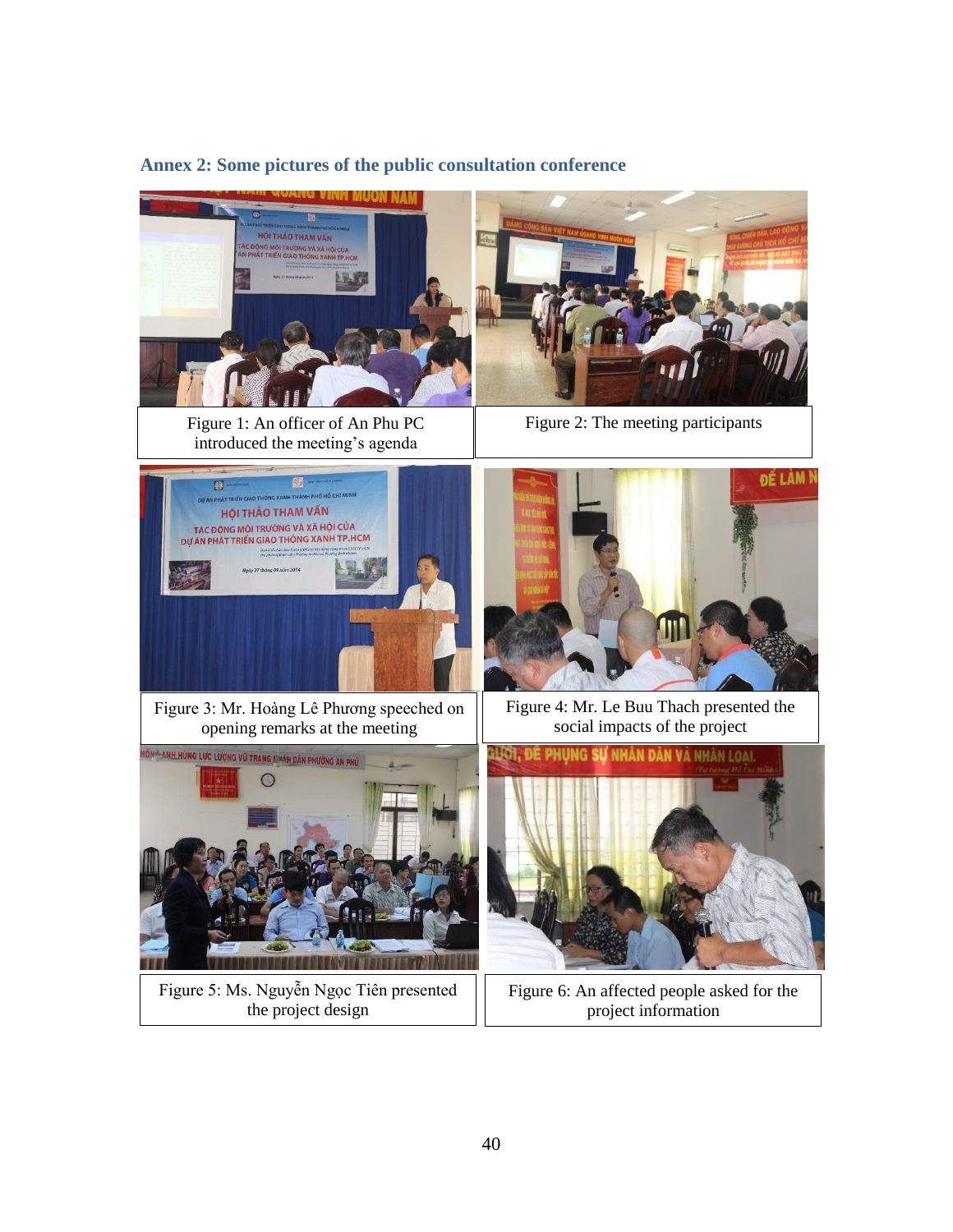

Figure 7: Ms. Sương – the representative people for Phuc Nguyen company speeched the company desires

Figure 8: Ms. Nguyễn Trường Ninh speeched the local suggestions for project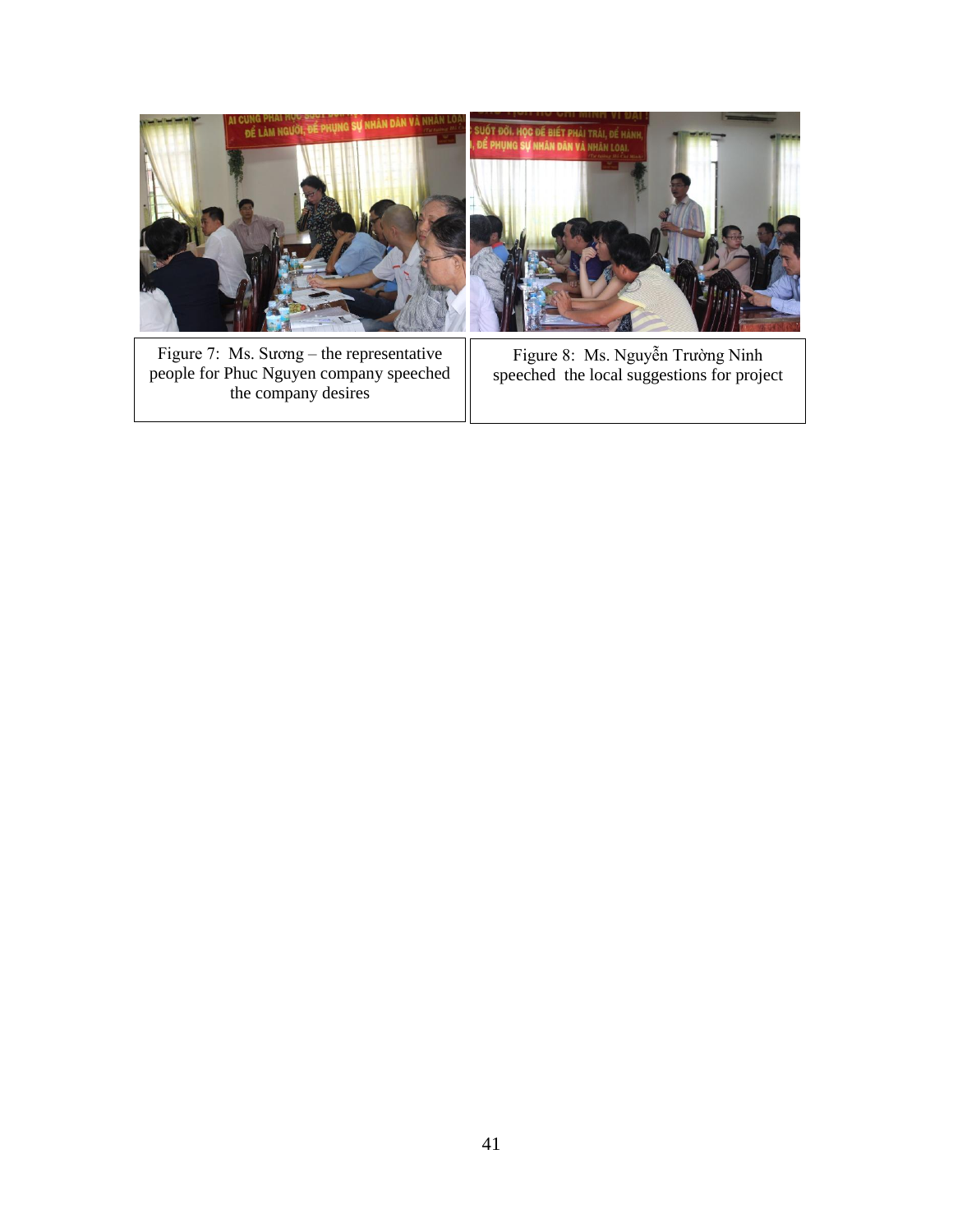# <span id="page-50-0"></span>**Annex 3: Some pictures at the affected area by project**